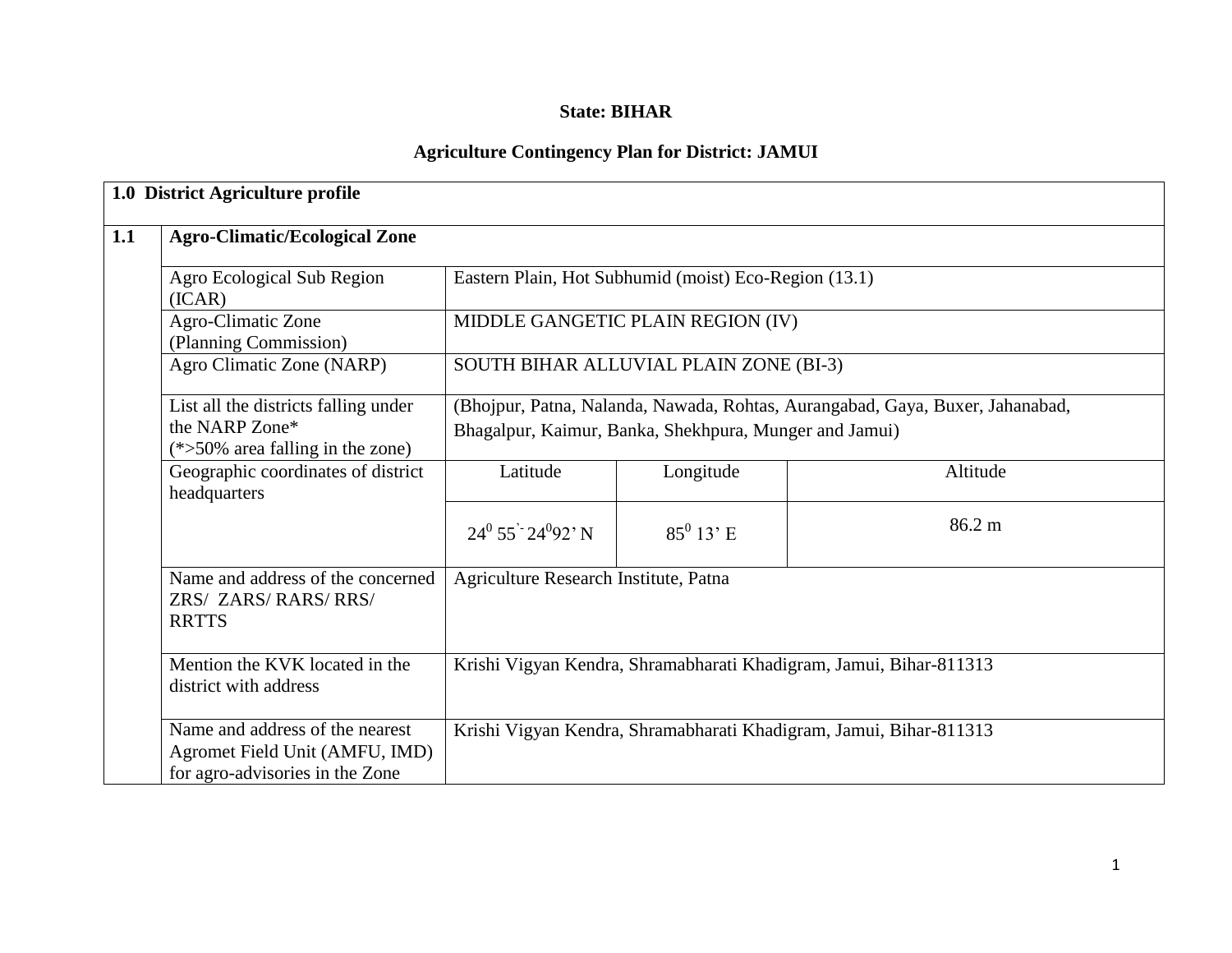| 1.2 | <b>Rainfall</b>       | <b>Normal</b><br>RF(mm)  | <b>Normal Rainy</b><br>days (number) | <b>Normal Onset</b><br>specify week and | <b>Normal Cessation</b><br>(specify week and |
|-----|-----------------------|--------------------------|--------------------------------------|-----------------------------------------|----------------------------------------------|
|     |                       |                          |                                      | month)                                  | month)                                       |
|     | SW monsoon (June-Sep) | 920.1                    | 62                                   | $2nd$ week of June                      | $2nd$ week of October                        |
|     | NE Monsoon(Oct-Dec)   | $\overline{\phantom{m}}$ | $- -$                                |                                         |                                              |
|     | Winter (Jan-March)    | 72.5                     | 05                                   |                                         |                                              |
|     | Summer (Apr-May)      | 104.5                    | 07                                   |                                         |                                              |
|     | Annual                | 1097.1                   | 74                                   | $\overline{\phantom{0}}$                | $\overline{\phantom{0}}$                     |

| 1.3 | <b>Land use</b> | Geogra-     | Cultivable | Forest | Land      | Permane  | Cultivab | Land      | <b>Barren</b> | Current | Other     |
|-----|-----------------|-------------|------------|--------|-----------|----------|----------|-----------|---------------|---------|-----------|
|     | pattern of      | phical area | area       | area   | under     | nt       | le       | under     | and           | fallows | fallows   |
|     | the district    |             |            |        | non-      | pastures | wastelan | Misc.     | uncultiv      |         |           |
|     | (latest)        |             |            |        | agricultu |          | d        | tree      | able          |         |           |
|     | statistics)     |             |            |        | ral use   |          |          | crops     | land          |         |           |
|     |                 |             |            |        |           |          |          | and       |               |         |           |
|     |                 |             |            |        |           |          |          | groves    |               |         |           |
|     | Area ('000      | 312.200     | 76.950     | 38.680 | <b>NA</b> | 21.00    | 44.90    | <b>NA</b> | 30.20         | 13.50   | <b>NA</b> |
|     | ha)             |             |            |        |           |          |          |           |               |         |           |
|     |                 |             |            |        |           |          |          |           |               |         |           |

| <b>Major Soils (common names like)</b> | Area $(900 \text{ ha})$ | Percent $(\% )$ of total |
|----------------------------------------|-------------------------|--------------------------|
| red sandy loam deep soils (etc.,)*     |                         |                          |
| 1. Sandy Loam (Deep soil)              | 55.000                  | 46.4                     |
| 2. Red and lateritic soil (Low deep)   | 36.000                  | 30.6                     |
| soil)                                  |                         |                          |
| 3. Clay Loam (Medium deep soil)        | 28.000                  | 23.6                     |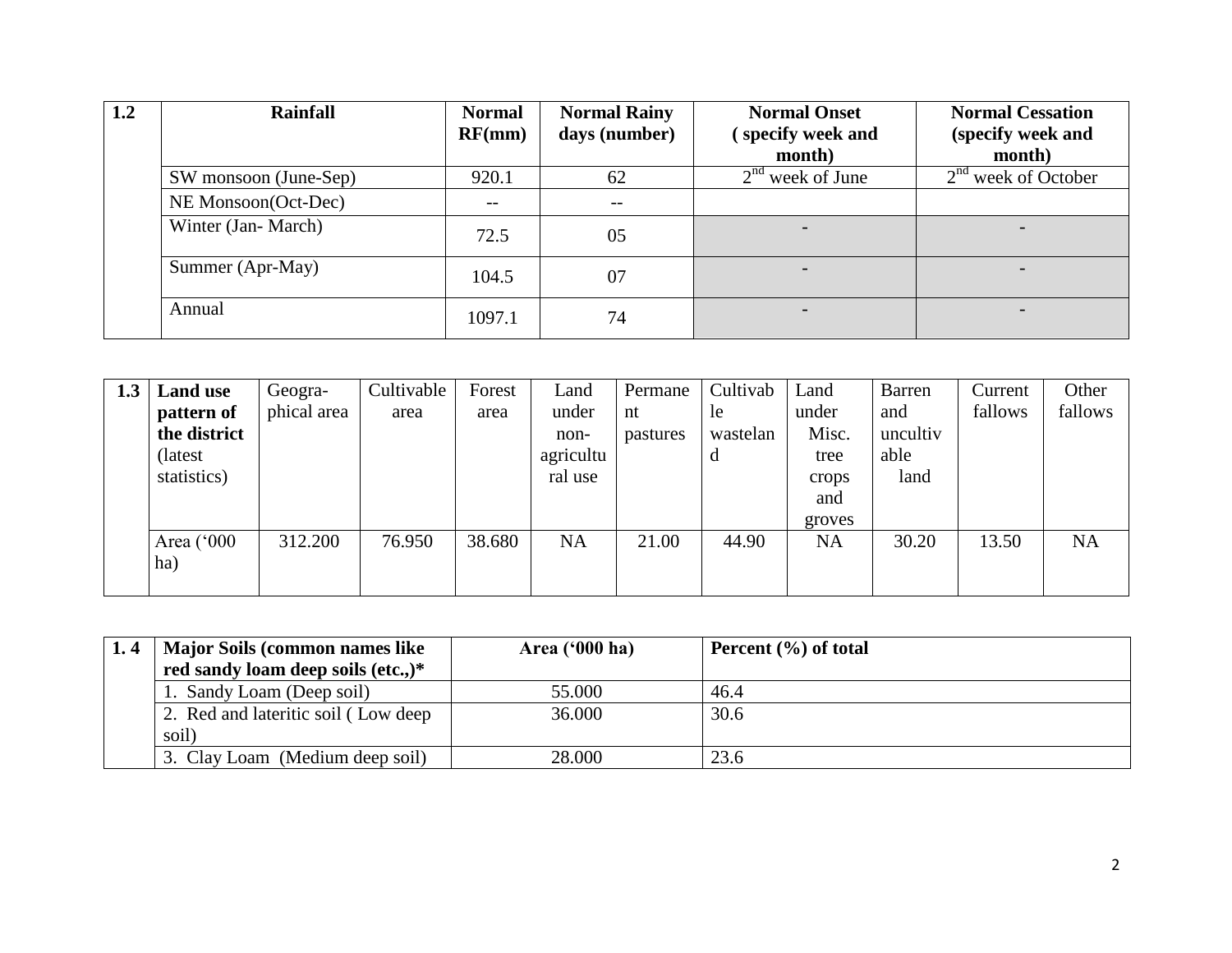| 1.5 | <b>Agricultural land use</b> | Area $(^{\circ}000$ ha) | $\vert$ Cropping intensity % |
|-----|------------------------------|-------------------------|------------------------------|
|     | Net sown area                | 95.000                  |                              |
|     | Area sown more than once     | 60.000                  | 25%                          |
|     | Gross cropped area           | 19.000                  |                              |

|     | <b>Irrigation</b>                                                                                          | Area ('000 ha)            |                |                                                                                                   |  |  |  |  |  |
|-----|------------------------------------------------------------------------------------------------------------|---------------------------|----------------|---------------------------------------------------------------------------------------------------|--|--|--|--|--|
|     | Net irrigated area                                                                                         | 28.900                    |                |                                                                                                   |  |  |  |  |  |
|     | Gross irrigated area                                                                                       | 38.000                    |                |                                                                                                   |  |  |  |  |  |
|     | Rainfed area                                                                                               | 66.100.                   |                |                                                                                                   |  |  |  |  |  |
|     | <b>Sources of Irrigation</b>                                                                               | Number                    | Area ('000 ha) | Percentage of total irrigated                                                                     |  |  |  |  |  |
|     |                                                                                                            |                           |                | area                                                                                              |  |  |  |  |  |
|     | Canals                                                                                                     | 18                        | 0.900          | 2.36                                                                                              |  |  |  |  |  |
|     | <b>Tanks</b>                                                                                               | 19                        | 0.200          | 0.52                                                                                              |  |  |  |  |  |
|     | Open wells                                                                                                 |                           | 2.880          | 7.58                                                                                              |  |  |  |  |  |
|     | Bore wells                                                                                                 |                           | 26.880         | 70.74                                                                                             |  |  |  |  |  |
|     | Lift irrigation schemes                                                                                    |                           | NA             |                                                                                                   |  |  |  |  |  |
|     | Micro-irrigation                                                                                           |                           | NA             |                                                                                                   |  |  |  |  |  |
|     | Other sources (please specify)                                                                             |                           | 12.000         | 31.58                                                                                             |  |  |  |  |  |
|     | <b>Total Irrigated Area</b>                                                                                |                           | 38.000         |                                                                                                   |  |  |  |  |  |
|     | Pump sets                                                                                                  |                           | NA             |                                                                                                   |  |  |  |  |  |
|     | No. of Tractors                                                                                            |                           | NA             |                                                                                                   |  |  |  |  |  |
|     | Groundwater availability and use*<br>(Data source: State/Central<br><b>Ground water Department /Board)</b> | No. of blocks/<br>Tehsils | $(\% )$ area   | Quality of water (specify the<br>problem such as high levels of<br>arsenic, fluoride, saline etc) |  |  |  |  |  |
| 1.6 | Over exploited                                                                                             |                           |                |                                                                                                   |  |  |  |  |  |
|     | Critical                                                                                                   |                           |                |                                                                                                   |  |  |  |  |  |
|     | Semi-critical                                                                                              |                           |                |                                                                                                   |  |  |  |  |  |
|     | Safe                                                                                                       | 10                        | 100%           | Safe                                                                                              |  |  |  |  |  |
|     | Wastewater availability and use                                                                            |                           |                |                                                                                                   |  |  |  |  |  |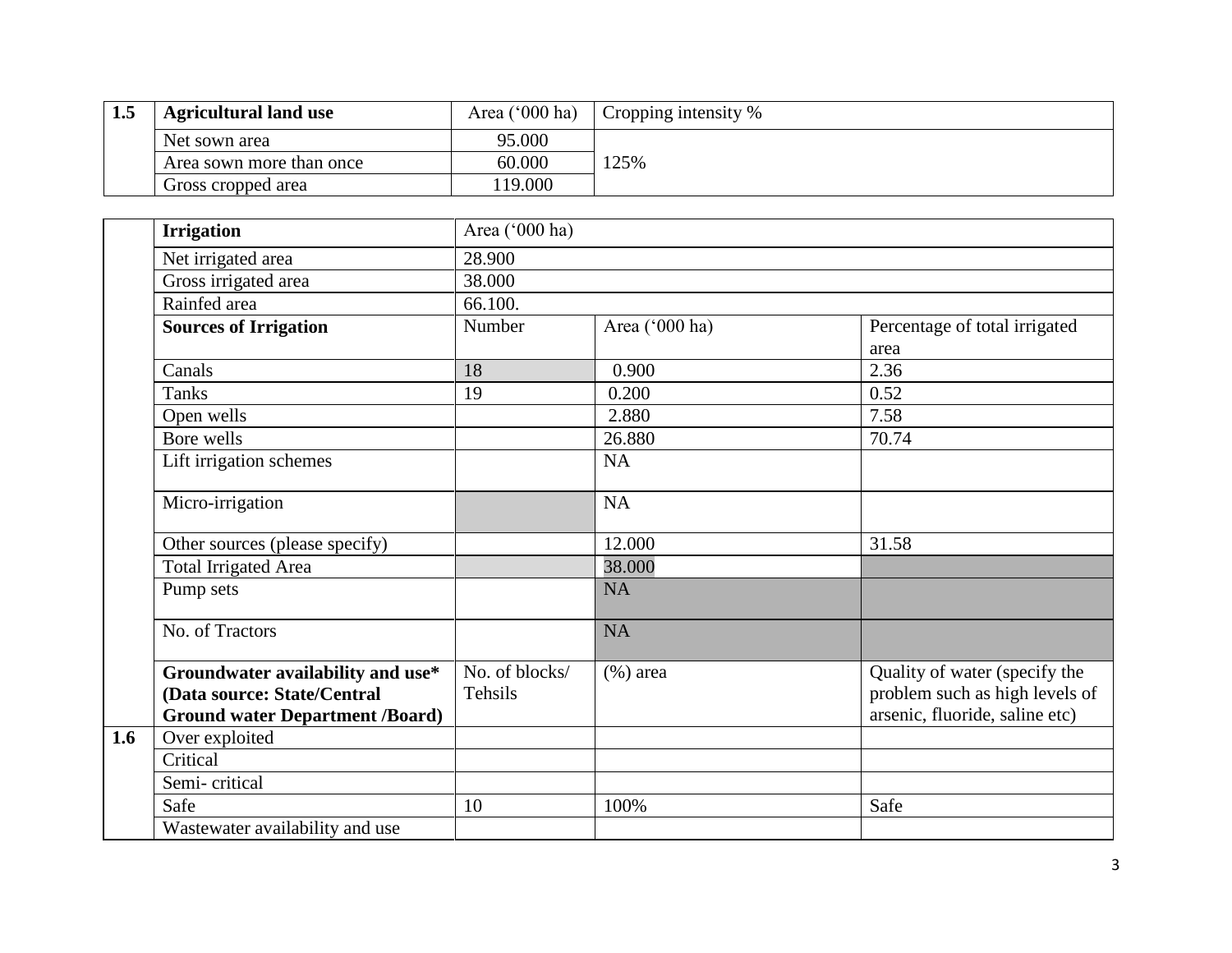| water quality<br>Ground                         |                                                                                          |
|-------------------------------------------------|------------------------------------------------------------------------------------------|
| *over-exploited:<br>: groundwater utilization : | $\cdot$ safe: $\langle 70\%$<br>> 100%; critical: 90-100%; semi-critical: 7<br>70-90%∶ ւ |

# **1.7 Area under major field crops & horticulture ( 2008-09)**

| 1.7 | S.             | <b>Major field crops</b><br>cultivated |                          |                          |                          | Area ('000 ha)           |                          |                          |                          |                       |
|-----|----------------|----------------------------------------|--------------------------|--------------------------|--------------------------|--------------------------|--------------------------|--------------------------|--------------------------|-----------------------|
|     | No.            |                                        |                          | <b>Kharif</b>            |                          | Rabi                     |                          |                          |                          |                       |
|     |                |                                        | <b>Irrigated</b>         | <b>Rainfed</b>           | <b>Total</b>             | <b>Irrigated</b>         | <b>Rainfed</b>           | <b>Total</b>             | <b>Summer</b>            | <b>Grand</b><br>total |
|     | $\mathbf{1}$   | Rice                                   | $\overline{\phantom{a}}$ | $\overline{\phantom{a}}$ | 73.0                     |                          | $\overline{\phantom{a}}$ | $\mathbf{0}$             | $\overline{a}$           | 73.0                  |
|     | $\overline{2}$ | Wheat                                  | $\overline{\phantom{a}}$ | $\overline{\phantom{a}}$ | $\overline{0}$           | $\overline{\phantom{a}}$ | $\overline{\phantom{a}}$ | 22.0                     | $\overline{\phantom{a}}$ | 22.0                  |
|     | 3              | Maize                                  | $\overline{\phantom{a}}$ |                          | 6.30                     |                          | $\overline{\phantom{a}}$ | 3.80                     |                          | 10.1                  |
|     | $\overline{4}$ | Lentil                                 | $\overline{\phantom{a}}$ | $\overline{\phantom{a}}$ | $\overline{\phantom{0}}$ | $\overline{\phantom{0}}$ | $\overline{\phantom{a}}$ | 3.00                     | $\overline{a}$           | 3.0                   |
|     | 5              | Mustard                                | $\overline{\phantom{a}}$ | $\overline{\phantom{0}}$ | $\overline{\phantom{0}}$ | $\overline{\phantom{a}}$ | $\overline{\phantom{a}}$ | 1.00                     | $\overline{a}$           | 1.0                   |
|     | 6              | Linseed                                | $\overline{\phantom{a}}$ | $\overline{\phantom{a}}$ | $\overline{\phantom{0}}$ | $\overline{\phantom{a}}$ | $\overline{\phantom{a}}$ | 1.00                     | $\overline{\phantom{0}}$ | 1.0                   |
|     | $\tau$         | Other legumes                          | $\overline{\phantom{a}}$ | $\overline{\phantom{a}}$ | $\overline{\phantom{0}}$ | $\overline{a}$           | $\overline{\phantom{a}}$ | $\overline{\phantom{a}}$ | 0.45                     | 4.5                   |
|     | 8              | Others                                 | $\overline{\phantom{a}}$ |                          | $\overline{a}$           |                          | $\overline{\phantom{a}}$ | 3.02                     | $\overline{a}$           | 3.02                  |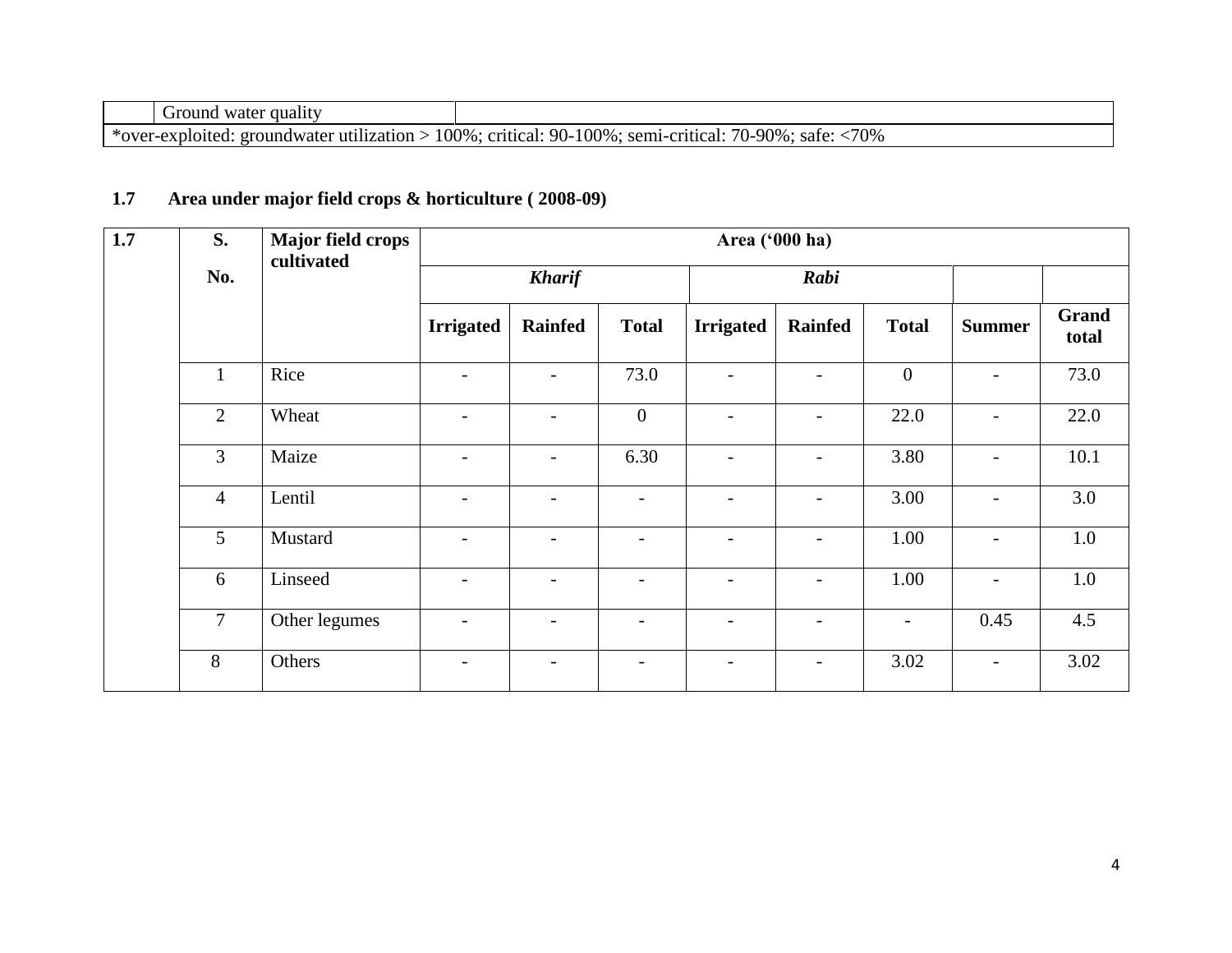| S. No.         | Horticulture                                 |              | Area ('000 ha)           |                          |
|----------------|----------------------------------------------|--------------|--------------------------|--------------------------|
|                | crops – Fruits                               | <b>Total</b> | <b>Irrigated</b>         | <b>Rainfed</b>           |
| $\mathbf{1}$   | Mango                                        | 1.028        | $\overline{\phantom{a}}$ | $\overline{\phantom{a}}$ |
| $\overline{2}$ | Guava                                        | 0.221        | $\overline{\phantom{0}}$ | $\overline{\phantom{a}}$ |
| 3              | Banana                                       | 0.412        | $\overline{\phantom{a}}$ | $\overline{\phantom{a}}$ |
|                | Horticulture<br>crops -<br><b>Vegetables</b> | Total        | <b>Irrigated</b>         | <b>Rainfed</b>           |
| $\mathbf{1}$   | Potato                                       | 3.315        | $\overline{\phantom{a}}$ | $\overline{\phantom{a}}$ |
| $\overline{2}$ | Onion                                        | 0.732        | $\overline{\phantom{0}}$ | $\overline{\phantom{a}}$ |
| 3              | Chilli                                       | 0.862        | $\overline{\phantom{0}}$ | $\overline{\phantom{a}}$ |
| $\overline{4}$ | Onion                                        | 0.732        | $\overline{\phantom{0}}$ | $\overline{\phantom{a}}$ |
| 5              | <b>Brinjal</b>                               | 0.578        | $\overline{\phantom{a}}$ | $\overline{\phantom{a}}$ |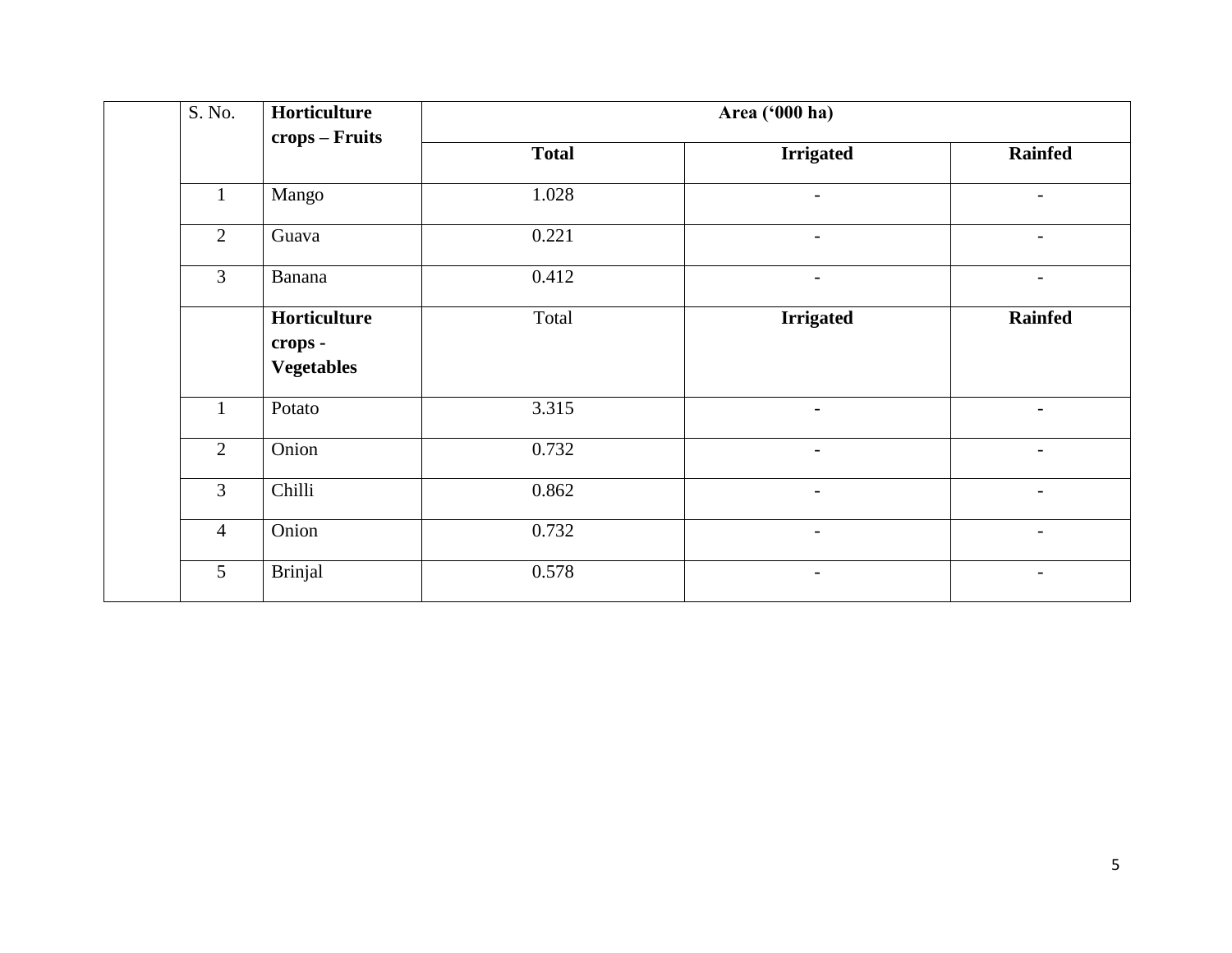|                | <b>Medicinal and</b><br><b>Aromatic crops</b> | <b>Total</b>             | <b>Irrigated</b>         | <b>Rainfed</b>           |
|----------------|-----------------------------------------------|--------------------------|--------------------------|--------------------------|
| $\mathbf{1}$   | Tulsi                                         | .002                     |                          |                          |
| $\mathbf{2}$   | Kalmegh                                       | .001                     | $\qquad \qquad -$        |                          |
| 3              | Ashwagandha                                   | .001                     | $\qquad \qquad -$        |                          |
| $\overline{4}$ | Lemon grass                                   | .001                     | $\qquad \qquad -$        | $\overline{a}$           |
| 5              | Citronella                                    | .001                     |                          |                          |
|                | <b>Plantation crops</b>                       | <b>Total</b>             | <b>Irrigated</b>         | <b>Rainfed</b>           |
|                | <b>Fodder crops</b>                           | <b>Total</b>             | <b>Irrigated</b>         | <b>Rainfed</b>           |
|                | <b>Total fodder crop</b><br>area              | $\overline{\phantom{a}}$ | $\overline{\phantom{0}}$ |                          |
|                | <b>Grazing land</b>                           | $\overline{\phantom{a}}$ | $\overline{\phantom{0}}$ | $\overline{\phantom{0}}$ |
|                | Sericulture etc                               |                          |                          |                          |

| 1.8 | <b>Livestock</b>                                  | <b>Male</b> ('000) | Female ('000)            | <b>Total ('000)</b> |
|-----|---------------------------------------------------|--------------------|--------------------------|---------------------|
|     | Non descriptive Cattle (local low yielding)       | 39.000             | 22.000                   | 61.000              |
|     | Improved cattle                                   |                    |                          |                     |
|     | Crossbred cattle                                  | 1.92               | 3.96                     | 5.900               |
|     | Non descriptive Buffaloes (local low<br>yielding) |                    | $\overline{\phantom{0}}$ |                     |
|     | <b>Descript Buffaloes</b>                         | 16.000             | 61.000                   | 77.000              |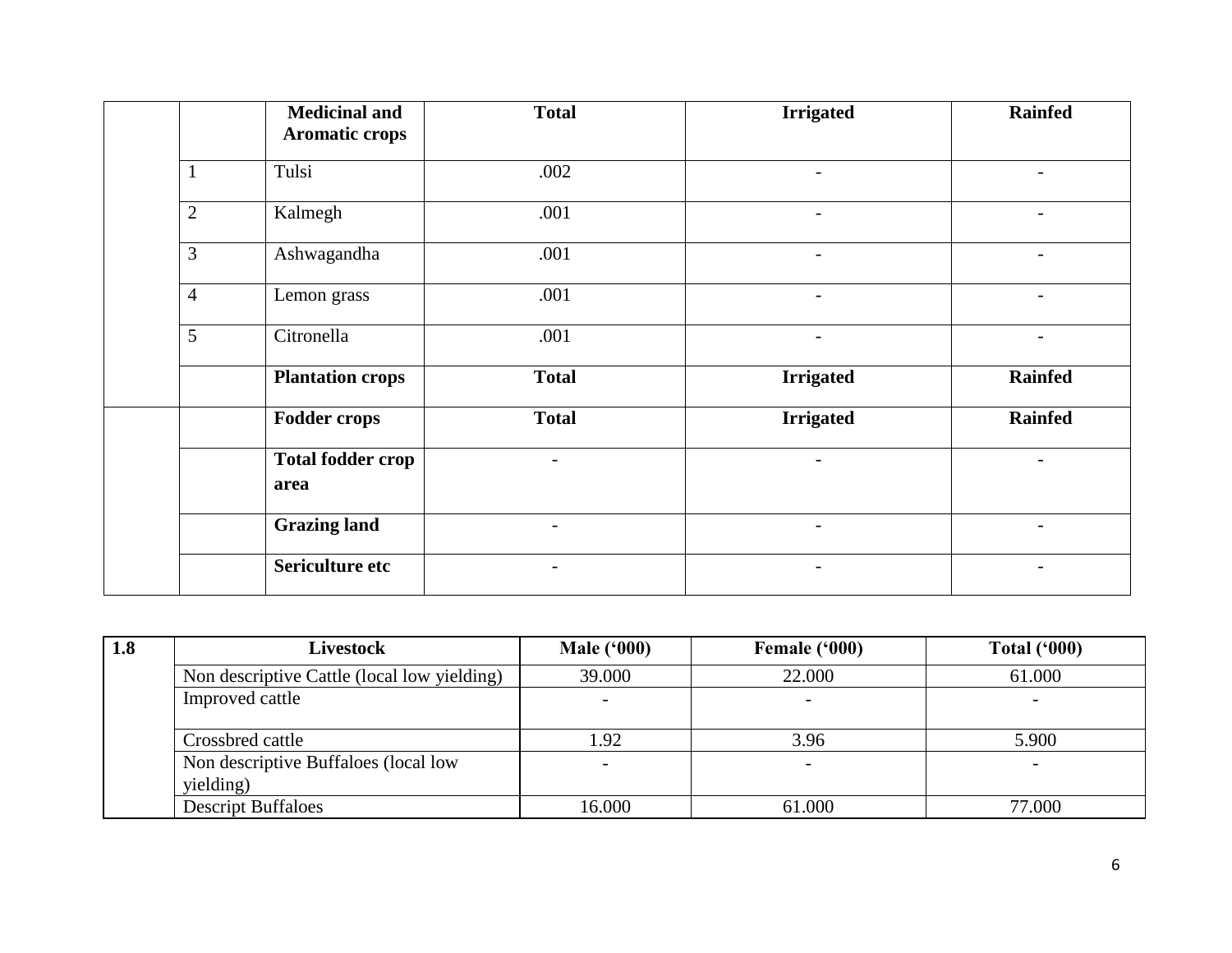|      | Goat                                                           |                                                     |                               |                    |                                          |                                                        | 0.299                               |                                  |
|------|----------------------------------------------------------------|-----------------------------------------------------|-------------------------------|--------------------|------------------------------------------|--------------------------------------------------------|-------------------------------------|----------------------------------|
|      | Sheep                                                          |                                                     |                               |                    | $\overline{\phantom{a}}$                 |                                                        | .001                                |                                  |
|      | Others (Camel, Pig, Yak etc.)                                  |                                                     | $\overline{a}$                |                    | $\overline{\phantom{0}}$                 |                                                        | .026                                |                                  |
|      | Commercial dairy farms (Number)                                |                                                     |                               |                    |                                          |                                                        |                                     |                                  |
| 1.9  | <b>Poultry</b>                                                 |                                                     | No. of farms                  |                    |                                          | Total No. of birds ('000)                              |                                     |                                  |
|      | Commercial                                                     |                                                     |                               |                    |                                          | 246.800                                                |                                     |                                  |
|      | Backyard                                                       |                                                     |                               |                    |                                          |                                                        |                                     |                                  |
| 1.10 | Fisheries (Data source: Chief Planning Officer)                |                                                     |                               |                    |                                          |                                                        |                                     |                                  |
|      | A. Capture                                                     |                                                     |                               |                    |                                          |                                                        |                                     |                                  |
|      | i) Marine (Data Source:<br><b>Fisheries Department)</b>        | No. of fishermen                                    | <b>Boats</b>                  |                    | <b>Nets</b>                              |                                                        | <b>Storage</b><br><b>facilities</b> |                                  |
|      |                                                                |                                                     | Mechanized                    | Non-<br>mechanized | Mechanized<br>(Trawl nets,<br>Gill nets) | Non-mechanized<br>(Shore Seines,<br>Stake & trap nets) |                                     | (Ice plants<br>etc.)             |
|      | ii) Inland (Data Source:<br><b>Fisheries Department)</b>       |                                                     | <b>No. Farmer owned ponds</b> |                    | <b>No. of Reservoirs</b>                 |                                                        | No. of village tanks                |                                  |
|      |                                                                | <b>NA</b>                                           |                               | <b>NA</b>          |                                          | <b>NA</b>                                              |                                     |                                  |
|      | <b>B.</b> Culture                                              |                                                     |                               |                    |                                          |                                                        |                                     |                                  |
|      |                                                                |                                                     |                               |                    | <b>Water Spread Area (ha)</b>            | Yield<br>(t/ha)                                        |                                     | <b>Production ('000</b><br>tons) |
|      | i) Brackish water (Data Source: MPEDA/Fisheries<br>Department) |                                                     |                               |                    |                                          |                                                        |                                     |                                  |
|      |                                                                | ii) Fresh water (Data Source: Fisheries Department) |                               |                    | 580.00                                   | 3.2/ha                                                 |                                     | 916                              |
|      | <b>Others</b>                                                  |                                                     |                               |                    |                                          |                                                        |                                     |                                  |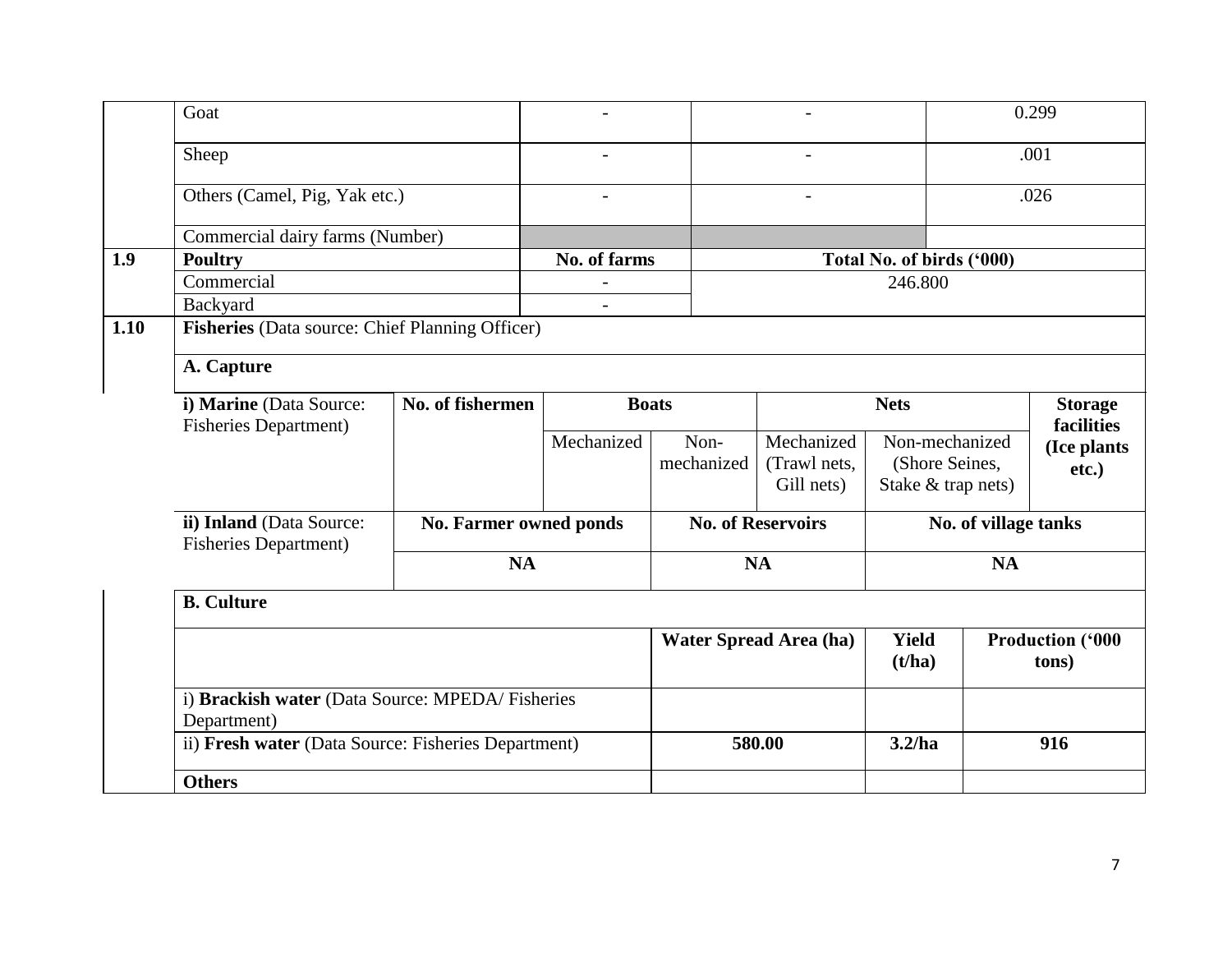## **1.11 Production and Productivity of major crops** (Average of last 5 years: 2004, 05, 06, 07, 08;)

| 1.11           | Name of   |                          | <b>Kharif</b>                                                             |                          | Rabi                     |                          | <b>Summer</b>            |                       | <b>Total</b>             | Crop                    |
|----------------|-----------|--------------------------|---------------------------------------------------------------------------|--------------------------|--------------------------|--------------------------|--------------------------|-----------------------|--------------------------|-------------------------|
|                | crop      | Production<br>(000 t)    | Productivity<br>(kg/ha)                                                   | Production<br>(000 t)    | Productivity<br>(kg/ha)  | Production<br>(000 t)    | Productivity<br>(kg/ha)  | Production<br>(000 t) | Productivity<br>(kg/ha)  | residue<br>as<br>fodder |
|                |           |                          |                                                                           |                          |                          |                          |                          |                       |                          | (000)<br>tons)          |
|                |           |                          | Major Field crops (Crops to be identified based on total acreage)         |                          |                          |                          |                          |                       |                          |                         |
| $\mathbf{1}$   | Rice      | 160.6                    | 2200                                                                      |                          |                          |                          |                          | 160.6                 | 2200                     |                         |
| $\overline{2}$ | Wheat     | $\overline{a}$           | $\overline{\phantom{0}}$                                                  | 33.8                     | 1500                     | $\overline{\phantom{a}}$ | $\overline{\phantom{0}}$ | $\blacksquare$        | $\overline{\phantom{0}}$ |                         |
| 3              | Maize     | $\blacksquare$           | $\overline{\phantom{0}}$                                                  | $\overline{\phantom{a}}$ | $\overline{a}$           | $\overline{\phantom{a}}$ | $\overline{\phantom{a}}$ | 25.4                  | 2500                     |                         |
| $\overline{4}$ | Sugarcane |                          |                                                                           |                          |                          |                          |                          | 102.7                 | 34000                    |                         |
|                |           |                          | Major Horticultural crops (Crops to be identified based on total acreage) |                          |                          |                          |                          |                       |                          |                         |
|                | Mango     |                          |                                                                           |                          |                          | $\overline{\phantom{0}}$ | $\overline{\phantom{0}}$ | 9.792                 | 9525                     |                         |
| $\overline{2}$ | Banana    |                          |                                                                           |                          | $\overline{\phantom{0}}$ | $\overline{\phantom{0}}$ | $\blacksquare$           | 8.637                 | 20963                    |                         |
| 3              | Guava     | $\overline{\phantom{a}}$ | $\overline{\phantom{a}}$                                                  | $\overline{\phantom{a}}$ | $\overline{\phantom{a}}$ | $\overline{\phantom{a}}$ | $\overline{\phantom{a}}$ | 1.995                 | 9027                     |                         |
| 4              | Lemon     | $\blacksquare$           | $\overline{\phantom{0}}$                                                  | $\overline{\phantom{a}}$ | $\blacksquare$           | $\overline{\phantom{a}}$ | $\overline{\phantom{a}}$ | 1.251                 | $\overline{\phantom{a}}$ |                         |
| 5              | potato    |                          |                                                                           | 2.6                      | 4000                     |                          | $\overline{a}$           | 2.600                 | 4000                     |                         |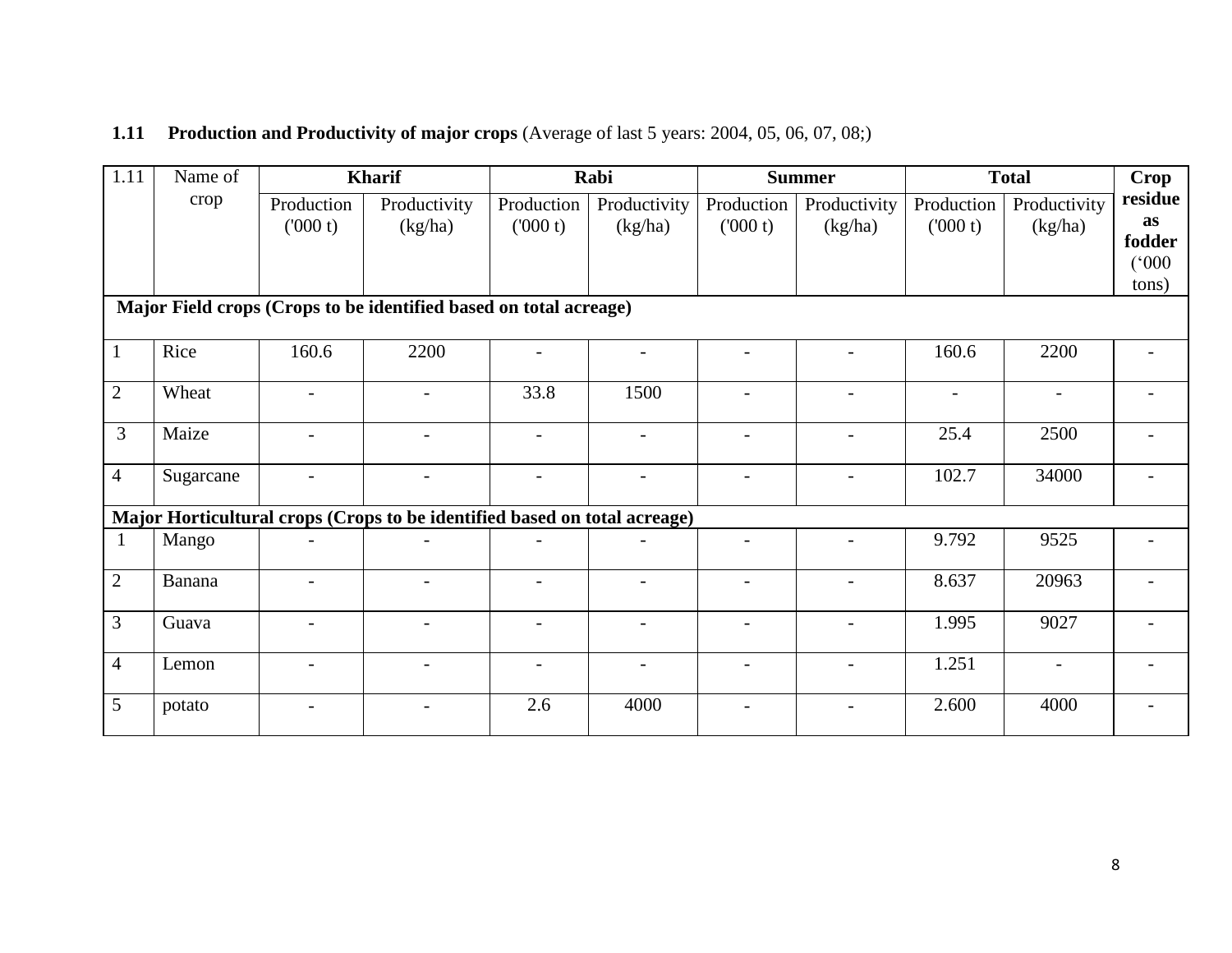| 1.12 | Sowing window for 5<br>major field crops<br>(start and end of normal<br>sowing period) | Rice                                        | Wheat                                                  | Maize                                                    | Lentil                                                             | Potato                                                   |
|------|----------------------------------------------------------------------------------------|---------------------------------------------|--------------------------------------------------------|----------------------------------------------------------|--------------------------------------------------------------------|----------------------------------------------------------|
|      | Kharif-Rainfed                                                                         | $3rd$ week of June to $4th$<br>week of July |                                                        |                                                          |                                                                    |                                                          |
|      | Kharif-Irrigated                                                                       |                                             |                                                        |                                                          |                                                                    |                                                          |
|      | Rabi- Rainfed                                                                          |                                             |                                                        |                                                          | $3rd$ week of<br>October to $4^{\text{th}}$<br>week of<br>November |                                                          |
|      | Rabi- Irrigated                                                                        |                                             | $2nd$ week of<br>November to $4th$<br>week of December | $2nd$ week of<br>October to $2nd$<br>week of<br>November |                                                                    | $2nd$ week of<br>October to $2nd$<br>week of<br>November |

| 1.13 | What is the major contingency the district is prone to? (Tick mark) | <b>Regular</b> | <b>Occasional</b> | <b>None</b> |
|------|---------------------------------------------------------------------|----------------|-------------------|-------------|
|      | Drought                                                             |                |                   |             |
|      | Flood                                                               |                |                   |             |
|      | Cyclone                                                             |                |                   |             |
|      | Hail storm                                                          |                |                   |             |
|      | Heat wave                                                           |                |                   |             |
|      |                                                                     |                |                   |             |
|      | Cold wave                                                           |                |                   |             |
|      | Frost                                                               |                |                   |             |
|      | Sea water intrusion                                                 |                |                   |             |
|      | Pests and disease outbreak                                          |                |                   |             |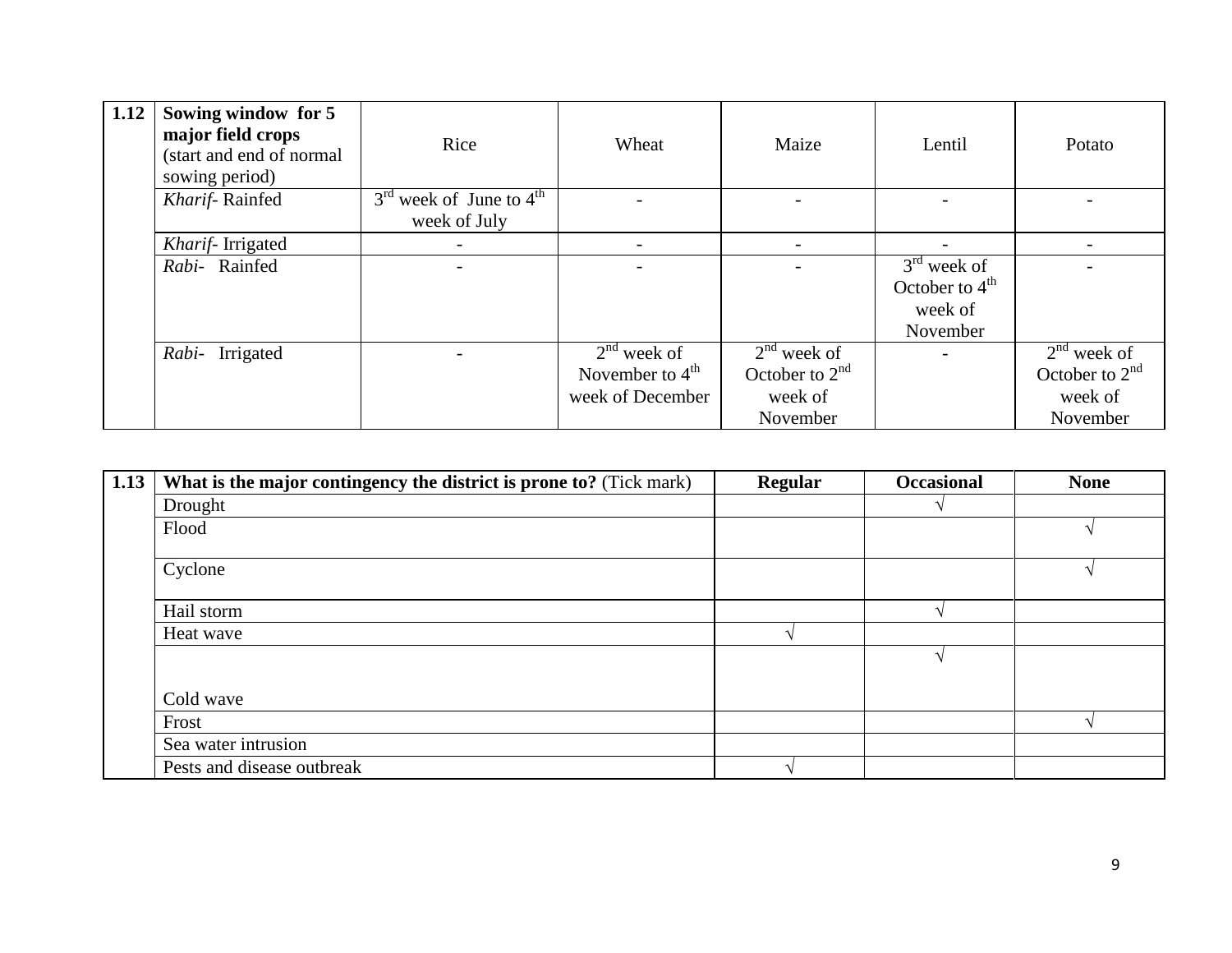| 1.14 | <b>Include Digital</b> | Location map of district within State as | Enclosed: | Yes. |
|------|------------------------|------------------------------------------|-----------|------|
|      | maps of the district   | Annexure 1                               |           |      |
| for  |                        | Mean annual rainfall as Annexure 2       | Enclosed: | Yes  |
|      |                        | Soil map as Annexure 3                   | Enclosed: | No   |

#### **Annexure I**



#### **Agro climatic Zones of Bihar**

Source: krishi.bih.nic.in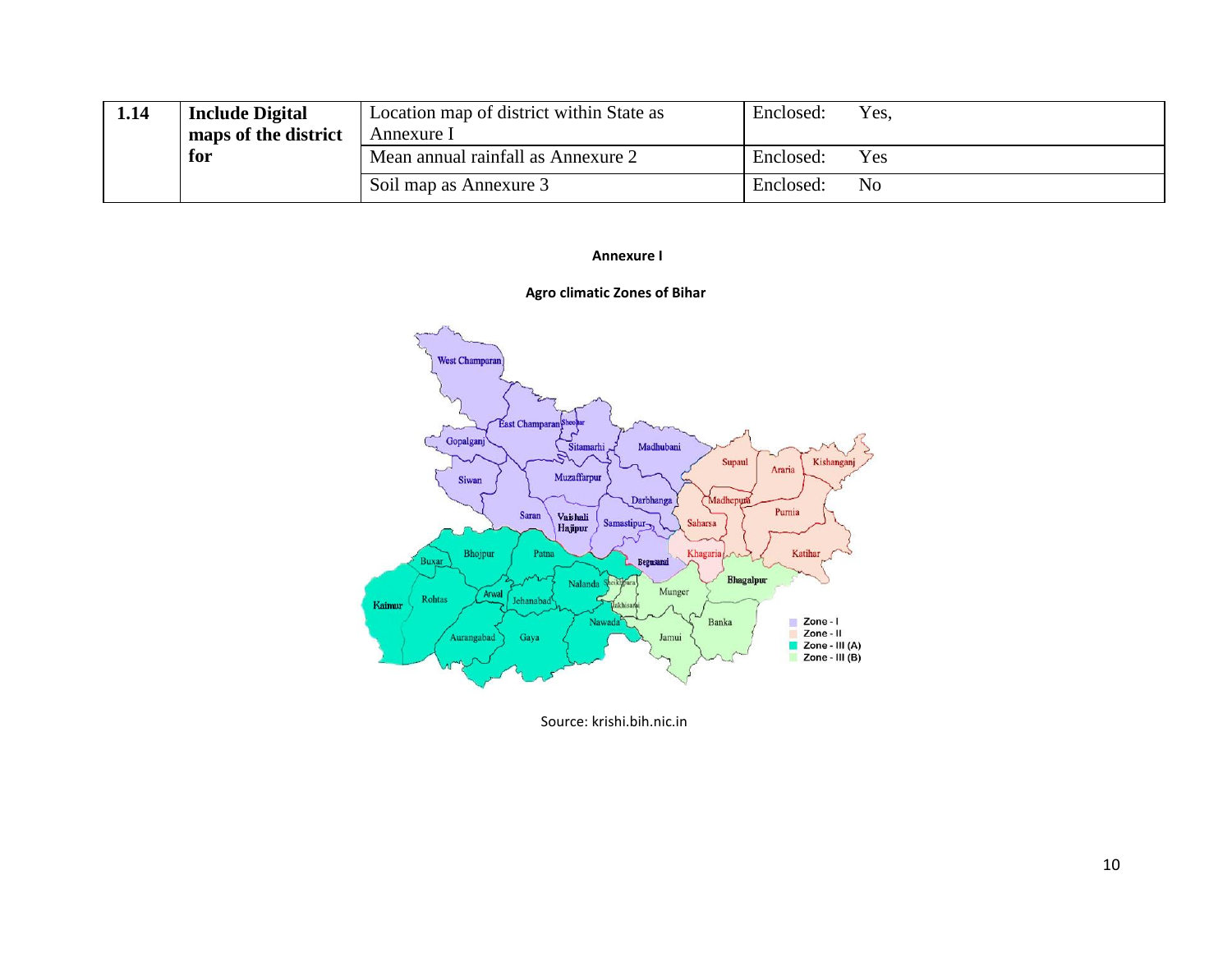#### **Annexure-II**

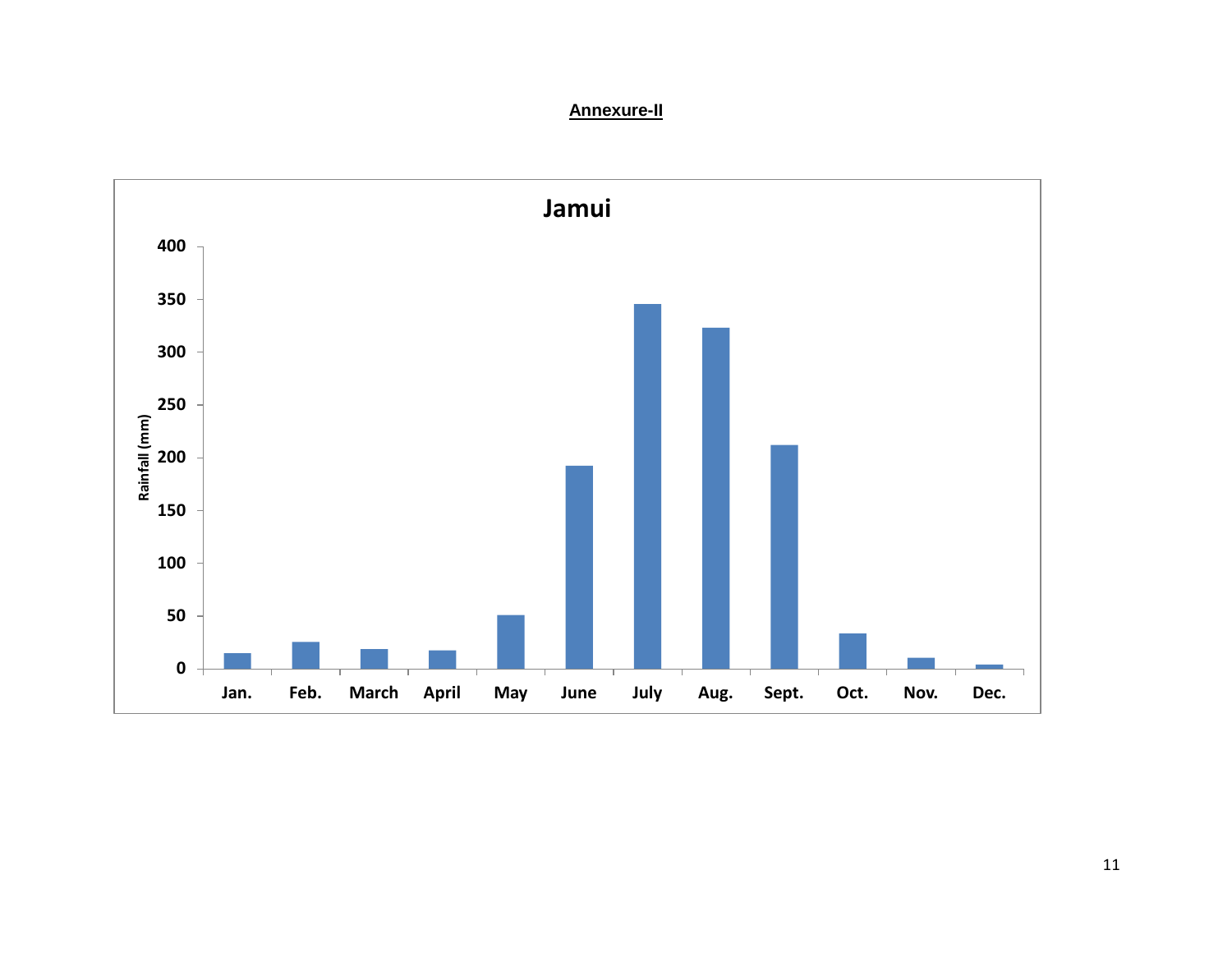#### **Annexure-III**



Source : NBSS& LUP, Regional Centre, Kolkata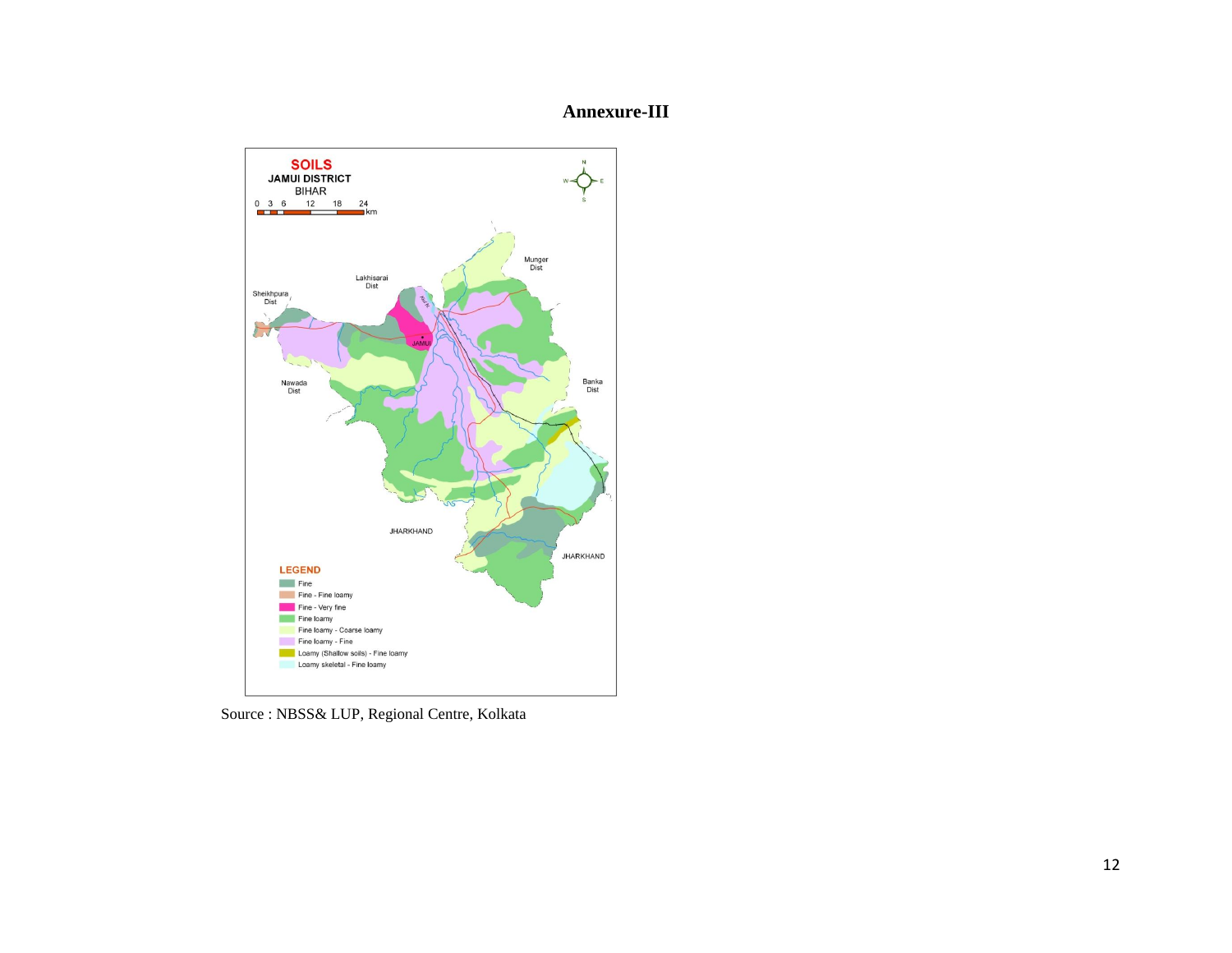# **2.0 Strategies for weather related contingencies**

## **2.1 Drought**

### **2.1.1 Rainfed situation**

| <b>Condition</b>                                     |                                                                          | <b>Suggested Contingency measures</b>   |                                                                                                                                                                                                                             |                                                                                                              |                                                        |
|------------------------------------------------------|--------------------------------------------------------------------------|-----------------------------------------|-----------------------------------------------------------------------------------------------------------------------------------------------------------------------------------------------------------------------------|--------------------------------------------------------------------------------------------------------------|--------------------------------------------------------|
| <b>Early season</b><br>drought<br>(delayed<br>onset) | <b>Major Farming</b><br>situation                                        | Normal Crop/<br><b>Cropping system</b>  | Change in crop /<br>cropping system<br>including variety                                                                                                                                                                    | <b>Agronomic</b><br>measures                                                                                 | <b>Remarks</b> on<br>Implementation                    |
| Delay by 2<br>weeks<br>$4th$ week of<br>June         | Up land<br>Medium to low<br>deep soil<br>Sandy loam to clay<br>loam soil | 1. Maize-Fallow<br>2. Pigeonpea- Fallow | Maize-Pigeonpea<br><b>Maize</b><br>Shaktiman-1,2,3,4<br>Suwan, Ganga-<br>11, Deoki,<br>Pusa early hybrid Maka-3<br><b>Extra Early Pigeonpea</b><br><b>ICPL-8803</b>                                                         | • Normal package<br>of Practices<br>• Life saving<br>irrigation<br>• Use of mulches<br>$\bullet$ Gap filling | Seeds from<br>BRBN, BAU,<br>Sabour, NSC,<br><b>TDC</b> |
|                                                      | Mid land                                                                 | 1.Rice-Wheat<br>2.Rice-Maize            | Rice-Wheat<br>Rice-Maize<br><b>Medium duration Rice</b><br>$Rice-Pusa 2-21,$<br>Rajendra Suwasni, Sita<br>Safed<br>Wheat-HD-2733, PBW-<br>343, HP-1731<br><b>Maize</b><br>Shaktiman-1,2,3,4,5<br>Suwan, Ganga-11,<br>Deoki, | • Normal package<br>of Practices<br>• Direct seeding of<br>rice can be done<br>• Life saving<br>irrigation   |                                                        |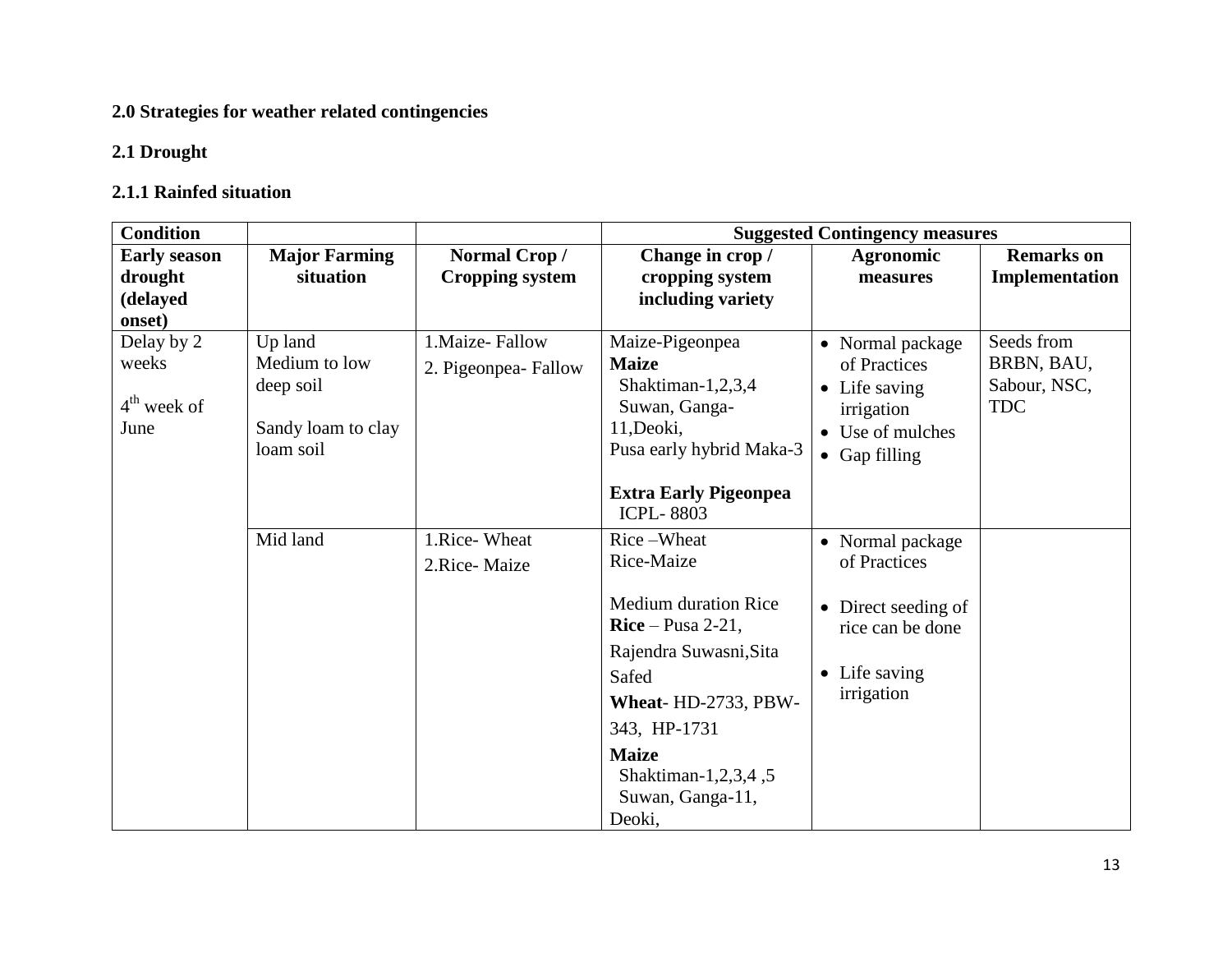|                     |                      |                      | Pusa early hybrid Maka-3                                       |                                       |                          |
|---------------------|----------------------|----------------------|----------------------------------------------------------------|---------------------------------------|--------------------------|
| <b>Condition</b>    |                      |                      |                                                                | <b>Suggested Contingency measures</b> |                          |
| <b>Early season</b> | <b>Major Farming</b> | <b>Normal</b>        | <b>Change</b> in                                               | <b>Agronomic</b>                      | <b>Remarks</b> on        |
| drought             | situation            | <b>Crop/cropping</b> | crop/cropping system                                           | measures                              | Implementation           |
| (delayed            |                      | system               |                                                                |                                       |                          |
| onset)              |                      |                      |                                                                |                                       |                          |
|                     | Low land             | 1.Rice-Wheat         | Rice-Wheat                                                     | • Normal package                      |                          |
|                     |                      | 2.Rice-Maize- Green  | Rice-Maize-Greengram                                           | of Practices                          |                          |
|                     |                      | gram                 | Medium to long duration                                        | • Direct seeding of                   |                          |
|                     |                      |                      | Rice-Rajendra Suwasni,                                         | rice can be done                      |                          |
|                     |                      |                      | Rajendra Sweta                                                 |                                       |                          |
|                     |                      |                      | Rajendra Mansoori-1                                            | • Life saving<br>irrigation           |                          |
|                     |                      |                      | Wheat-HD-2733, PBW-                                            | $\bullet$ Gap filling                 |                          |
|                     |                      |                      | 343, K-9107, HP-1731                                           |                                       |                          |
|                     |                      |                      | Greengram<br>Pusa Bashaki,<br>SML 668, Samrat<br><b>PDM-54</b> |                                       |                          |
| Delay by 4<br>weeks | Up land              | Maize-Fallow         | Maize-Pigeonpea                                                | • Normal package<br>of Practices      | Seeds from<br>BRBN, BAU, |
|                     | Medium to low        |                      | <b>Maize</b>                                                   |                                       | Sabour, NSC,             |
| $2nd$ week of       | deep soil            | Pigeonpea-Fallow     | Shaktiman-1,2,3,4,5                                            | • Life saving                         | <b>TDC</b>               |
| July                |                      |                      | Suwan, Ganga-11,                                               | irrigation                            |                          |
|                     | Sandy loam to clay   |                      | Deoki,                                                         |                                       |                          |
|                     | loam soil            |                      | Pusa early hybrid Maka-3                                       | • Use of mulches                      |                          |
|                     |                      |                      | <b>Extra Early Pigeon pea</b><br><b>ICPL-88039</b>             | $\bullet$ Gap filling                 |                          |
|                     |                      |                      | Bahar                                                          | • Balanced dose of                    |                          |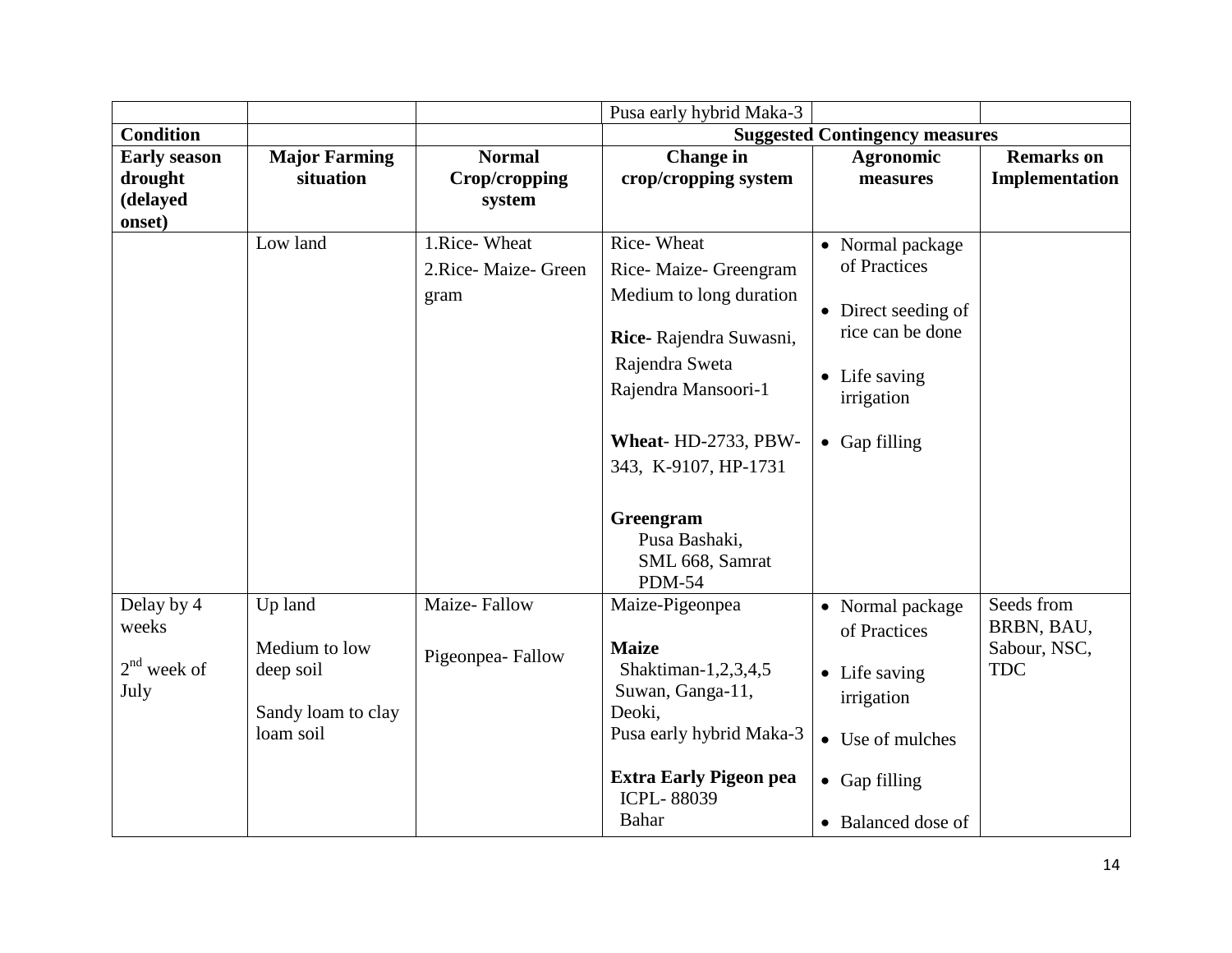|  |  | <b>ATTY</b><br>the contract of the contract of the contract of the contract of the contract of |  |
|--|--|------------------------------------------------------------------------------------------------|--|
|  |  |                                                                                                |  |

| <b>Condition</b>    |                      |               |                                   | <b>Suggested Contingency measures</b>   |                   |
|---------------------|----------------------|---------------|-----------------------------------|-----------------------------------------|-------------------|
| <b>Early season</b> | <b>Major Farming</b> | <b>Normal</b> | <b>Change in</b>                  | <b>Agronomic</b>                        | <b>Remarks</b> on |
| drought             | situation            | Crop/cropping | crop/cropping system              | measures                                | Implementation    |
| (delayed            |                      | system        |                                   |                                         |                   |
| onset)              |                      |               |                                   |                                         |                   |
|                     | Mid land             | 1.Rice-Wheat  | Rice-Wheat                        | • Normal seedling                       |                   |
|                     |                      | 2.Rice-Maize  | Rice-Miaze                        | of rice can be<br>used with             |                   |
|                     |                      |               | <b>Short duration Rice</b>        | adequate NPK                            |                   |
|                     |                      |               | <b>Rice</b> –, Prabhat, Richarria | $\bullet$ Old age 30-35                 |                   |
|                     |                      |               | Dhanlaxmi, Turanta                | days seedlings of<br>early rice variety |                   |
|                     |                      |               | Wheat-HD-2733, PBW-               | may also be used<br>• Direct seeding of |                   |
|                     |                      |               | 343, HP-1731                      | rice                                    |                   |
|                     |                      |               | Maize-                            |                                         |                   |
|                     |                      |               | Shaktiman-1,2,3,4,5               |                                         |                   |
|                     |                      |               | Suwan, Ganga-11,                  |                                         |                   |
|                     |                      |               | Deoki,                            |                                         |                   |
|                     |                      |               | Pusa early hybrid Maka-3          |                                         |                   |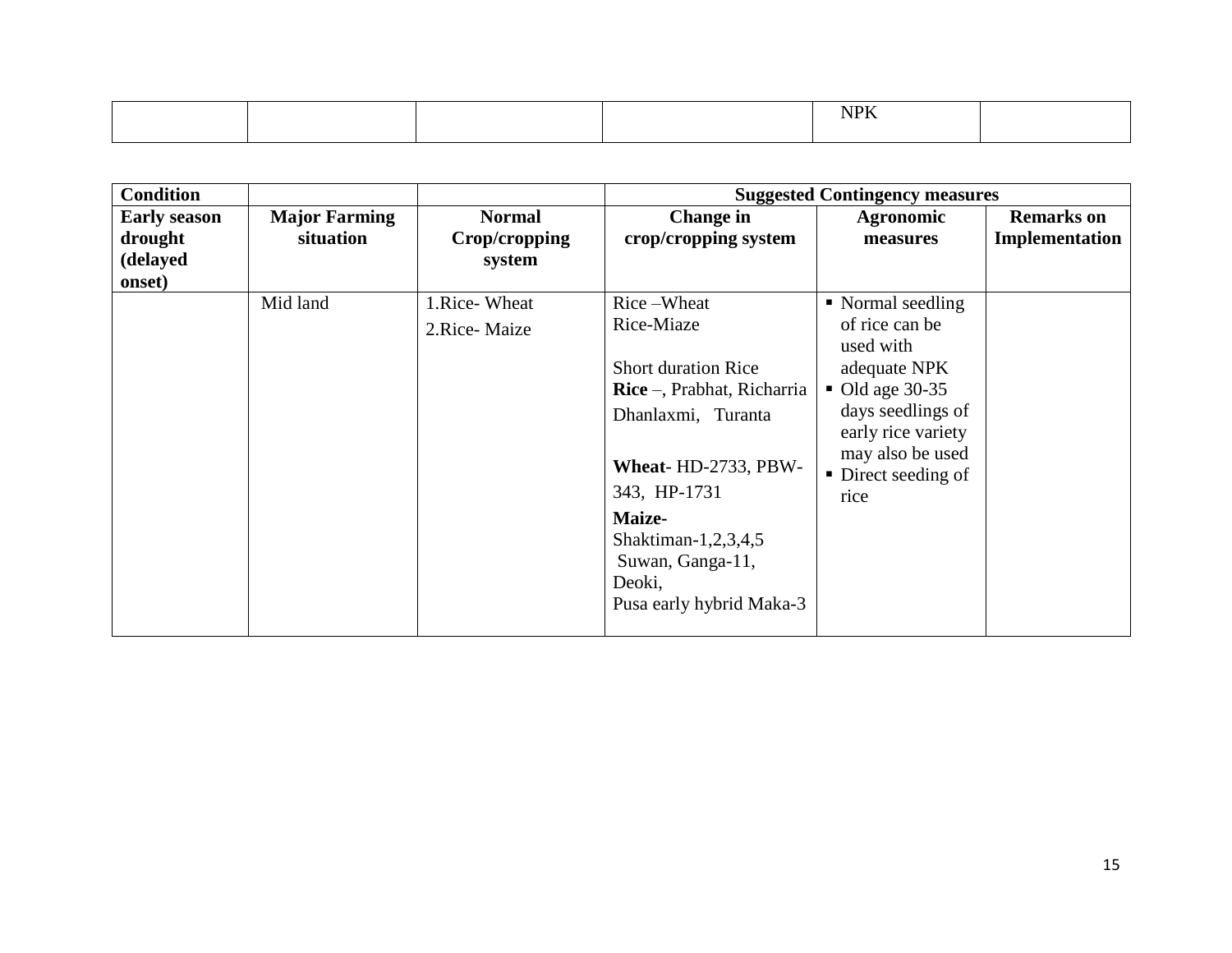| Low land | 1.Rice-Wheat         | 1.Rice-Wheat           | • Enhanced dose of     |
|----------|----------------------|------------------------|------------------------|
|          | 2. Rice-Maize- Green | 2. Rice-Maize-Green    | nitrogen with full     |
|          | gram                 | gram                   | basal dose of NPK      |
|          |                      |                        | at transplanting       |
|          |                      | Medium duration        | $\bullet$ Old age rice |
|          |                      | Rice- Rajendra Suwasni | seedling of 40-45      |
|          |                      | Prabhat, Sita safed    | days may be used       |
|          |                      |                        | with three seedling    |
|          |                      | Wheat-HD-2733, PBW-    | per hill with close    |
|          |                      | 343, HP-1731           | spacing                |
|          |                      | Greengram-Pusa         |                        |
|          |                      | Bashakhi, SML 668,     |                        |
|          |                      | <b>PDM-54</b>          |                        |

| <b>Condition</b>                                     |                                                                          |                                          |                                        | <b>Suggested Contingency measures</b>                                                                              |                                                        |
|------------------------------------------------------|--------------------------------------------------------------------------|------------------------------------------|----------------------------------------|--------------------------------------------------------------------------------------------------------------------|--------------------------------------------------------|
| <b>Early season</b><br>drought<br>(delayed<br>onset) | <b>Major Farming</b><br>situation                                        | <b>Normal Crop/cropping</b><br>system    | Change in<br>crop/cropping system      | <b>Agronomic</b><br>measures                                                                                       | <b>Remarks</b> on<br>Implementation                    |
| Delay by 6<br>weeks<br>$4th$ week of<br>July         | Up land<br>Medium to low<br>deep soil<br>Sandy loam to<br>clay loam soil | 1. Maize-Fallow<br>2. Pigeonpea - Fallow | Finger millet<br>Finger millet-RAU 7&8 | • Normal package<br>of Practices<br>• Life saving<br>irrigation<br>Adequate dose of<br><b>NPK</b><br>$\bullet$ IPM | Seeds from<br>BRBN, BAU,<br>Sabour, NSC,<br><b>TDC</b> |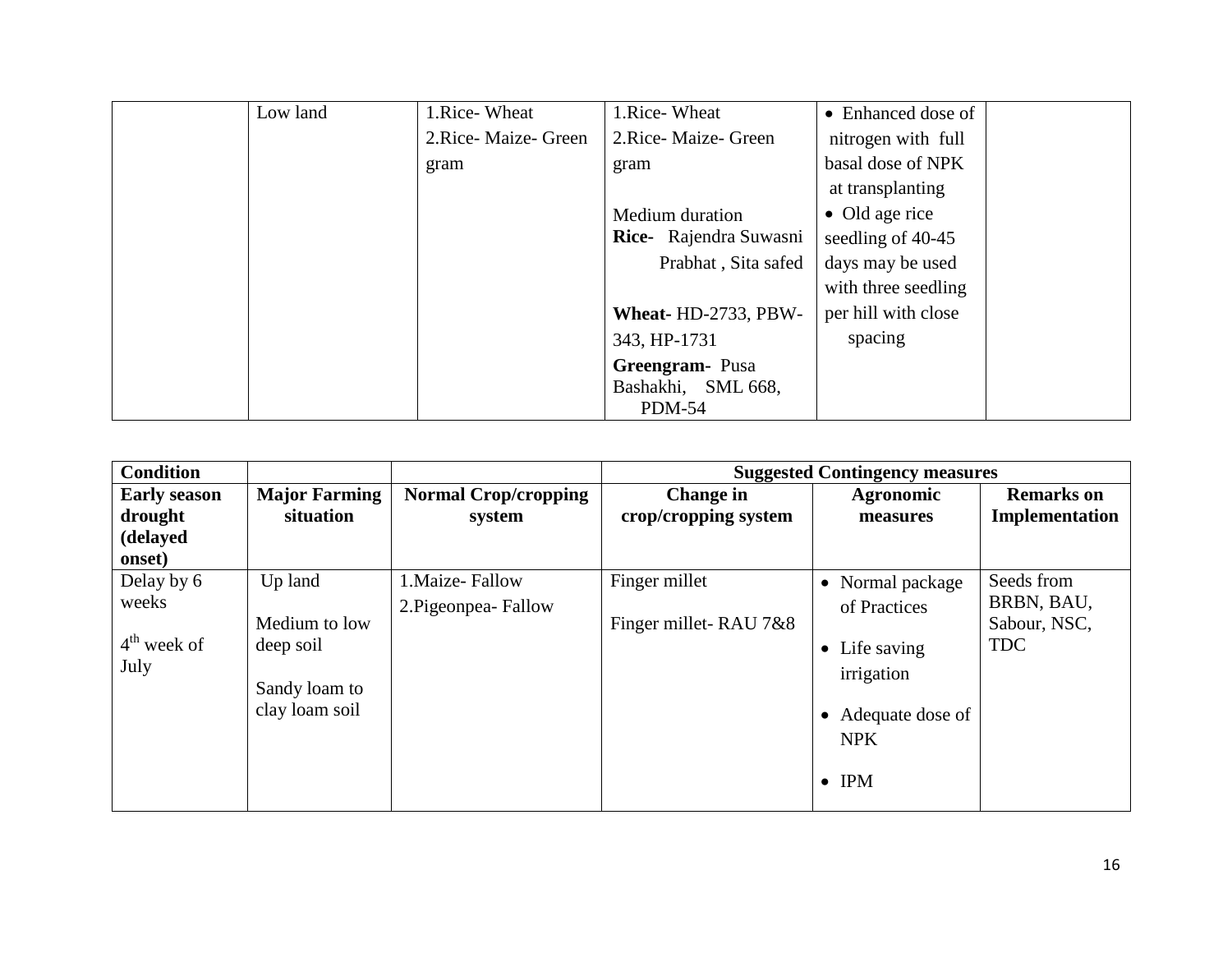| Mid land | 1.Rice-Wheat  | Finger millet – Linseed          | • Normal package                 |
|----------|---------------|----------------------------------|----------------------------------|
|          | 2. Rice-Maize | <b>Finger millet-RAU 7&amp;8</b> | of Practices                     |
|          |               |                                  | • Life saving                    |
|          |               | Linseed-Subhra,                  | irrigation                       |
|          |               | Shekhar                          |                                  |
|          |               |                                  | • Adequate dose of<br><b>NPK</b> |
|          |               |                                  |                                  |
|          |               |                                  | $\bullet$ IPM                    |
|          |               |                                  |                                  |

| <b>Condition</b>                                     |                                   |                                                    |                                                                                                                                                                                                              | <b>Suggested Contingency measures</b>                                                                                                                                                                       |                                                        |
|------------------------------------------------------|-----------------------------------|----------------------------------------------------|--------------------------------------------------------------------------------------------------------------------------------------------------------------------------------------------------------------|-------------------------------------------------------------------------------------------------------------------------------------------------------------------------------------------------------------|--------------------------------------------------------|
| <b>Early season</b><br>drought<br>(delayed<br>onset) | <b>Major Farming</b><br>situation | <b>Normal Crop/cropping</b><br>system              | <b>Change in</b><br>crop/cropping system                                                                                                                                                                     | Agronomic<br>measures                                                                                                                                                                                       | <b>Remarks</b> on<br>Implementation                    |
|                                                      | Low land                          | 1. Rice - Wheat<br>2. Rice - Maize - Green<br>gram | Mustard & Chickpea<br>Wheat- Greengram<br><b>Mustard:</b><br>Rajendra Suflam<br>Rajendra sarson-1<br><b>Wheat: HD-2733,</b><br>PBW-343, HD-2824<br>Greengram:<br>Pusa Bashakhi,<br>SML 668,<br><b>PDM-54</b> | • Application of<br>Potassic fertilizer at<br>vegetative stage<br>• Protective spray of<br>pesticides<br>Enhanced<br>$\bullet$<br>basal<br>dose of NPK<br>• Adequate dose of<br><b>NPK</b><br>$\bullet$ IPM | Seeds from<br>BRBN, BAU,<br>Sabour, NSC,<br><b>TDC</b> |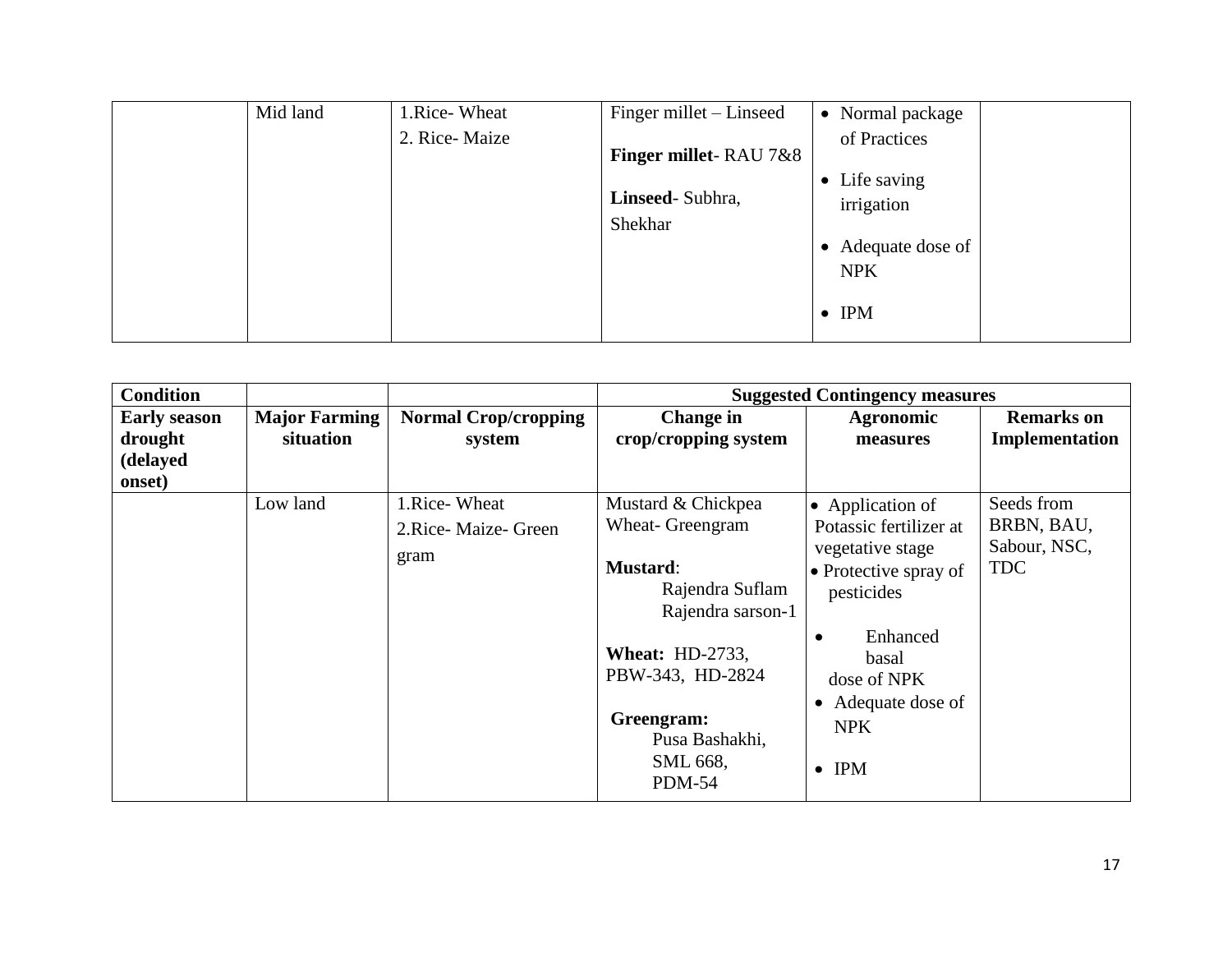| Delay by 8<br>weeks<br>$2nd$ week of<br>August       | Up land<br>Medium to low<br>deep soil<br>Sandy loam to<br>clay loam soil | 1. Maize-Fallow<br>2. Pigeonpea-Fallow       | Finger millet-Fallow<br>Chickpea-Fallow<br>Finger millet-RAU 7&8<br>Chickpea-Pusa-236,<br>KPG-39 (Uday), Pusa-<br>372, SG-2                        | • Normal package<br>of Practices<br>• Life saving<br>irrigation                                                                                        | Seeds from<br>BRBN, BAU,<br>Sabour, NSC,<br><b>TDC</b> |
|------------------------------------------------------|--------------------------------------------------------------------------|----------------------------------------------|----------------------------------------------------------------------------------------------------------------------------------------------------|--------------------------------------------------------------------------------------------------------------------------------------------------------|--------------------------------------------------------|
| <b>Condition</b>                                     |                                                                          |                                              |                                                                                                                                                    | <b>Suggested Contingency measures</b>                                                                                                                  |                                                        |
| <b>Early season</b><br>drought<br>(delayed<br>onset) | <b>Major Farming</b><br>situation                                        | <b>Normal Crop/cropping</b><br>system        | <b>Change</b> in<br>crop/cropping system                                                                                                           | <b>Agronomic</b><br>measures                                                                                                                           | <b>Remarks</b> on<br>Implementation                    |
|                                                      | Mid land                                                                 | 1.Rice-Wheat<br>2.Rice-Maize                 | Finger millet – Linseed<br>Finger millet-RAU 7&8<br>Linseed- Subhra,<br>Shekhar                                                                    | • Normal package<br>of Practices<br>• Life saving<br>irrigation<br>• Adequate dose of<br><b>NPK</b><br>$\bullet$ IPM                                   |                                                        |
|                                                      | Low land                                                                 | 1.Rice-Wheat<br>2. Rice-Maize- Green<br>gram | 1. Mustard + Chickpea<br>2. Wheat- Greengram<br><b>Mustard:</b><br>Rajendra suflam<br>Rajendra sarson-1<br>Wheat:<br>HD-2733, PBW-<br>343, HD-2824 | • Application of<br>Potassic fertilizer at<br>vegetative stage<br>• Protective spray of<br>pesticides<br>Enhanced<br>$\bullet$<br>basal<br>dose of NPK |                                                        |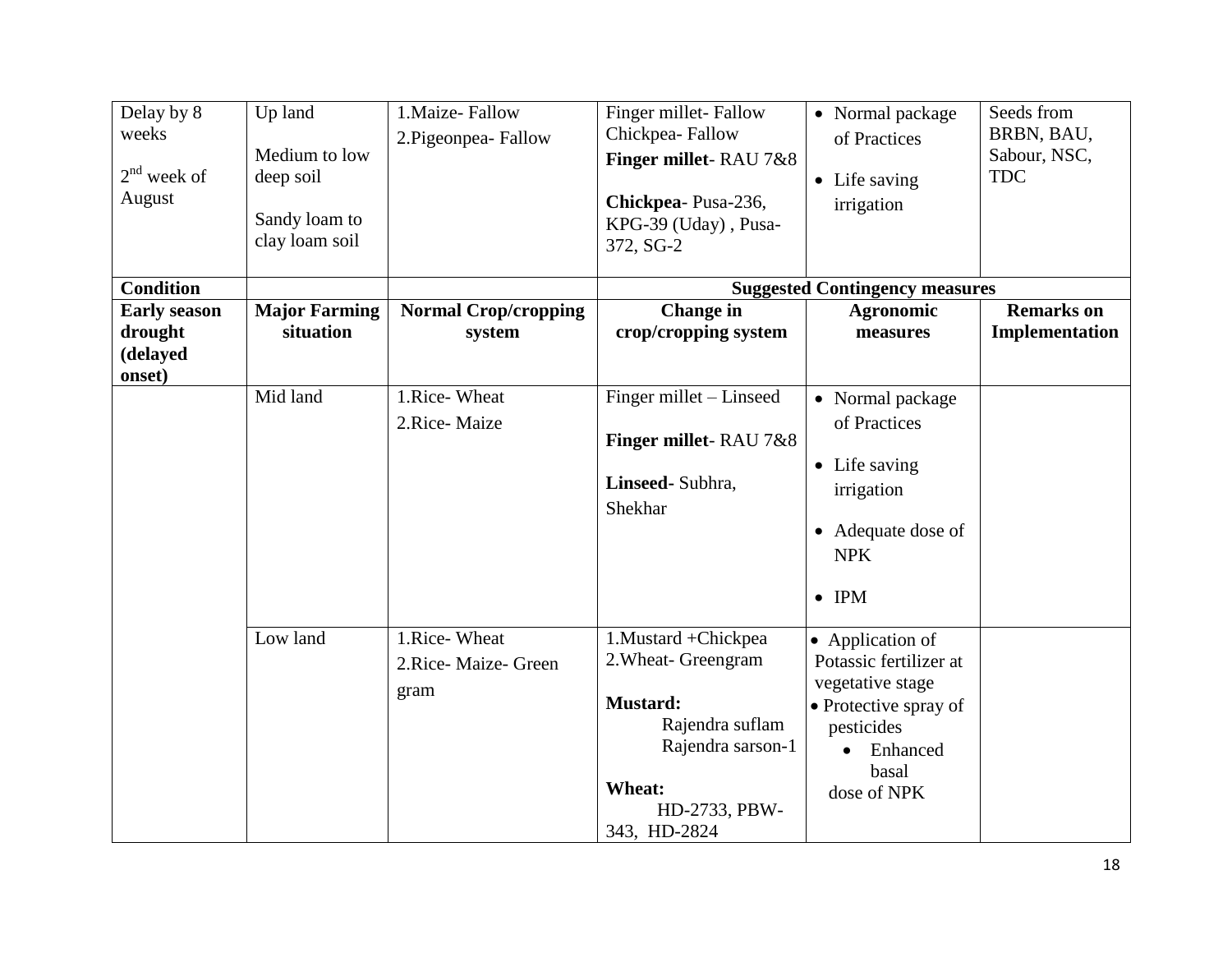|  | Chickpea-Pusa-236,<br>KPG-39 (Uday), Pusa-<br>372, SG-2 |  |
|--|---------------------------------------------------------|--|
|  | Greengram:<br>Pusa Bashakhi,                            |  |
|  | SML 668,<br><b>PDM-54</b>                               |  |

| <b>Normal Crop/cropping</b> | Crop management                                                                                                                                                                                                        | Soil nutrient &                          | <b>Remarks</b> on                                                                                                      |
|-----------------------------|------------------------------------------------------------------------------------------------------------------------------------------------------------------------------------------------------------------------|------------------------------------------|------------------------------------------------------------------------------------------------------------------------|
| system                      |                                                                                                                                                                                                                        |                                          | Implementation                                                                                                         |
|                             |                                                                                                                                                                                                                        |                                          |                                                                                                                        |
| 1. Maize-Fallow             | Life saving irrigation<br>$\bullet$                                                                                                                                                                                    | Application of<br>$\bullet$              | Seeds from                                                                                                             |
|                             | Gap filling of<br>$\bullet$                                                                                                                                                                                            | potash                                   | BRBN, BAU,                                                                                                             |
|                             | existing crop                                                                                                                                                                                                          | Mulching through                         | Sabour, NSC,                                                                                                           |
|                             |                                                                                                                                                                                                                        | mechanical                               | <b>TDC</b>                                                                                                             |
|                             |                                                                                                                                                                                                                        | weeding for                              |                                                                                                                        |
|                             |                                                                                                                                                                                                                        | moisture                                 |                                                                                                                        |
|                             |                                                                                                                                                                                                                        | conservation                             |                                                                                                                        |
|                             |                                                                                                                                                                                                                        | Conservation<br>$\bullet$                |                                                                                                                        |
|                             |                                                                                                                                                                                                                        | tillage                                  |                                                                                                                        |
|                             |                                                                                                                                                                                                                        | Protective spray of                      |                                                                                                                        |
|                             |                                                                                                                                                                                                                        | pest with adjuvant                       |                                                                                                                        |
|                             |                                                                                                                                                                                                                        | against Pesticides                       |                                                                                                                        |
|                             |                                                                                                                                                                                                                        | and disease                              |                                                                                                                        |
| 1.Rice-Wheat                |                                                                                                                                                                                                                        |                                          |                                                                                                                        |
| 2.Rice-Maize                |                                                                                                                                                                                                                        |                                          |                                                                                                                        |
|                             |                                                                                                                                                                                                                        |                                          |                                                                                                                        |
| $Rice-Pusa 2-21$ ,          | • Direct Seeding of                                                                                                                                                                                                    | Use of Bio-<br>$\bullet$                 |                                                                                                                        |
|                             |                                                                                                                                                                                                                        |                                          |                                                                                                                        |
|                             |                                                                                                                                                                                                                        |                                          |                                                                                                                        |
|                             | 2. Pigeonpea-Fallow<br><b>Maize</b><br>Shaktiman-1,2,3,4,5<br>Suwan, Ganga-11,<br>Deoki,<br>Pusa early hybrid Maka-<br>3<br>Pigeonpea: NDA-1,<br>NDA-2, Bahar,<br>Malviya-9<br>Rajendra Suwasni<br>Prabhat, Sita safed | • Normal package of<br>Practices<br>Rice | <b>Suggested Contingency measures</b><br>moisture<br>conservation measues<br>• Application of<br>potash<br>fertilizers |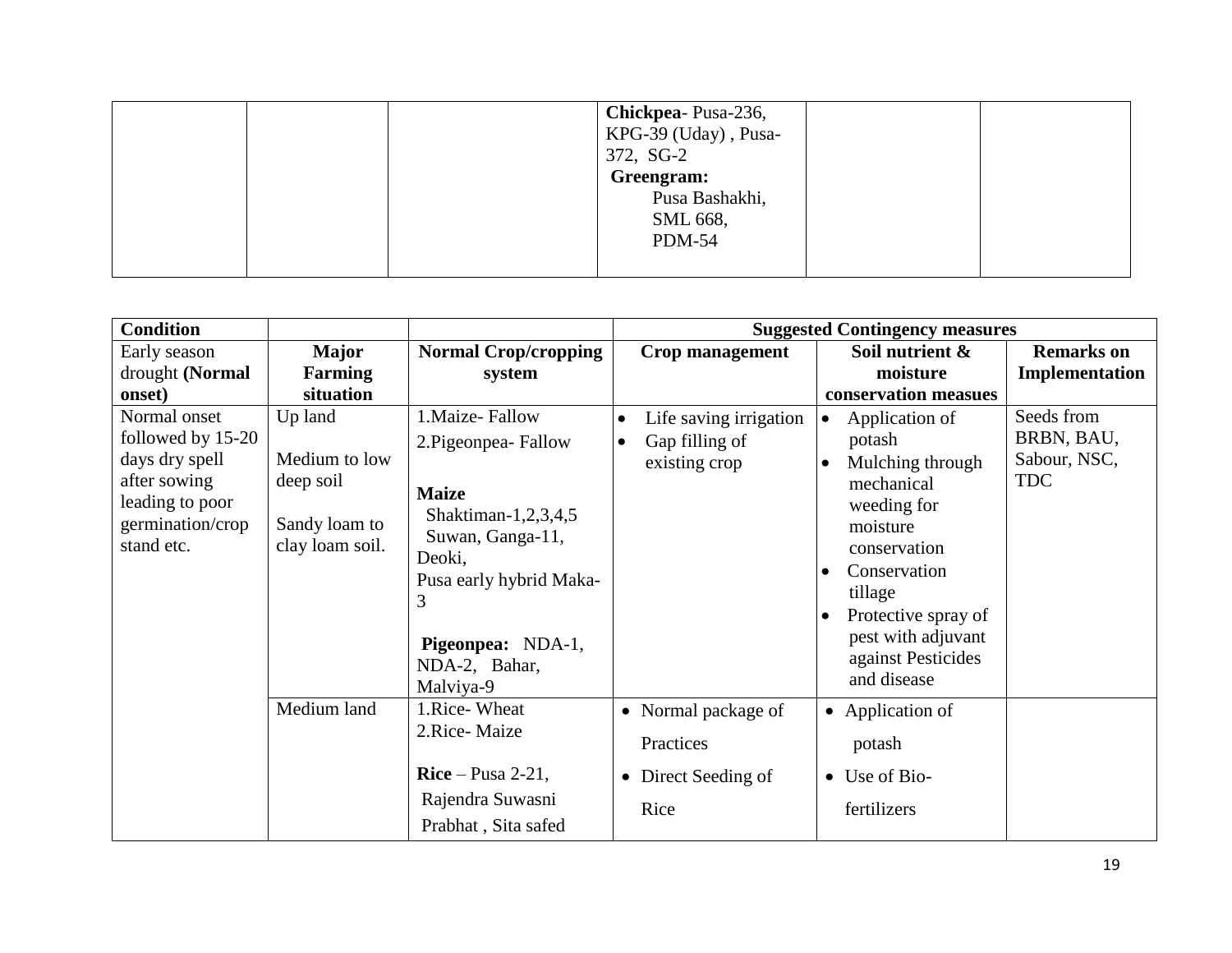| Wheat- $HD-2733$ ,                                                                           | • Life saving irrigation | Spilt dose of urea |
|----------------------------------------------------------------------------------------------|--------------------------|--------------------|
| PBW-343, HP-1731                                                                             | $\bullet$ Gap filling    | fertilizer         |
| <b>Maize</b><br>Shaktiman-1,2,3,4,5<br>Suwan, Ganga-11,<br>Deoki,<br>Pusa early hybrid Maka- |                          | • Use of mulches   |

| <b>Condition</b>                          |                                   |                                                                                                                                                                                                                                                                                            |                                                                               | <b>Suggested Contingency measures</b>                                                                                                   |                                                  |
|-------------------------------------------|-----------------------------------|--------------------------------------------------------------------------------------------------------------------------------------------------------------------------------------------------------------------------------------------------------------------------------------------|-------------------------------------------------------------------------------|-----------------------------------------------------------------------------------------------------------------------------------------|--------------------------------------------------|
| Early season<br>drought<br>(Normal onset) | <b>Major Farming</b><br>situation | <b>Normal Crop/cropping</b><br>system <sup>b</sup>                                                                                                                                                                                                                                         | Crop management <sup>c</sup>                                                  | Soil nutrient &<br>moisture<br>conservation<br>measues <sup>d</sup>                                                                     | <b>Remarks</b> on<br>Implementation <sup>e</sup> |
|                                           | Low land                          | 1.Rice-Wheat<br>2.Rice-Maize-Green<br>gram<br><b>Rice-Sita safed</b><br>Rajendra Suwasini,<br>Rajendra Sweta<br>Rajendra Mansoori-1<br><b>Wheat-</b> HD-2733,<br>PBW-343, PBW-502,<br>HP-1731<br><b>Maize</b><br>Shaktiman-1,2,3,4,5<br>Suwan, Ganga-11, Deoki,<br>Pusa early hybrid Maka- | • Direct Seeding of Rice<br>• Life saving irrigation<br>$\bullet$ Gap filling | Application of<br>$\bullet$<br>potash<br>$\bullet$ Use of Bio-<br>fertilizers<br>• Spilt dose of urea<br>fertilizer<br>• Use of mulches |                                                  |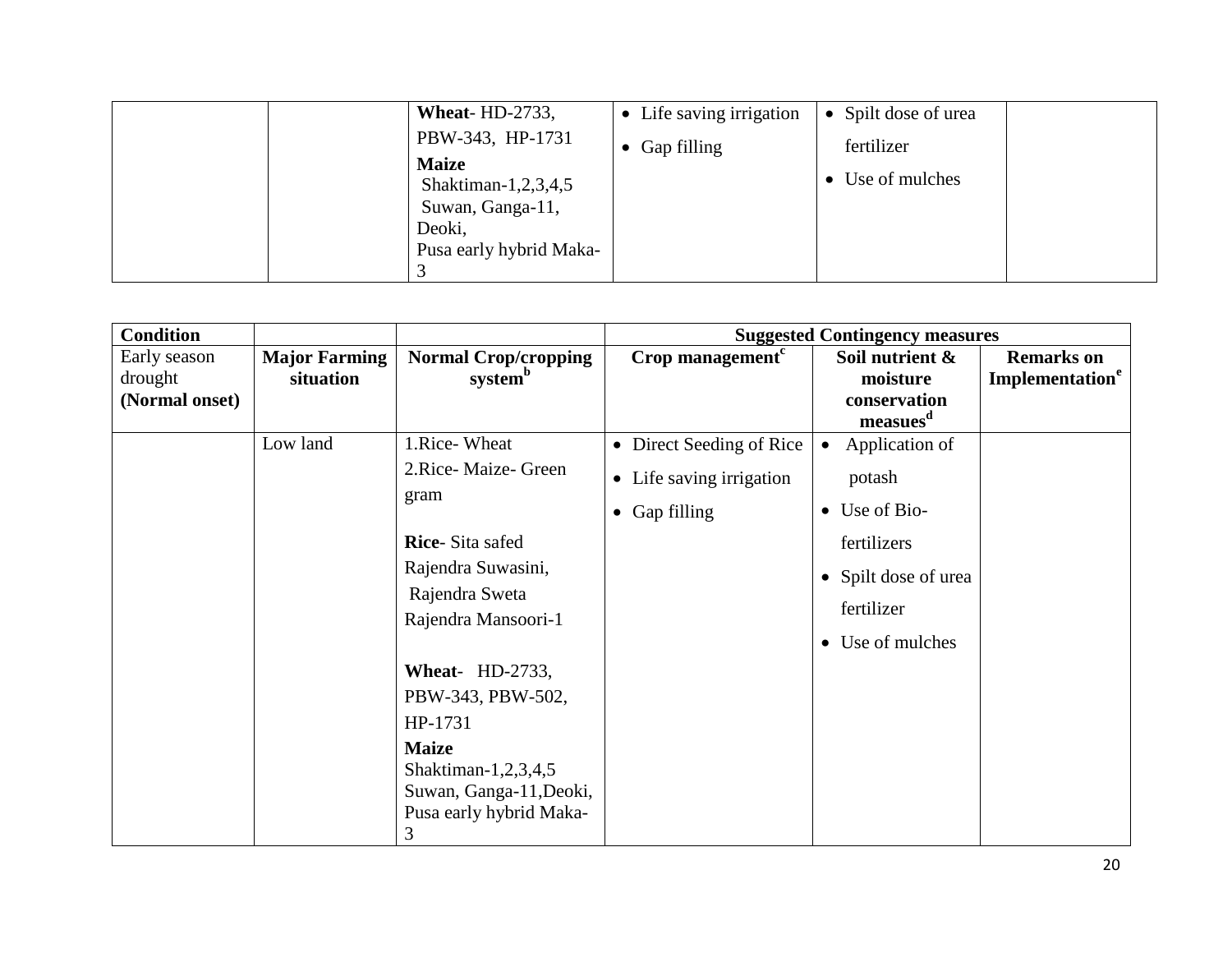| Greengram:<br>Pusa Bashakhi, |  |  |
|------------------------------|--|--|
| SML 668,<br><b>PDM-54</b>    |  |  |

| <b>Condition</b>                                                                                       |                                                                           |                                                                                                                                                                                          | <b>Suggested Contingency measures</b>                                  |                                                                                                                                                                                                                                                         |                                                        |  |  |
|--------------------------------------------------------------------------------------------------------|---------------------------------------------------------------------------|------------------------------------------------------------------------------------------------------------------------------------------------------------------------------------------|------------------------------------------------------------------------|---------------------------------------------------------------------------------------------------------------------------------------------------------------------------------------------------------------------------------------------------------|--------------------------------------------------------|--|--|
| Mid season<br>drought (long<br>dry spell,<br>consecutive 2<br>weeks rainless<br>$(>2.5$ mm)<br>period) | <b>Major Farming</b><br>situation                                         | <b>Normal Crop/cropping</b><br>system                                                                                                                                                    | <b>Crop management</b>                                                 | Soil nutrient &<br>moisture<br>conservation measues                                                                                                                                                                                                     | <b>Remarks</b> on<br>Implementation                    |  |  |
| At vegetative<br>stage                                                                                 | Up land<br>Medium to low<br>deep soil<br>Sandy loam to<br>clay loam soil. | 1. Maize-Fallow<br>2. Pigeonpea - Fallow<br>Maize:<br>Shaktiman-1,2,3,4,5<br>Suwan, Ganga-11,<br>Deoki,<br>Pusa early hybrid<br>Maka-3<br>Pigeonpea:<br>NDA-1, NDA-2<br>Bahar, Malviya-9 | Life saving irrigation<br>Gap filling of existing<br>$\bullet$<br>crop | Application of<br>ه ا<br>potash<br>Mulching through<br>l e<br>mechanical<br>weeding for<br>moisture<br>conservation<br>Conservation tillage<br>$\bullet$<br>Protective spray of<br>$\bullet$<br>pesticides with<br>adjuvant against<br>Pest and disease | Seeds from<br>BRBN, BAU,<br>Sabour, NSC,<br><b>TDC</b> |  |  |

| <b>Condition</b> |                      |                             | <b>Suggested Contingency measures</b> |                       |                   |  |
|------------------|----------------------|-----------------------------|---------------------------------------|-----------------------|-------------------|--|
| Mid season       | <b>Major Farming</b> | <b>Normal Crop/cropping</b> | Crop management                       | Soil nutrient $\&$    | <b>Remarks</b> on |  |
| drought (long    | situation            | system                      |                                       | moisture conservation | Implementation    |  |
| dry spell,       |                      |                             |                                       | measues               |                   |  |
| consecutive 2    |                      |                             |                                       |                       |                   |  |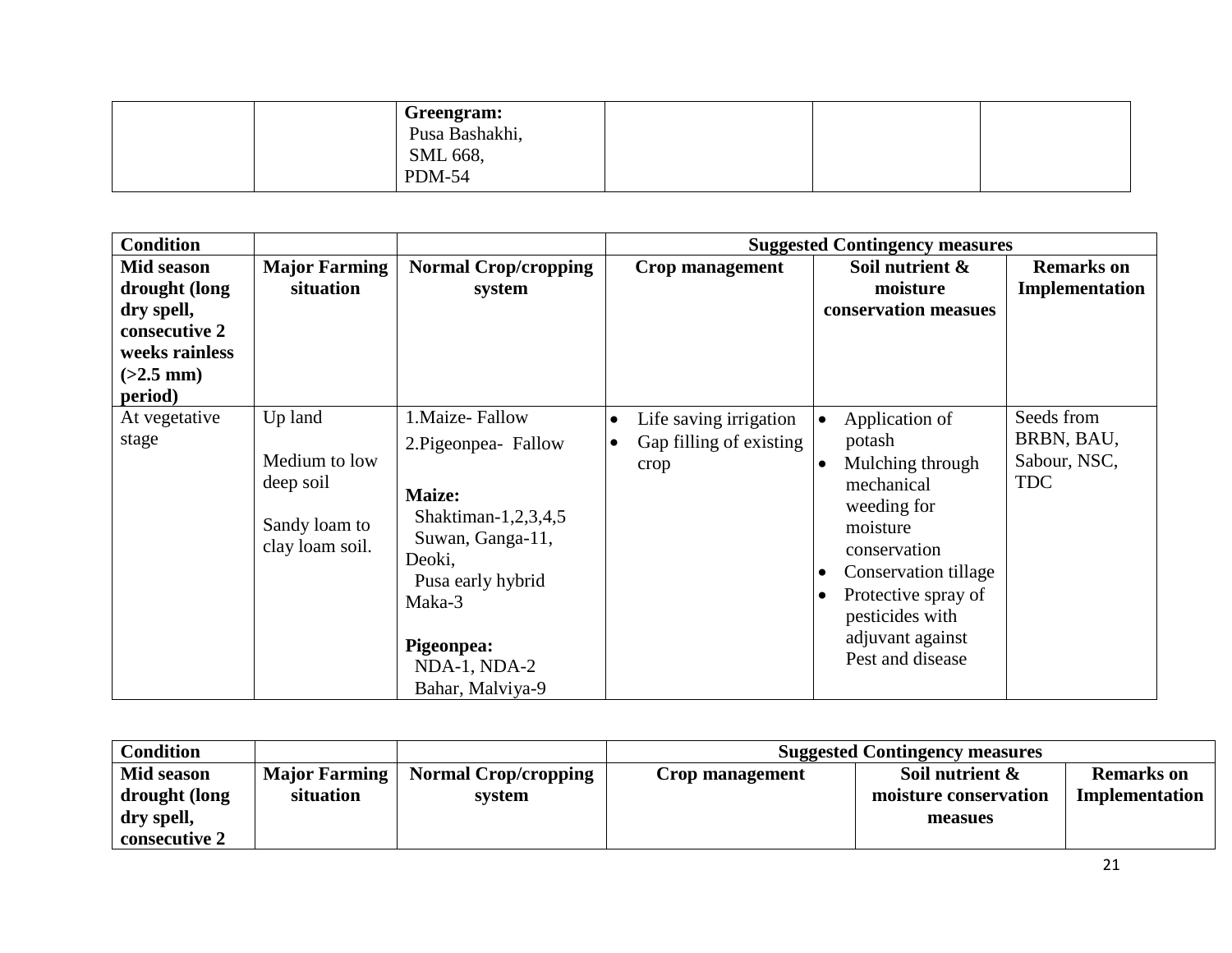| weeks rainless<br>$(>2.5$ mm)<br>period) |             |                                                                                                                                                                                                                                   |                                                                                                                                                                                                                           |                                                                                                                                                                                  |  |
|------------------------------------------|-------------|-----------------------------------------------------------------------------------------------------------------------------------------------------------------------------------------------------------------------------------|---------------------------------------------------------------------------------------------------------------------------------------------------------------------------------------------------------------------------|----------------------------------------------------------------------------------------------------------------------------------------------------------------------------------|--|
|                                          | Medium land | Rice-Wheat<br>Rice-Maize<br>$Rice-Pusa 2-21$ ,<br>Rajendra Suwasni<br>Prabhat, Sita safed<br>Wheat-HD-2733, PBW-<br>343, HP-1731<br><b>Maize</b><br>Shaktiman-1,2,3,4,5<br>Suwan, Ganga-11,<br>Deoki, Pusa early hybrid<br>Maka-3 | Gap filling of existing crop<br>$\bullet$<br>Postponement of top<br>$\bullet$<br>dressing<br>Protective spray of<br>$\bullet$<br>pesticides with adjuvant<br>against BLB, BLAST &<br><b>BPH</b><br>Life saving irrigation | Mulching through<br>weeds,<br>Direct seeding of rice<br>Spray of potassic<br>$\bullet$<br>fertilizer with<br>adjuvant<br>Spray $(1\%)$ Urea on<br>the crops and zinc<br>sulphate |  |

| <b>Condition</b>                                                        |                                   |                                       | <b>Suggested Contingency measures</b> |                                                  |                                     |  |  |
|-------------------------------------------------------------------------|-----------------------------------|---------------------------------------|---------------------------------------|--------------------------------------------------|-------------------------------------|--|--|
| Mid season<br>drought (long                                             | <b>Major Farming</b><br>situation | <b>Normal Crop/cropping</b><br>system | Crop management                       | Soil nutrient & moisture<br>conservation measues | <b>Remarks</b> on<br>Implementation |  |  |
| dry spell,<br>consecutive 2<br>weeks rainless<br>$(>2.5$ mm)<br>period) |                                   |                                       |                                       |                                                  |                                     |  |  |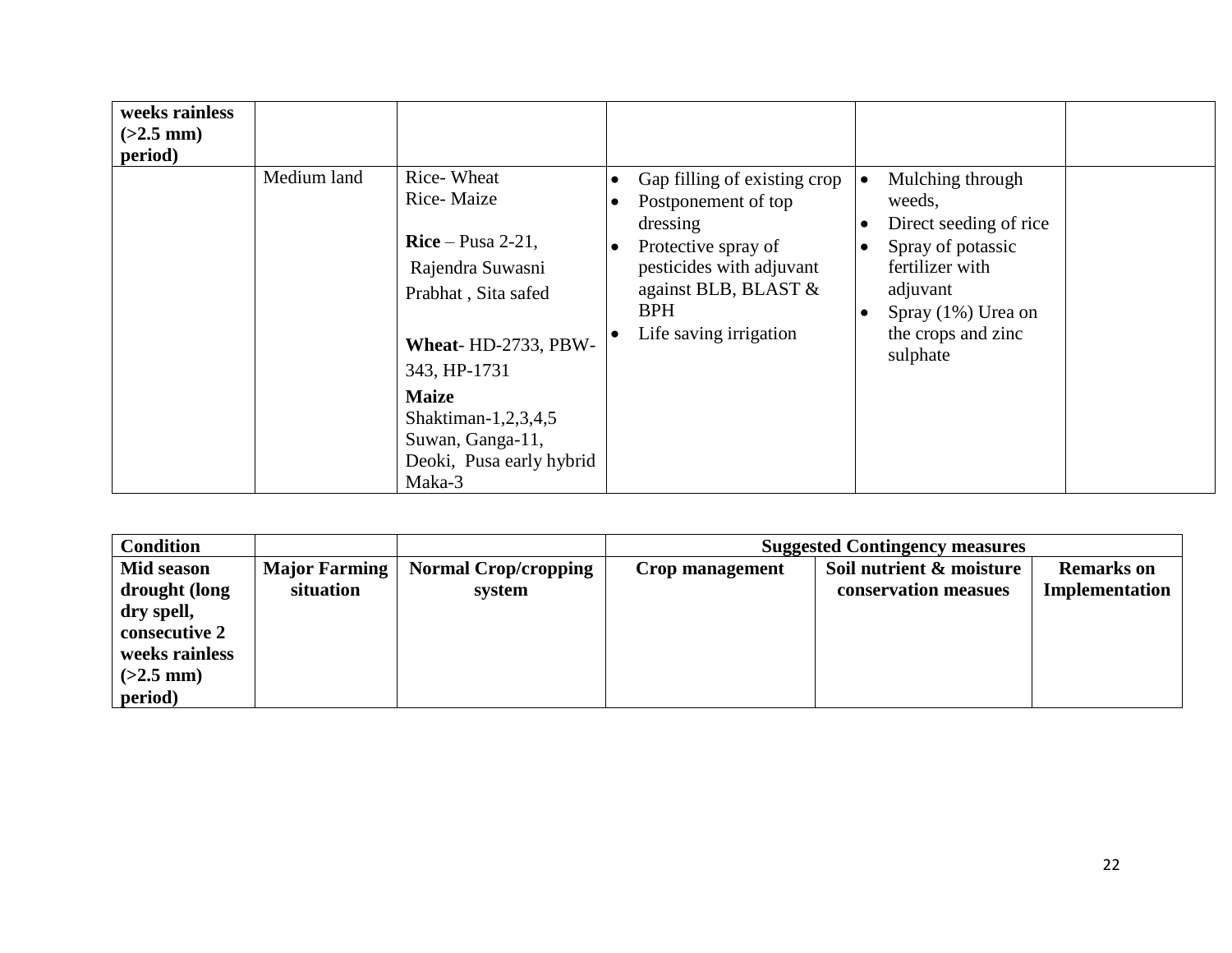| Low land | 1.Rice-Wheat<br>2.Rice-Maize-Green<br>gram<br><b>Rice-Sita safed</b><br>Rajendra Suwasni,<br>Rajendra Sweta<br>Rajendra Mansoori-1<br>Wheat-<br>HD-2733, PBW-343,<br>HP-1731<br><b>Maize</b><br>Shaktiman-1,2,3,4,5<br>Suwan, Ganga-11,<br>Deoki,<br>Pusa early hybrid Maka-<br>3<br>Greengram<br>Pusa Bashakhi, | $\bullet$<br>$\bullet$ | Gap filling of existing $\vert \bullet \vert$<br>crop<br>Postponement of top<br>dressing<br>Protective spray of<br>pesticides with<br>adjuvant against BLB,<br><b>BLAST &amp; BPH</b><br>Life saving irrigation | $\bullet$<br>$\bullet$ | Mulching through<br>weeds,<br>Direct seeding of rice<br>Spray of potassic<br>fertilizer with adjuvant<br>Spray (1%) Urea on<br>the crops and zinc<br>sulphate |  |
|----------|------------------------------------------------------------------------------------------------------------------------------------------------------------------------------------------------------------------------------------------------------------------------------------------------------------------|------------------------|-----------------------------------------------------------------------------------------------------------------------------------------------------------------------------------------------------------------|------------------------|---------------------------------------------------------------------------------------------------------------------------------------------------------------|--|
|          | SML 668,<br><b>PDM-54</b>                                                                                                                                                                                                                                                                                        |                        |                                                                                                                                                                                                                 |                        |                                                                                                                                                               |  |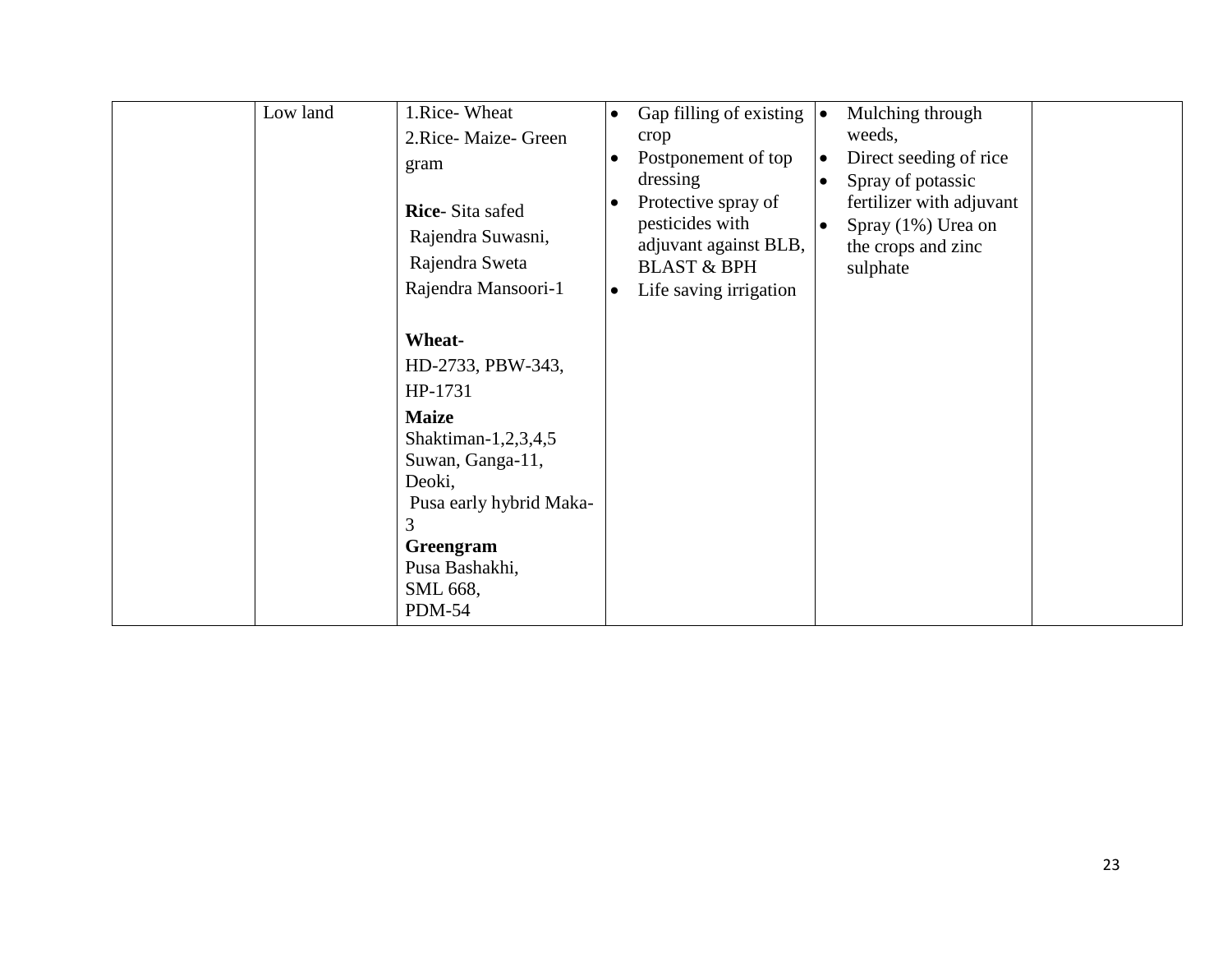| <b>Condition</b>                                 |                                                                           |                                                                                                                                                                                                                                                                  | <b>Suggested Contingency measures</b> |                                                                                 |                                     |                                                                                                                      |                                                        |
|--------------------------------------------------|---------------------------------------------------------------------------|------------------------------------------------------------------------------------------------------------------------------------------------------------------------------------------------------------------------------------------------------------------|---------------------------------------|---------------------------------------------------------------------------------|-------------------------------------|----------------------------------------------------------------------------------------------------------------------|--------------------------------------------------------|
| <b>Mid season</b><br>drought (long<br>dry spell) | <b>Major Farming</b><br>situation                                         | <b>Normal Crop/cropping</b><br>system                                                                                                                                                                                                                            |                                       | Crop management                                                                 |                                     | Soil nutrient & moisture<br>conservation measues                                                                     | <b>Remarks</b> on<br>Implementation                    |
| At flowering/<br>fruiting stage                  | Up land<br>Medium to low<br>deep soil<br>Sandy loam to<br>clay loam soil. | 1. Maize-Fallow<br>2Pigeonpea-Fallow<br><b>Maize</b><br>Shaktiman-1,2,3,4,5<br>Suwan, Ganga-11, Deoki,<br>Pusa early hybrid Makka-<br>3<br>Pigeonpea: NDA-1,<br>NDA-2, Bahar,<br>Malviya-9                                                                       | $\bullet$<br>$\bullet$<br>$\bullet$   | IPM practices<br>Life saving irrigation<br>Spray of pesticides<br>with spreader | $\bullet$<br>$\bullet$<br>$\bullet$ | Spray of potassic<br>fertilizer with adjuvant<br>Mulching through<br>weeds & residue<br>Spraying of<br>micronutrient | Seeds from<br>BRBN, BAU,<br>Sabour, NSC,<br><b>TDC</b> |
|                                                  | Medium land                                                               | 1.Rice-Wheat<br>2.Rice-Maize<br><b>Medium duration Rice</b><br>$Rice-Pusa 2-21$ ,<br>Rajendra Suwasni<br>Prabhat, Sita safed<br>Wheat-HD-2733, PBW-<br>343, HP-1731<br>Maize-<br>Shaktiman-1,2,3,4,5<br>Suwan, Ganga-11, Deoki,<br>Pusa early hybrid Makka-<br>3 | $\bullet$<br>٠                        | IPM practices<br>Life saving irrigation<br>Spray of pesticides<br>with spreader | $\bullet$<br>$\bullet$<br>$\bullet$ | Spray of potassic<br>fertilizer with adjuvant<br>Mulching through<br>weeds & residue<br>Spraying of<br>micronutrient |                                                        |

| .<br>Condition |                  |                                  | l Contingency measures<br>Suggested |                          |            |
|----------------|------------------|----------------------------------|-------------------------------------|--------------------------|------------|
| Mid<br>season  | Major<br>Farmıng | Normal <b>N</b><br>Crop/cropping | Crop management                     | Soil nutrient & moisture | Remarks on |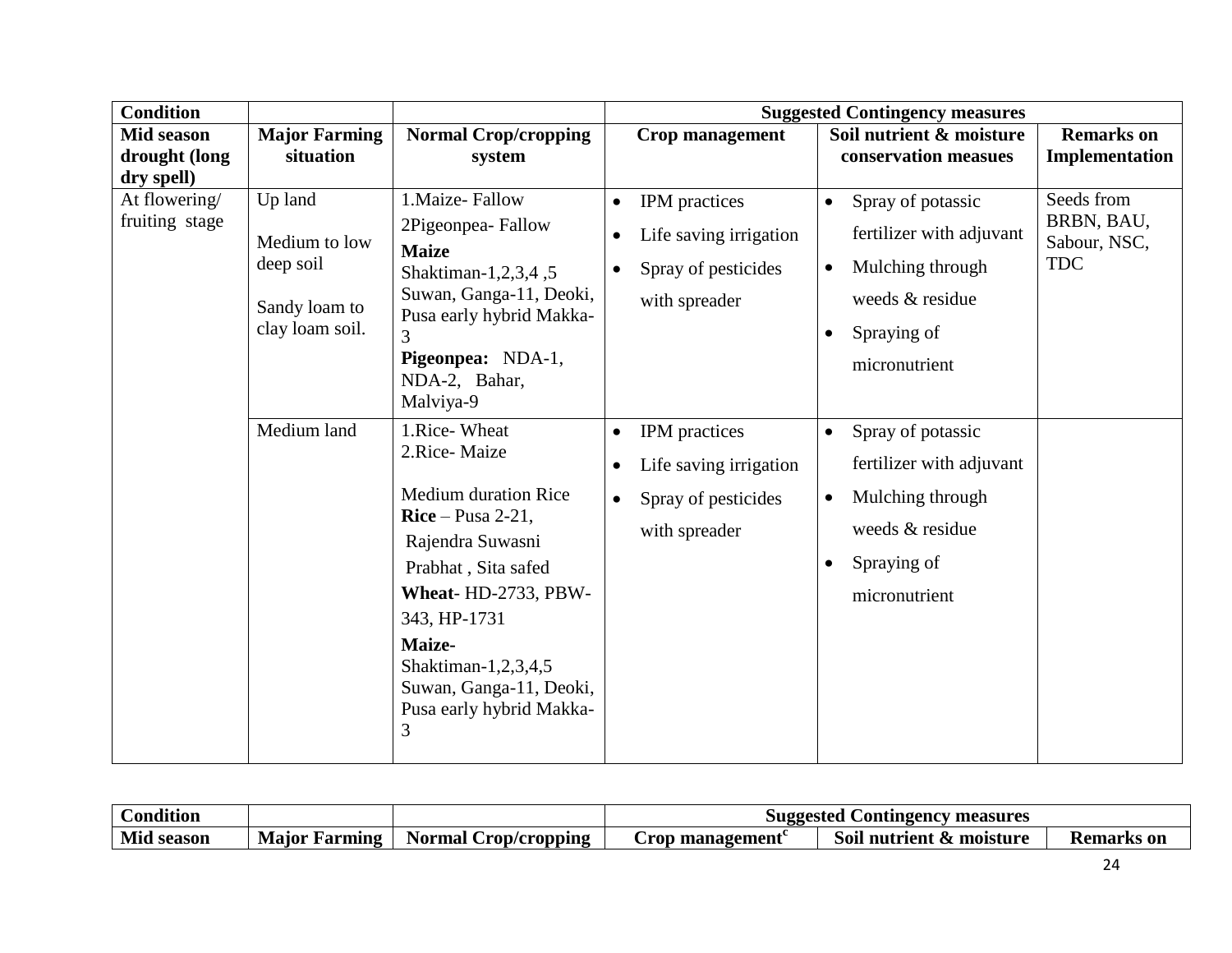| drought (long | situation | system                                                                                                                                                                                                                                                                                                                                           |                                                                                                                        | conservation measues                                                                                                                                        | Implementation |
|---------------|-----------|--------------------------------------------------------------------------------------------------------------------------------------------------------------------------------------------------------------------------------------------------------------------------------------------------------------------------------------------------|------------------------------------------------------------------------------------------------------------------------|-------------------------------------------------------------------------------------------------------------------------------------------------------------|----------------|
| dry spell)    | Low land  | 1.Rice-Wheat<br>2.Rice-Maize- Green<br>gram<br>Rice-Sita safed<br>Rajendra Suwasini,<br>Rajendra Sweta<br>Rajendra Mansoori-1<br>Wheat-<br>HD-2733, PBW-343,<br>PBW-502, HP-1731<br><b>Maize</b><br>Shaktiman-1,2,3,4<br>Suwan, Ganga-11,<br>Deoki,<br>Pusa early hybrid Makka-<br>3<br>Greengram<br>Pusa Bashakhi,<br>SML 668,<br><b>PDM-54</b> | IPM practices<br>$\bullet$<br>Life saving irrigation<br>$\bullet$<br>Spray of pesticides<br>$\bullet$<br>with spreader | Spray of potassic<br>$\bullet$<br>fertilizer with adjuvant<br>Mulching through<br>$\bullet$<br>weeds & residue<br>Spraying of<br>$\bullet$<br>micronutrient |                |

| <b>Condition</b> |                      |                             | <b>Suggested Contingency measures</b> |                    |                   |
|------------------|----------------------|-----------------------------|---------------------------------------|--------------------|-------------------|
| <b>Terminal</b>  | <b>Major Farming</b> | <b>Normal Crop/cropping</b> | Crop management                       | Rabi Crop planning | <b>Remarks</b> on |
| drought          | situation            | system                      |                                       |                    | Implementation    |
| (Early           |                      |                             |                                       |                    |                   |
| withdrawal of    |                      |                             |                                       |                    |                   |
| monsoon)         |                      |                             |                                       |                    |                   |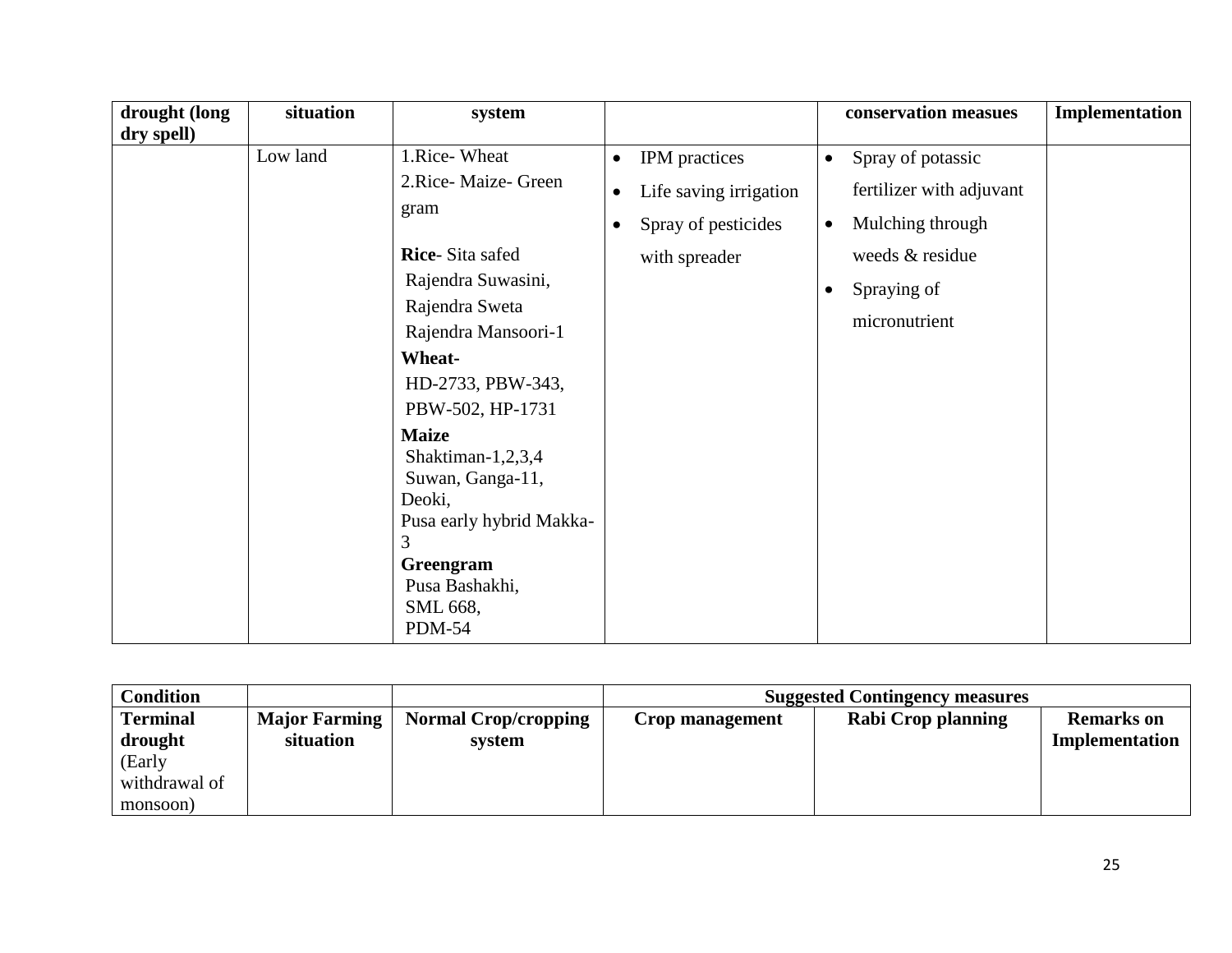| Up land                                                        | 1. Maize-Fallow                                                                                                                                                         | • Spray of potassic                                                                                                                                     | • Open the furrow during                                                                                                                                                                                                                                                                                                | Seeds from                               |
|----------------------------------------------------------------|-------------------------------------------------------------------------------------------------------------------------------------------------------------------------|---------------------------------------------------------------------------------------------------------------------------------------------------------|-------------------------------------------------------------------------------------------------------------------------------------------------------------------------------------------------------------------------------------------------------------------------------------------------------------------------|------------------------------------------|
| Medium to low<br>deep soil<br>Sandy loam to<br>clay loam soil. | 2. Pigeonpea - Fallow<br><b>Maize</b><br>Shaktiman-1,2,3,4<br>Suwan, Ganga-11,<br>Deoki,<br>Pusa early hybrid Makka-<br>Pigeonpea: NDA-1,<br>NDA-2, Bahar,<br>Malviya-9 | fertilizer with adjuvant<br>• IPM practices<br>• Life saving irrigation<br>$\bullet$ Mulching<br>$\bullet$ Thinning<br>• Clipping of leaves in<br>maize | evening and left furrow<br>open overnight and plank<br>in the next morning<br>before sunrise for<br>growing of early rabi<br>crops like Gram, Lentil,<br>Linseed.<br>• Stored water to be used at<br>critical stage of growth<br>• To clean irrigation<br>channel for preventing<br>loss of moisture through<br>seepage | BRBN, BAU,<br>Sabour, NSC,<br><b>TDC</b> |

| <b>Condition</b>                                                  |                                   |                                                                                                                                                                                      |                                                                                                                                                                                | <b>Suggested Contingency measures</b>                                                                                                                                                                                                                                                     |                                     |
|-------------------------------------------------------------------|-----------------------------------|--------------------------------------------------------------------------------------------------------------------------------------------------------------------------------------|--------------------------------------------------------------------------------------------------------------------------------------------------------------------------------|-------------------------------------------------------------------------------------------------------------------------------------------------------------------------------------------------------------------------------------------------------------------------------------------|-------------------------------------|
| <b>Terminal</b><br>drought<br>(Early<br>withdrawal of<br>monsoon) | <b>Major Farming</b><br>situation | <b>Normal Crop/cropping</b><br>system                                                                                                                                                | <b>Crop management</b>                                                                                                                                                         | <b>Rabi Crop planning</b>                                                                                                                                                                                                                                                                 | <b>Remarks</b> on<br>Implementation |
|                                                                   | Medium land                       | 1.Rice-Wheat<br>2.Rice-Maize<br><b>Medium duration Rice</b><br>$Rice-Pusa 2-21$ ,<br>Rajendra Suwasini<br>Prabhat, Sita safed<br>Wheat-HD-2733, PBW-<br>343, HP-1731<br><b>Maize</b> | • Spray of potassic<br>fertilizer with adjuvant<br>• IPM practices<br>• Life saving irrigation<br>$\bullet$ Mulching<br>$\bullet$ Thinning<br>• Clipping of leaves in<br>maize | • Open the furrow during<br>evening and left furrow<br>open overnight and<br>plank in the next<br>morning before sunrise<br>for growing of early<br>rabi crops like wheat,<br>Rabi Maize/Gram/<br>Lentil /Mustard/ Linseed<br>• Stored water to be used<br>at critical stage of<br>growth |                                     |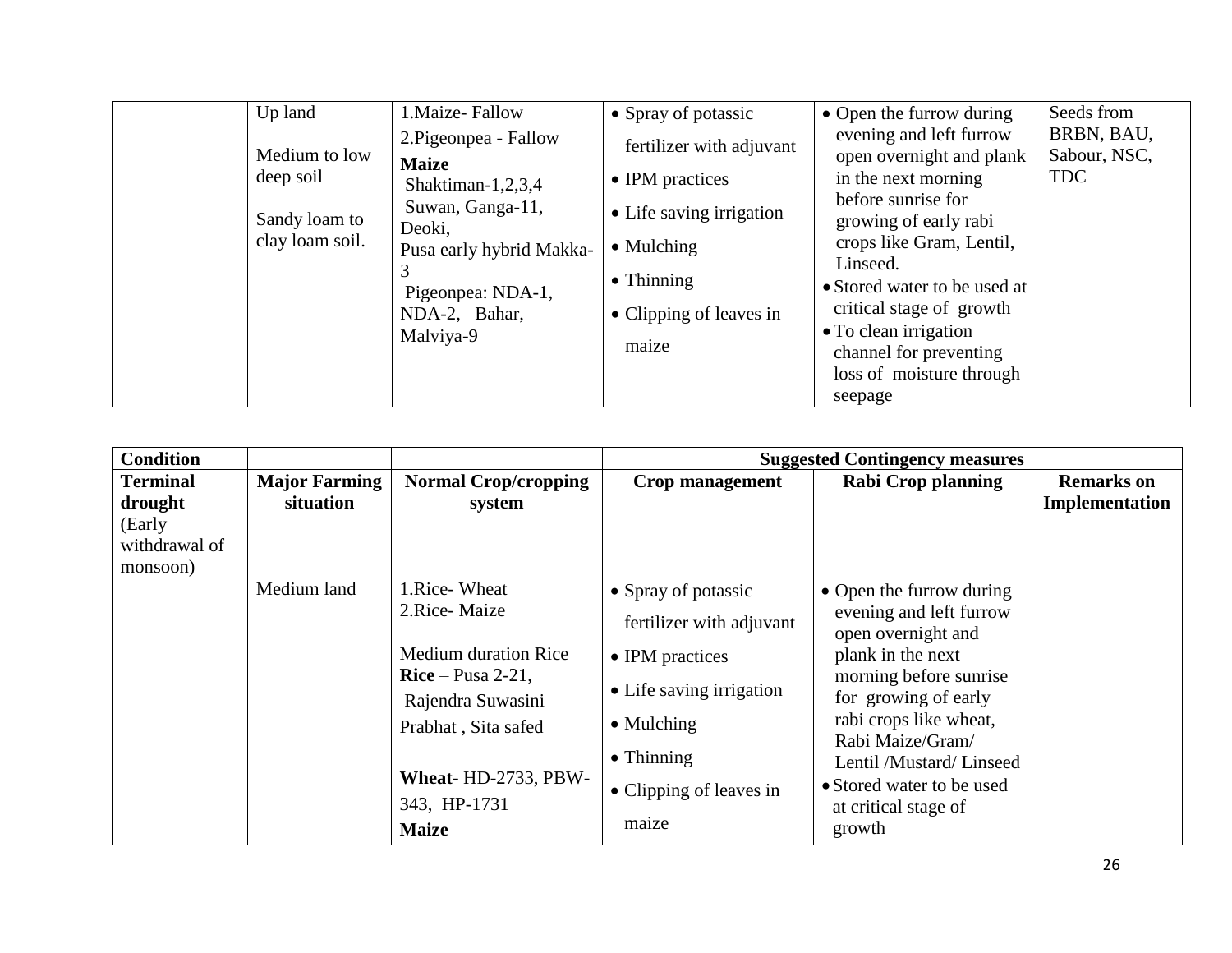|  | Shaktiman-1,2,3,4<br>Suwan, Ganga-11, Deoki, | $\bullet$ To clean irrigation<br>channel for preventing |  |
|--|----------------------------------------------|---------------------------------------------------------|--|
|  | Pusa early hybrid Makka-                     | loss of moisture through<br>seepage                     |  |

| <b>Condition</b>                                                  |                                   |                                                                                                                                                                                                                                                                                                                                                             |                                                                                                                                                                                | <b>Suggested Contingency measures</b>                                                                                                                                                                                                                                                                                                                                                  |                                     |
|-------------------------------------------------------------------|-----------------------------------|-------------------------------------------------------------------------------------------------------------------------------------------------------------------------------------------------------------------------------------------------------------------------------------------------------------------------------------------------------------|--------------------------------------------------------------------------------------------------------------------------------------------------------------------------------|----------------------------------------------------------------------------------------------------------------------------------------------------------------------------------------------------------------------------------------------------------------------------------------------------------------------------------------------------------------------------------------|-------------------------------------|
| <b>Terminal</b><br>drought<br>(Early<br>withdrawal of<br>monsoon) | <b>Major Farming</b><br>situation | <b>Normal Crop/cropping</b><br>system                                                                                                                                                                                                                                                                                                                       | Crop management                                                                                                                                                                | <b>Rabi Crop planning</b>                                                                                                                                                                                                                                                                                                                                                              | <b>Remarks</b> on<br>Implementation |
|                                                                   | Low land                          | 1.Rice-Wheat<br>2.Rice-Maize- Green<br>gram<br><b>Rice-Sita safed</b><br>Rajendra Suwasini,<br>Rajendra Sweta<br>Rajendra Mansoori-1<br><b>Wheat-</b><br>HD-2733, PBW-343,<br>PBW-502, HP-1731<br><b>Maize</b><br>Shaktiman-1,2,3,4<br>Suwan, Ganga-11, Deoki,<br>Pusa early hybrid Makka-<br>3<br>Greengram<br>Pusa Bashakhi,<br>SML 668,<br><b>PDM-54</b> | • Spray of potassic<br>fertilizer with adjuvant<br>• IPM practices<br>• Life saving irrigation<br>$\bullet$ Mulching<br>$\bullet$ Thinning<br>• Clipping of leaves in<br>maize | • Open the furrow during<br>evening and left furrow<br>open overnight and<br>plank in the next<br>morning before sunrise<br>for growing of early<br>rabi crops like wheat,<br>Rabi Maize/Gram/<br>Lentil /Mustard/<br>Linseed<br>• Stored water to be used<br>at critical stage of<br>growth<br>• To clean irrigation<br>channel for preventing<br>loss of moisture<br>through seepage |                                     |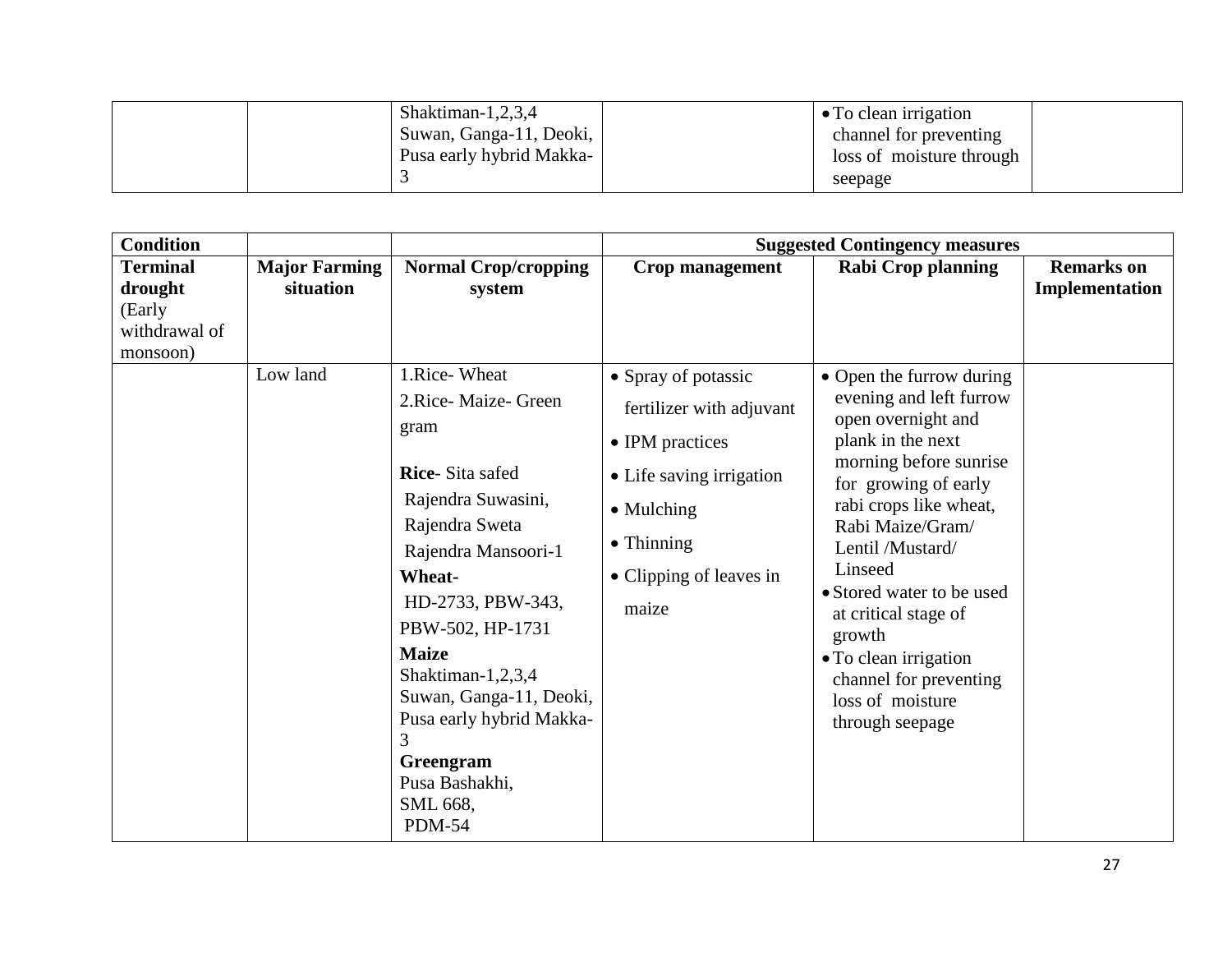## **2.1.2 Drought - Irrigated situation**

| <b>Condition</b>             |                      |                             |                                                            | <b>Suggested Contingency measures</b> |                          |
|------------------------------|----------------------|-----------------------------|------------------------------------------------------------|---------------------------------------|--------------------------|
|                              | <b>Major Farming</b> | <b>Normal Crop/cropping</b> | <b>Change</b> in                                           | <b>Agronomic measures</b>             | <b>Remarks</b> on        |
|                              | situation            | system                      | crop/cropping system                                       |                                       | Implementation           |
| Delayed release              | Upland               | 1.Rice-Wheat                | 1. Mustard- Greengram                                      | • Spray of Potassic                   | Seeds from               |
| of water in<br>canals due to |                      | 2.Rice-Potato               | 2. Maize-Potato                                            | fertilizer                            | BRBN, RAU,<br>Pusa, NSC, |
| low rainfall                 |                      | 3. Rice-Maize               | 3. Maize-Lentil                                            | • Life saving irrigation              | <b>TDC</b>               |
|                              |                      |                             | <b>Mustard-66-197-3,</b>                                   | • Use of mulches                      |                          |
|                              |                      |                             | Rajendra Sarson-I                                          | • Spray of micronutrient              |                          |
|                              |                      |                             | Lentil- PL-406, Malika,                                    |                                       |                          |
|                              |                      |                             | Arun                                                       |                                       |                          |
|                              |                      |                             | Maize - Shaktiman-                                         |                                       |                          |
|                              |                      |                             | 1,2,3,4, Suwan, Ganga-                                     |                                       |                          |
|                              |                      |                             | 11, Deok Pusa early                                        |                                       |                          |
|                              |                      |                             | hybrid Macca-3                                             |                                       |                          |
|                              |                      |                             | <b>Potato</b> – PJ376, Rajendra<br>Aloo-1,2,3, Kufri Jyoti |                                       |                          |

| <b>Condition</b> |                        |                             | <b>Suggested Contingency measures</b> |                    |                             |  |
|------------------|------------------------|-----------------------------|---------------------------------------|--------------------|-----------------------------|--|
|                  | <b>Major Farming</b>   | <b>Normal Crop/cropping</b> | <b>Change in crop/cropping</b>        | Agronomic measures | <b>Remarks</b> on           |  |
|                  | situation <sup>1</sup> | system <sup>5</sup>         | svstem                                |                    | Implementation <sup>J</sup> |  |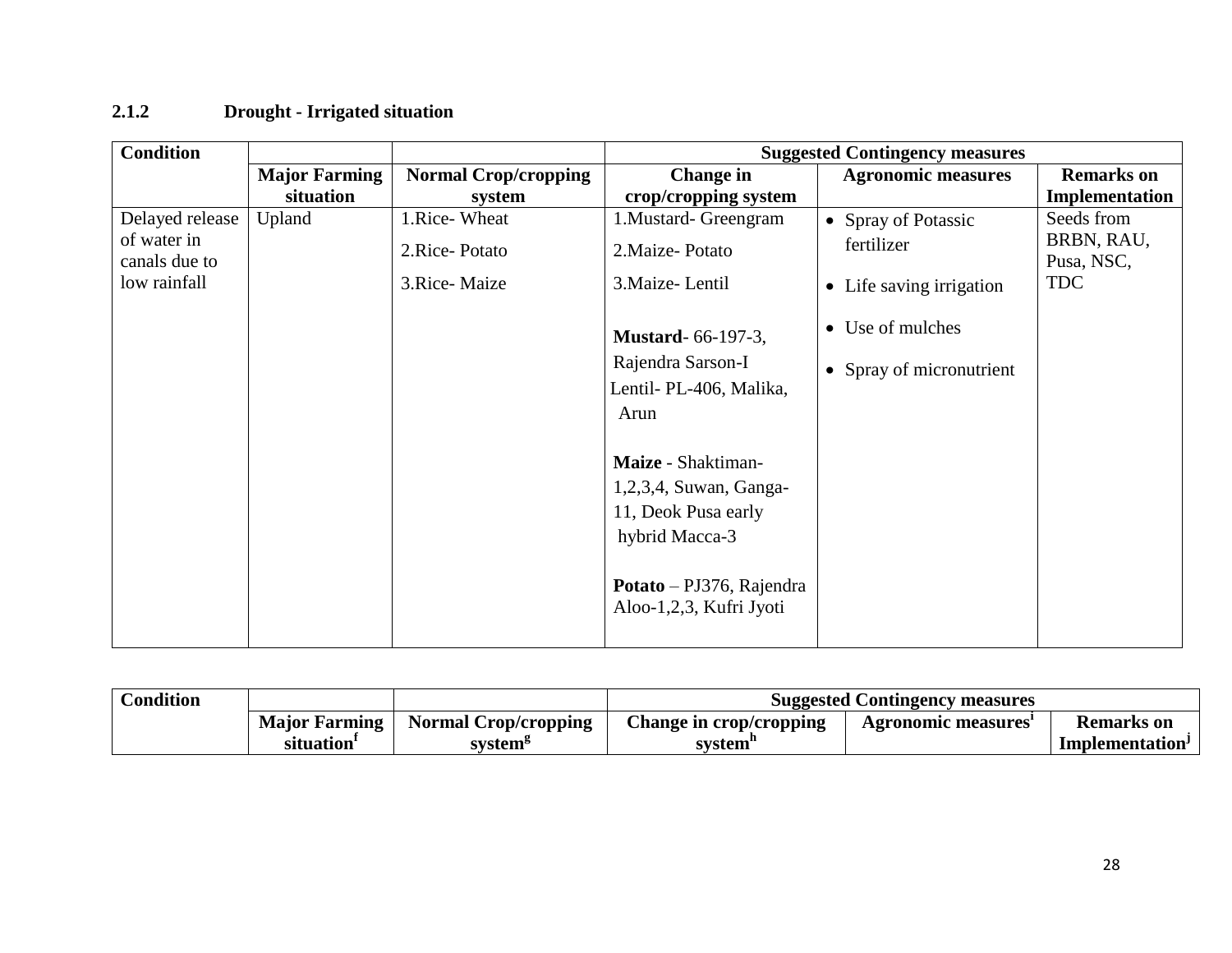| <b>Condition</b>             |                      |                             |                                                      | <b>Suggested Contingency measures</b> |                              |
|------------------------------|----------------------|-----------------------------|------------------------------------------------------|---------------------------------------|------------------------------|
|                              | <b>Major Farming</b> | <b>Normal Crop/cropping</b> | Change in crop/cropping                              | Agronomic measures <sup>1</sup>       | <b>Remarks</b> on            |
|                              | situation            | system <sup>g</sup>         | systemh                                              |                                       | Implementation <sup>J</sup>  |
| Limited release              | Upland               | 1.Rice- Wheat- Green        | 1.Rice-Wheat                                         | • Spray of Potassic                   | Seeds from                   |
| of water in<br>canals due to |                      | gram                        | 2.Rice-Potato                                        | fertilizer                            | BRBN, RAU,<br>Pusa, NSC, TDC |
| low rainfall                 |                      | 2. Rice-Potato-Summer       | 3.Rice-Maize                                         | • Life saving irrigation              |                              |
|                              |                      | vegetable                   |                                                      |                                       |                              |
|                              |                      | 3. Rice-Maize- Green        | Rice-Prabhat, Dhanlaxmi,                             | • Use of mulches                      |                              |
|                              |                      | gram                        | Richarria, Saroj                                     | $\bullet$ Spray of                    |                              |
|                              |                      |                             | Wheat-HD-2733, PBW-                                  | micronutrient                         |                              |
|                              |                      |                             | 343, HP-1731, HD-2824                                |                                       |                              |
|                              |                      |                             | Maize - Shaktiman-1,2,3,4,                           |                                       |                              |
|                              |                      |                             | Suwan, Ganga-11,                                     |                                       |                              |
|                              |                      |                             | Deok, Pusa early                                     |                                       |                              |
|                              |                      |                             | hybrid Macca-3                                       |                                       |                              |
|                              |                      |                             | Potato - PJ376, Rajendra                             |                                       |                              |
|                              |                      |                             | Aloo-1,2,3, Kufri Jyoti                              |                                       |                              |
|                              | Low land             | 1.Rice- Wheat- Green        | 1.Rice-Wheat-                                        | • Spray of Potassic                   |                              |
|                              |                      | gram                        | 2.Rice-Lentil/Linseed                                | fertilizer                            |                              |
|                              |                      | 2.Rice-Potato               | 3.Rice-Chickpea                                      | • Life saving irrigation              |                              |
|                              |                      | 3.Rice-Onion                | Rice-Rajendra Bhagawati,<br>Saroj, Rajendra Suwasni, | Use of mulches<br>$\bullet$           |                              |
|                              |                      |                             | Santosh, R. Kasturi,<br>Sita, Jaya                   | $\bullet$ Spray of                    |                              |
|                              |                      |                             | Linseed-Shubra, Garima,                              | micronutrient                         |                              |
|                              |                      |                             | Sweta                                                |                                       |                              |
|                              |                      |                             | Lentil- PL-406, Malika, Arun                         |                                       |                              |
|                              |                      |                             | Chickpea-Pusa-236, KPG-                              |                                       |                              |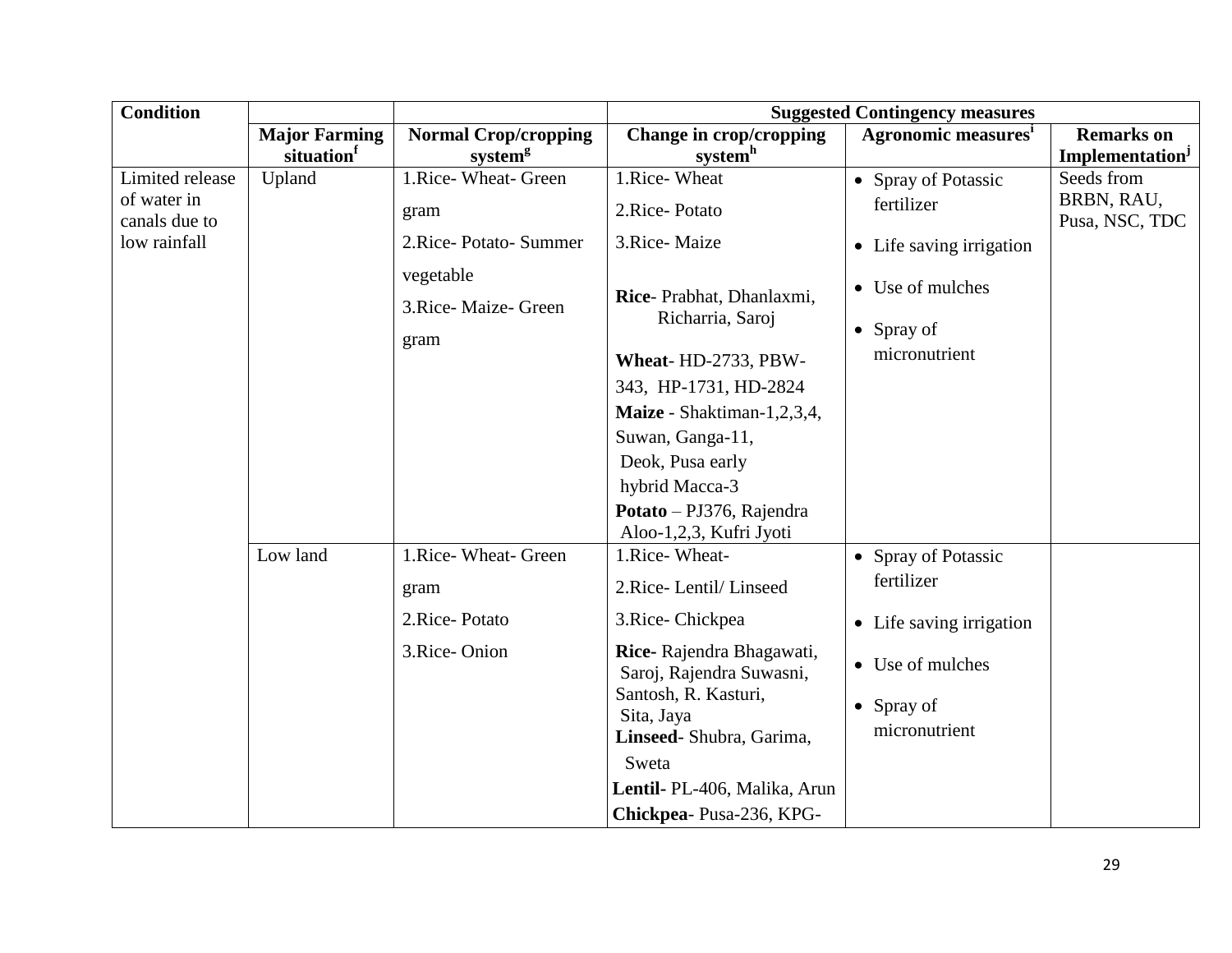| <b>Condition</b>                 |                      |                                   | <b>Suggested Contingency measures</b>                                                                                  |                                                      |                              |  |
|----------------------------------|----------------------|-----------------------------------|------------------------------------------------------------------------------------------------------------------------|------------------------------------------------------|------------------------------|--|
|                                  | <b>Major Farming</b> | <b>Normal Crop/cropping</b>       | Change in crop/cropping                                                                                                | <b>Agronomic measures</b> <sup>1</sup>               | <b>Remarks</b> on            |  |
|                                  | situation            | system <sup>g</sup>               | system <sup>h</sup>                                                                                                    |                                                      | Implementation <sup>J</sup>  |  |
|                                  |                      |                                   | 39 (Uday), Pusa-372, SG-2                                                                                              |                                                      |                              |  |
| Non release of                   | Upland               | 1.Rice- Wheat- Green              | 1.Rice-Wheat                                                                                                           | • Spray of Potassic                                  | Seeds from                   |  |
| water in canals<br>under delayed |                      | gram                              | 2.Rice-Potato                                                                                                          | fertilizer                                           | BRBN, RAU,<br>Pusa, NSC, TDC |  |
| onset of                         |                      | 2. Rice-Potato-Summer             | 3.Rice-Maize                                                                                                           | • Life saving irrigation                             |                              |  |
| monsoon in<br>catchment          |                      | vegetable<br>3. Rice-Maize- Green | Rice-Prabhat, Dhanlaxmi,<br>Richarria, Saroj                                                                           | • Direct seeding of rice                             |                              |  |
|                                  |                      |                                   | Wheat-HD-2733, PBW-                                                                                                    | • Use of mulches                                     |                              |  |
|                                  |                      | gram                              | 343, HP-1731, HD-2824                                                                                                  |                                                      |                              |  |
|                                  |                      |                                   | Maize - Shaktiman-1,2,3,4,                                                                                             | $\bullet$ Spray of                                   |                              |  |
|                                  |                      |                                   | Suwan, Ganga-11,                                                                                                       | micronutrient                                        |                              |  |
|                                  |                      |                                   | Deok Pusa early                                                                                                        |                                                      |                              |  |
|                                  |                      |                                   | hybrid Macca-3                                                                                                         |                                                      |                              |  |
|                                  |                      |                                   | Potato - PJ376, Rajendra<br>Aloo-1,2,3, Kufri Jyoti                                                                    |                                                      |                              |  |
|                                  | Low land             | 1.Rice- Wheat- Green              | 1.Rice-Wheat-                                                                                                          | • Spray of Potassic                                  |                              |  |
|                                  |                      | gram                              | 2.Rice-Lentil/Linseed                                                                                                  | fertilizer                                           |                              |  |
|                                  |                      | 2.Rice-Potato                     | 3.Rice-Chickpea                                                                                                        | • Life saving irrigation                             |                              |  |
|                                  |                      | 3.Rice-Onion                      | Rice: Rajendra Bhagawati,<br>Saroj, Rajendra Suwasni,<br>Santosh, R. Kasturi, Sita,<br>Jaya<br>Linseed-Shubra, Garima, | • Direct seeding of rice<br>$\bullet$ Use of mulches |                              |  |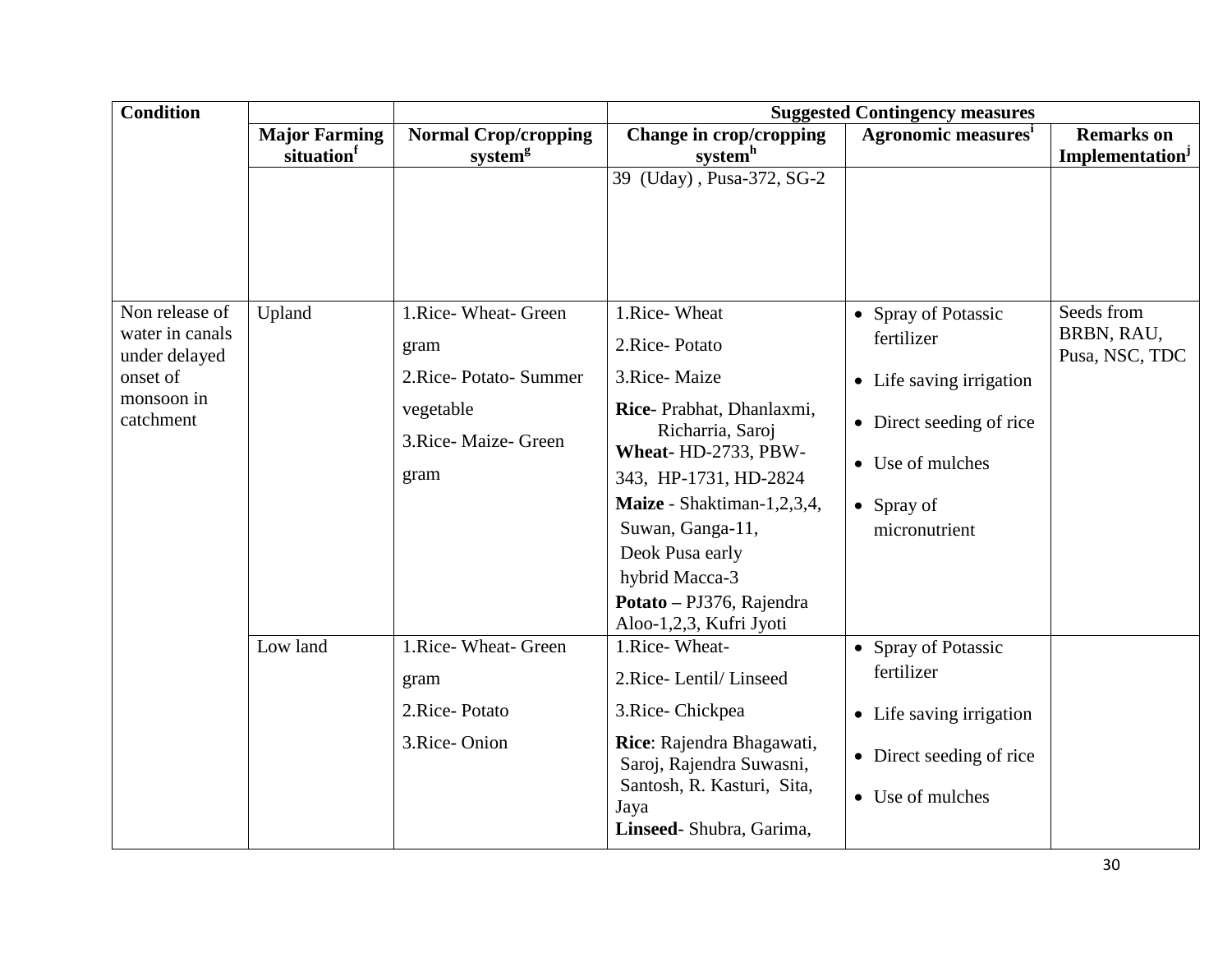| <b>Condition</b> |                        |                             | <b>Suggested Contingency measures</b> |                           |                             |  |
|------------------|------------------------|-----------------------------|---------------------------------------|---------------------------|-----------------------------|--|
|                  | <b>Major Farming</b>   | <b>Normal Crop/cropping</b> | Change in crop/cropping               | <b>Agronomic measures</b> | <b>Remarks</b> on           |  |
|                  | situation <sup>1</sup> | system <sup>g</sup>         | system <sup>n</sup>                   |                           | Implementation <sup>J</sup> |  |
|                  |                        |                             | Sweta                                 | Spray of                  |                             |  |
|                  |                        |                             | <b>Lentil-</b> PL-406, Malika, Arun   | micronutrient             |                             |  |
|                  |                        |                             | Chickpea - Pusa-236, KPG-             |                           |                             |  |
|                  |                        |                             | 39 (Uday), Pusa-372, SG-2             |                           |                             |  |

|                              |                                   | <b>Suggested Contingency measures</b><br><b>Normal Crop/cropping</b> |                                   |                              |                                     |
|------------------------------|-----------------------------------|----------------------------------------------------------------------|-----------------------------------|------------------------------|-------------------------------------|
| <b>Condition</b>             | <b>Major Farming</b><br>situation | system                                                               | Change in<br>crop/cropping system | <b>Agronomic</b><br>measures | <b>Remarks</b> on<br>Implementation |
| Lack of inflows              |                                   |                                                                      |                                   |                              |                                     |
| into tanks due               |                                   |                                                                      |                                   |                              |                                     |
| to insufficient              |                                   |                                                                      |                                   |                              |                                     |
| /delayed onset<br>of monsoon |                                   |                                                                      |                                   |                              |                                     |
|                              |                                   |                                                                      | Not Applicable                    |                              |                                     |
| Insufficient                 |                                   |                                                                      |                                   |                              |                                     |
| groundwater                  |                                   |                                                                      |                                   |                              |                                     |
| recharge due to              |                                   |                                                                      |                                   |                              |                                     |
| low rainfall                 |                                   |                                                                      |                                   |                              |                                     |

# **2.2 Unusual rains (untimely, unseasonal etc)** (for both rainfed and irrigated situations)

| Condition                       | <b>Suggested contingency measure</b> |                        |                            |                  |
|---------------------------------|--------------------------------------|------------------------|----------------------------|------------------|
| <b>Continuous high rainfall</b> | <b>Vegetative stage</b>              | <b>Flowering stage</b> | <b>Crop maturity stage</b> | Post harvest     |
| in a short span leading to      |                                      |                        |                            |                  |
| water logging                   |                                      |                        |                            |                  |
| Rice                            | $\bullet$ Gap filling                | Drainage               | • Drainage management      | Storage at safer |
|                                 | • Removal of excess                  | management             | • Subsequent crop if       | place            |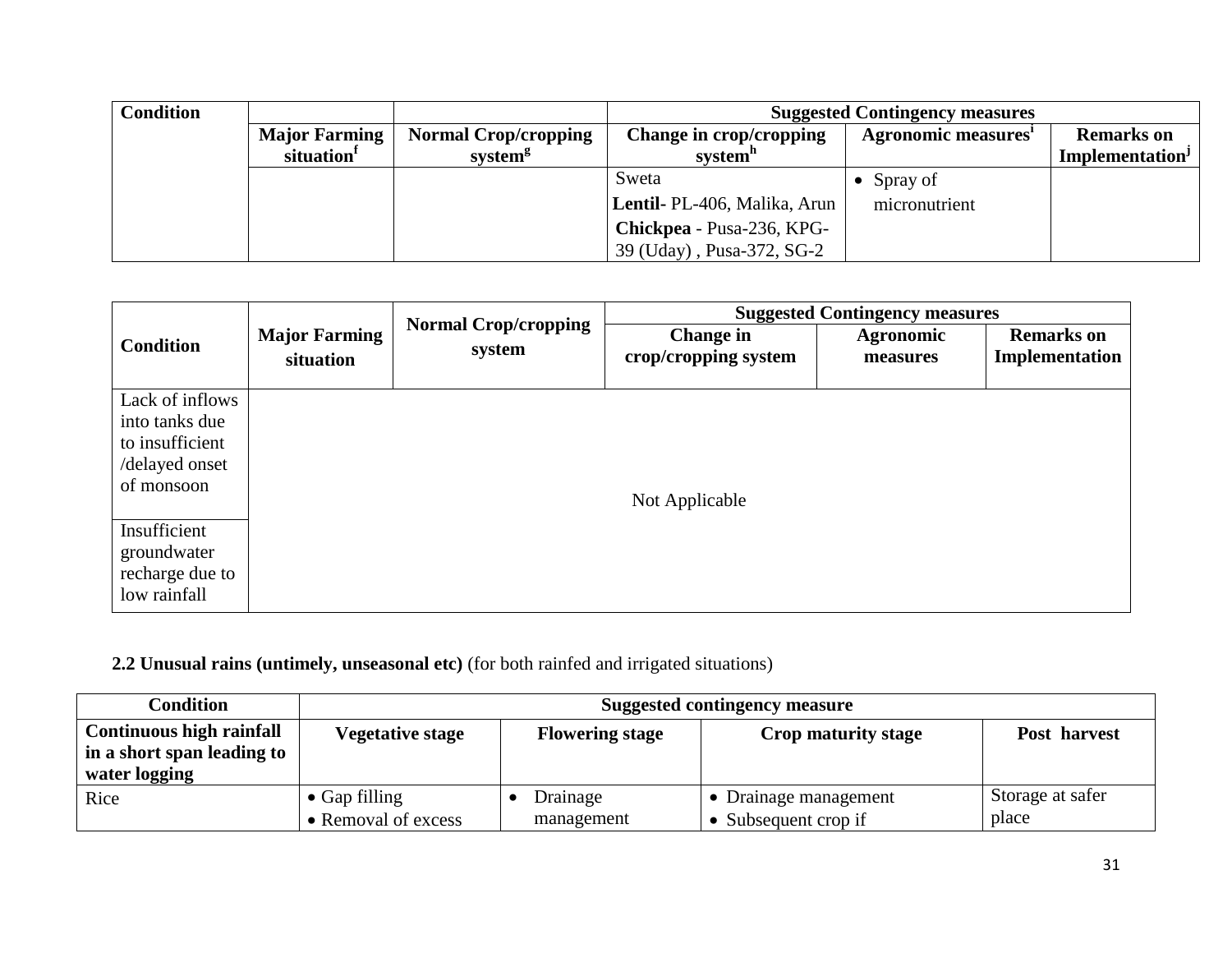| Maize                                                             | water<br>• Gap filling                                                                                                                                                 | Sowing of<br>$\bullet$<br>subsequently crop, if<br>totally damaged i.e.<br>Toria<br>Drainage<br>$\bullet$                             | totally damaged<br>• Harvest at<br>physiological maturity<br>• Drainage                                  | Storage at safer                                       |  |
|-------------------------------------------------------------------|------------------------------------------------------------------------------------------------------------------------------------------------------------------------|---------------------------------------------------------------------------------------------------------------------------------------|----------------------------------------------------------------------------------------------------------|--------------------------------------------------------|--|
|                                                                   | • Removal of excess<br>water<br>$\bullet$ Re sowing, if<br>completely damaged                                                                                          | management<br>Sowing of<br>$\bullet$<br>alternative maize or<br>other rabi crop if<br>totally damaged                                 | management<br>• Subsequent if totally<br>damaged<br>• Harvest at<br>physiological maturity               | place                                                  |  |
| Pigeonpea                                                         | • September sowing of<br>Pigeonpea(var.<br>harad), if, previous<br>Pigeonpea crop is<br>completely damaged<br>• Gap filling, if needed<br>• Removal of excess<br>water | • Drainage management<br>• Sowing of alternative<br>rabi maize or other<br>crops like chilly<br>tomato\ brinjal if<br>totally damaged | • Drainage<br>management<br>• Subsequent if totally<br>damaged<br>• Harvest at<br>physiological maturity | Storage at safer<br>place                              |  |
| <b>Horticulture</b>                                               |                                                                                                                                                                        |                                                                                                                                       |                                                                                                          |                                                        |  |
| Mango                                                             | • Strengthening of<br>Drainage system<br>• Replanting of crop if<br>substantially<br>damaged                                                                           | • Strengthening of<br>Drainage system<br>• Drenching with<br>copper<br>fungicides                                                     | • Strengthening of Drainage<br>system<br>• Harvesting at proper time                                     | Immediate sale of<br>fruits and safe<br>transportation |  |
| <b>Condition</b>                                                  | <b>Suggested contingency measure</b>                                                                                                                                   |                                                                                                                                       |                                                                                                          |                                                        |  |
| <b>Heavy rainfall with high</b><br>speed winds in a short<br>span | <b>Vegetative stage</b>                                                                                                                                                | <b>Flowering stage</b>                                                                                                                | Crop maturity stage                                                                                      | Post harvest                                           |  |
| Rice                                                              | • Gap filling<br>• Removal of excess<br>water                                                                                                                          | Strengthening of<br>Drainage system<br>Sowing of<br>$\bullet$<br>subsequently crop, if                                                | • Strengthening of Drainage<br>system<br>• Subsequent crop if<br>totally damaged                         | Storage at safer<br>place                              |  |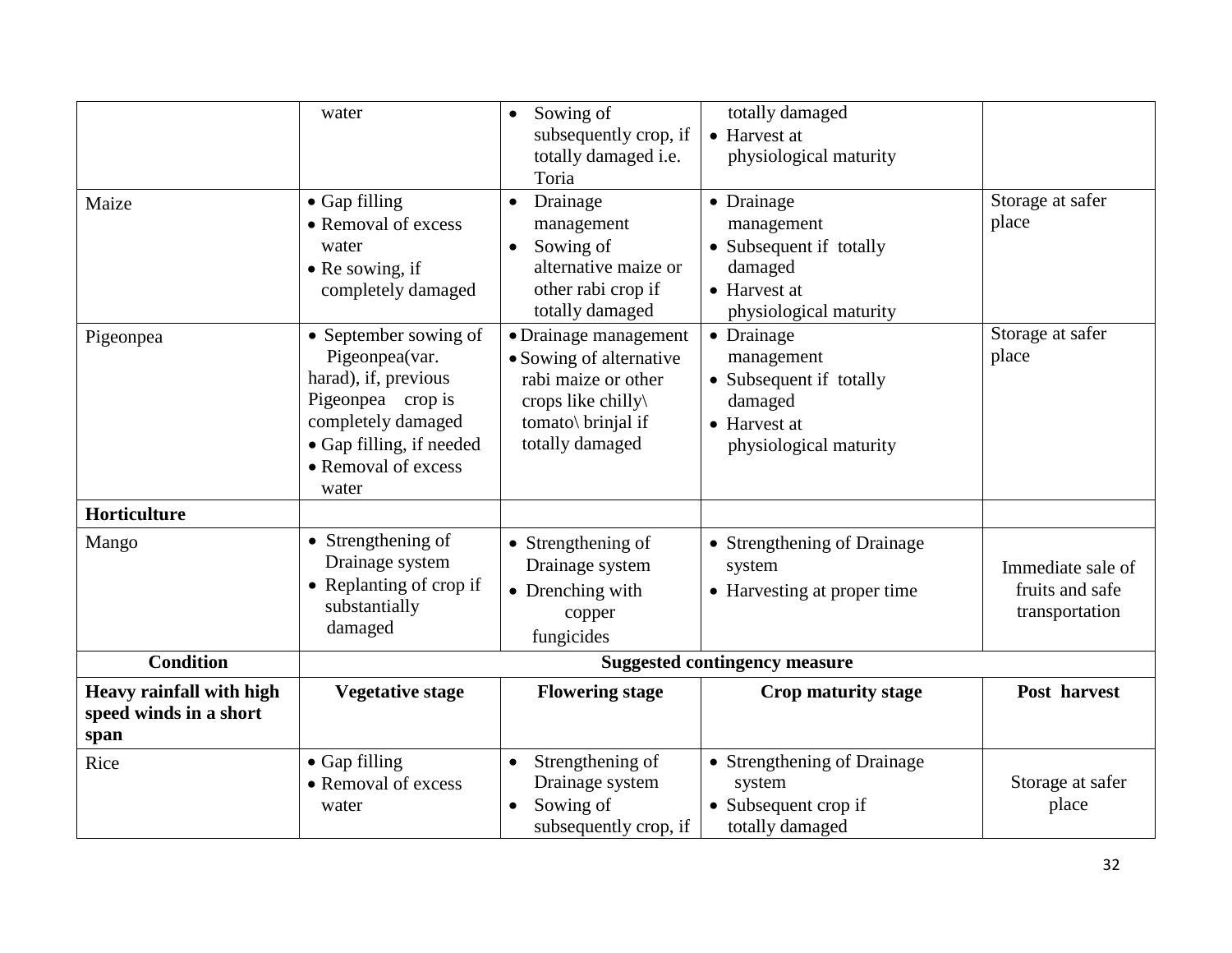| Maize        | $\bullet$ Gap filling<br>• Removal of excess<br>water<br>$\bullet$ Re sowing, if<br>completely damaged                                                                     | totally damaged i.e.<br>Toria<br>Strengthening of<br>$\bullet$<br>Drainage system<br>Sowing of<br>$\bullet$<br>alternative maize or<br>other rabi crop if<br>totally damaged | • Harvest at<br>physiological maturity<br>• Strengthening of Drainage<br>system<br>• Subsequent if totally<br>damaged<br>• Harvest at<br>physiological maturity | Storage at safer<br>place                              |
|--------------|----------------------------------------------------------------------------------------------------------------------------------------------------------------------------|------------------------------------------------------------------------------------------------------------------------------------------------------------------------------|-----------------------------------------------------------------------------------------------------------------------------------------------------------------|--------------------------------------------------------|
| Pigeonpea    | • September sowing of<br>Pigeonpea<br>(var. Sharad), if,<br>previous red gram<br>crop is completely<br>damaged<br>• Gap filling, if needed<br>• Removal of excess<br>water | $\bullet$ Strengthening of<br>Drainage system<br>• Sowing of alternative<br>rabi maize or other<br>crops like chilly\<br>tomato\ brinjal if<br>totally damaged               | • Strengthening of Drainage<br>system<br>• Subsequent if totally<br>damaged<br>• Harvest at<br>physiological maturity                                           | Storage at safer<br>place                              |
| Horticulture |                                                                                                                                                                            |                                                                                                                                                                              |                                                                                                                                                                 |                                                        |
| Mango        | • Strengthening of<br>Drainage system<br>• Replanting of crop if<br>substantially<br>damaged                                                                               | • Strengthening of<br>Drainage system<br>• Drenching with<br>copper<br>fungicides                                                                                            | • Strengthening of Drainage<br>system<br>• Harvesting at proper time                                                                                            | Immediate sale of<br>fruits and safe<br>transportation |

| Condition                                                    | <b>Suggested contingency measure</b>                 |                                                              |                                                                      |                        |
|--------------------------------------------------------------|------------------------------------------------------|--------------------------------------------------------------|----------------------------------------------------------------------|------------------------|
| Outbreak of pests and<br>diseases due to<br>unseasonal rains | <b>Vegetative stage</b>                              | <b>Flowering stage</b>                                       | Crop maturity stage                                                  | Post harvest           |
| Rice                                                         | • Removal of excess<br>water<br>• Seedling treatment | • Strengthening of<br>Drainage system<br>• Implementation of | $\bullet$ Strengthening of<br>Drainage system<br>• Implementation of | Storage at safer place |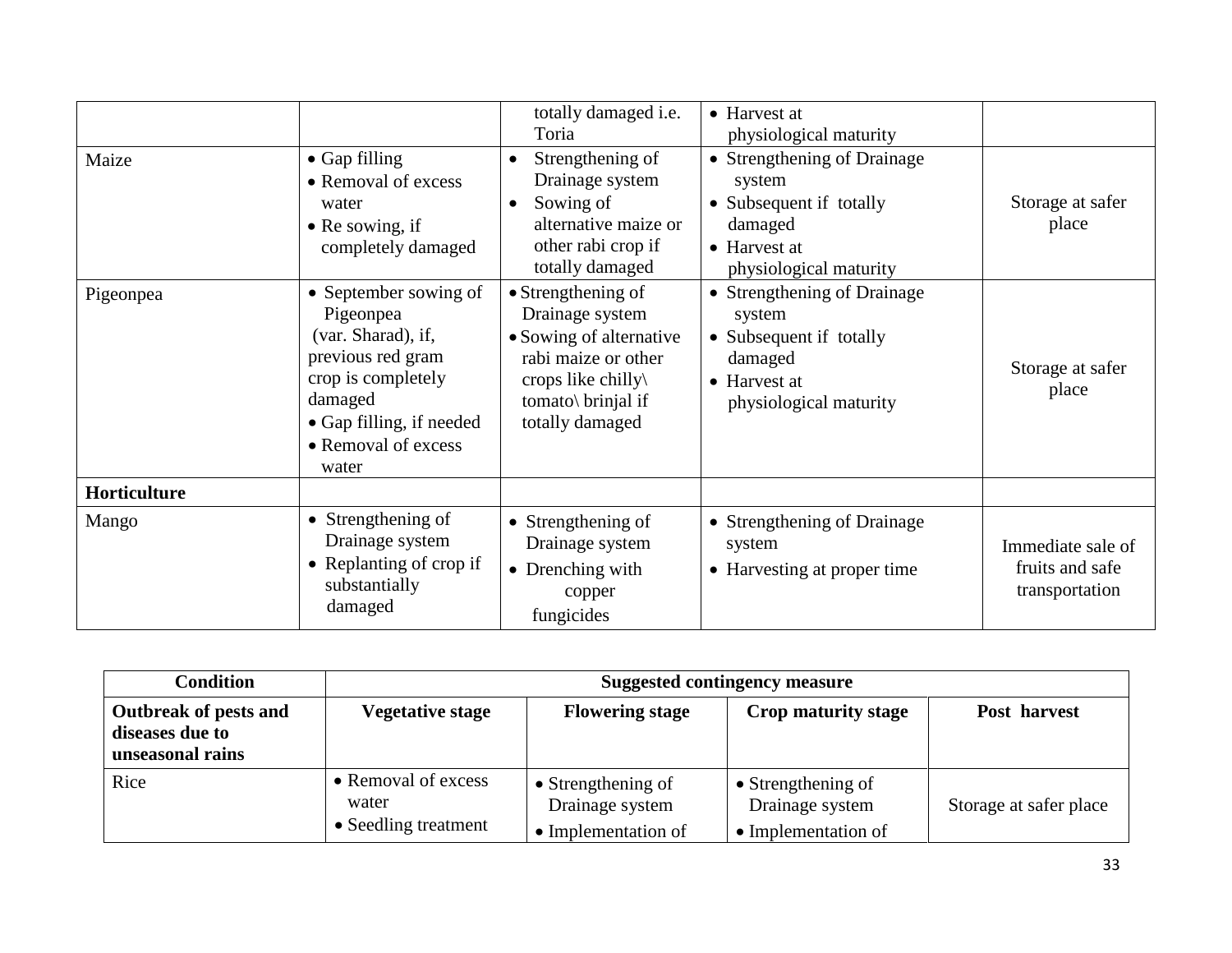|           | with Carbendazim $+$<br>Emidachloprid<br>• Implementation of<br><b>IPM</b> practices<br>• Spray of pesticides<br>with adjuvant                                                                     | IPM practices<br>• Spray of specific<br>pesticides with<br>adjuvant                                                                        | IPM practices<br>• Spray of specific<br>pesticides with<br>adjuvant                                                                        |                        |
|-----------|----------------------------------------------------------------------------------------------------------------------------------------------------------------------------------------------------|--------------------------------------------------------------------------------------------------------------------------------------------|--------------------------------------------------------------------------------------------------------------------------------------------|------------------------|
| Maize     | • Soil application of<br>granular insecticides<br>viz. Phorate 10<br>g/Carbofuran 3g in<br>whorl of maize<br>• Implementation of<br><b>IPM</b> practices<br>• Spray of pesticides<br>with adjuvant | • Strengthening of<br>Drainage system<br>• Implementation of<br>IPM practices<br>• Spray of specific<br>pesticides with<br>adjuvant        | • Strengthening of<br>Drainage system<br>• Implementation of<br>IPM practices<br>• Spray of specific<br>pesticides with<br>adjuvant        | Storage at safer place |
| Pigeonpea | • Implementation of<br><b>IPM</b> practices<br>• Spray of pesticides<br>with adjuvant                                                                                                              | • Strengthening of<br>Drainage system<br>• Implementation of<br><b>IPM</b> practices<br>• Spray of specific<br>pesticides with<br>adjuvant | • Strengthening of<br>Drainage system<br>• Implementation of<br><b>IPM</b> practices<br>• Spray of specific<br>pesticides with<br>adjuvant | Storage at safer place |

| <b>Condition</b>                                                        | <b>Suggested contingency measure</b>                         |                                                                      |                                                                      |                                                     |
|-------------------------------------------------------------------------|--------------------------------------------------------------|----------------------------------------------------------------------|----------------------------------------------------------------------|-----------------------------------------------------|
| Outbreak of pests and<br>due<br>diseases<br>to<br>un-<br>seasonal rains | <b>Vegetative stage</b>                                      | <b>Flowering stage</b>                                               | Crop maturity stage                                                  | Post harvest                                        |
| Horticulture                                                            |                                                              |                                                                      |                                                                      |                                                     |
| Mango                                                                   | • Strengthening of<br>Drainage system<br>• Implementation of | $\bullet$ Strengthening of<br>Drainage system<br>• Implementation of | $\bullet$ Strengthening of<br>Drainage system<br>• Implementation of | Immediate sale of fruits<br>and safe transportation |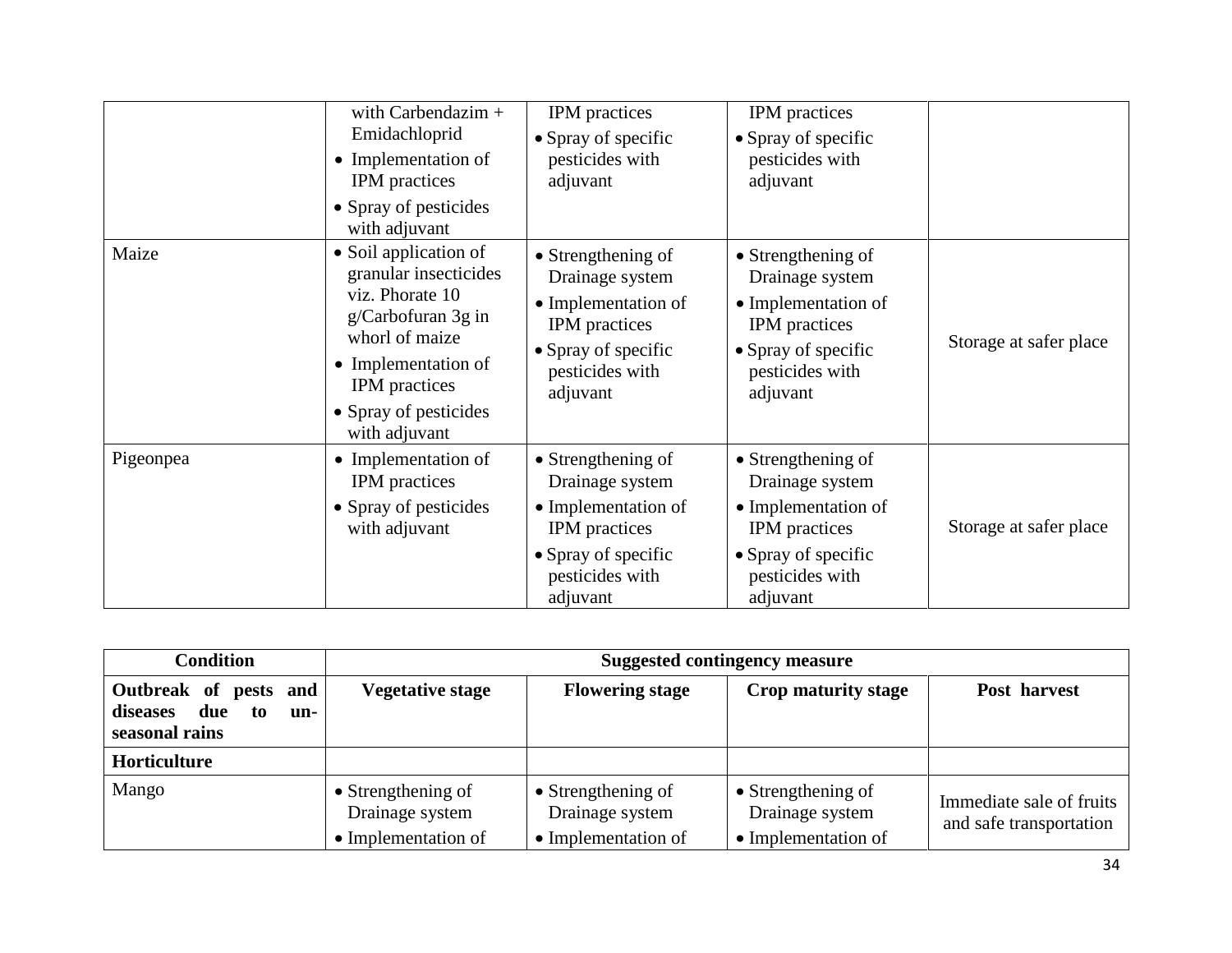| <b>IPM</b> practices                           | <b>IPM</b> practices                           | <b>IPM</b> practices                           |  |
|------------------------------------------------|------------------------------------------------|------------------------------------------------|--|
| $\bullet$ Spray of specific<br>pesticides with | $\bullet$ Spray of specific<br>pesticides with | $\bullet$ Spray of specific<br>pesticides with |  |
| adjuvant                                       | adjuvant                                       | adjuvant                                       |  |

#### **2.3 Floods**

| <b>Condition</b>                               | <b>Suggested contingency measure</b> |                         |                           |            |  |  |
|------------------------------------------------|--------------------------------------|-------------------------|---------------------------|------------|--|--|
| Transient water logging/<br>partial inundation | Seedling / nursery stage             | <b>Vegetative stage</b> | <b>Reproductive stage</b> | At harvest |  |  |
| Crop1                                          |                                      |                         |                           |            |  |  |
| Horticulture                                   |                                      |                         |                           |            |  |  |
| Crop1                                          |                                      |                         |                           |            |  |  |
| Continuous submergence                         |                                      |                         |                           |            |  |  |
| for more than 2 days                           | Not Applicable                       |                         |                           |            |  |  |
| Crop1                                          |                                      |                         |                           |            |  |  |
| Horticulture                                   |                                      |                         |                           |            |  |  |
| Crop1                                          |                                      |                         |                           |            |  |  |
| Sea water intrusion <sup>3</sup>               |                                      |                         |                           |            |  |  |
| Crop1                                          |                                      |                         |                           |            |  |  |

**2.4 Extreme events: Heat wave / Cold wave/Frost/ Hailstorm /Cyclone**

| <b>Extreme event</b> | Suggested contingency measure <sup>r</sup> |                                                 |                                               |            |  |  |
|----------------------|--------------------------------------------|-------------------------------------------------|-----------------------------------------------|------------|--|--|
| type                 | Seedling / nursery stage                   | <b>Vegetative stage</b>                         | <b>Reproductive stage</b>                     | At harvest |  |  |
| <b>Heat Wave</b>     |                                            |                                                 |                                               |            |  |  |
| Rice                 | • Life saving irrigation                   | • Life saving irrigation                        | • Life saving irrigation                      |            |  |  |
|                      |                                            | • Spray of potassic<br>fertilizer with adjuvant | Spray of potassic<br>fertilizer with adjuvant |            |  |  |
| Maize                | • Life saving irrigation                   | • Life saving irrigation                        | • Life saving irrigation                      |            |  |  |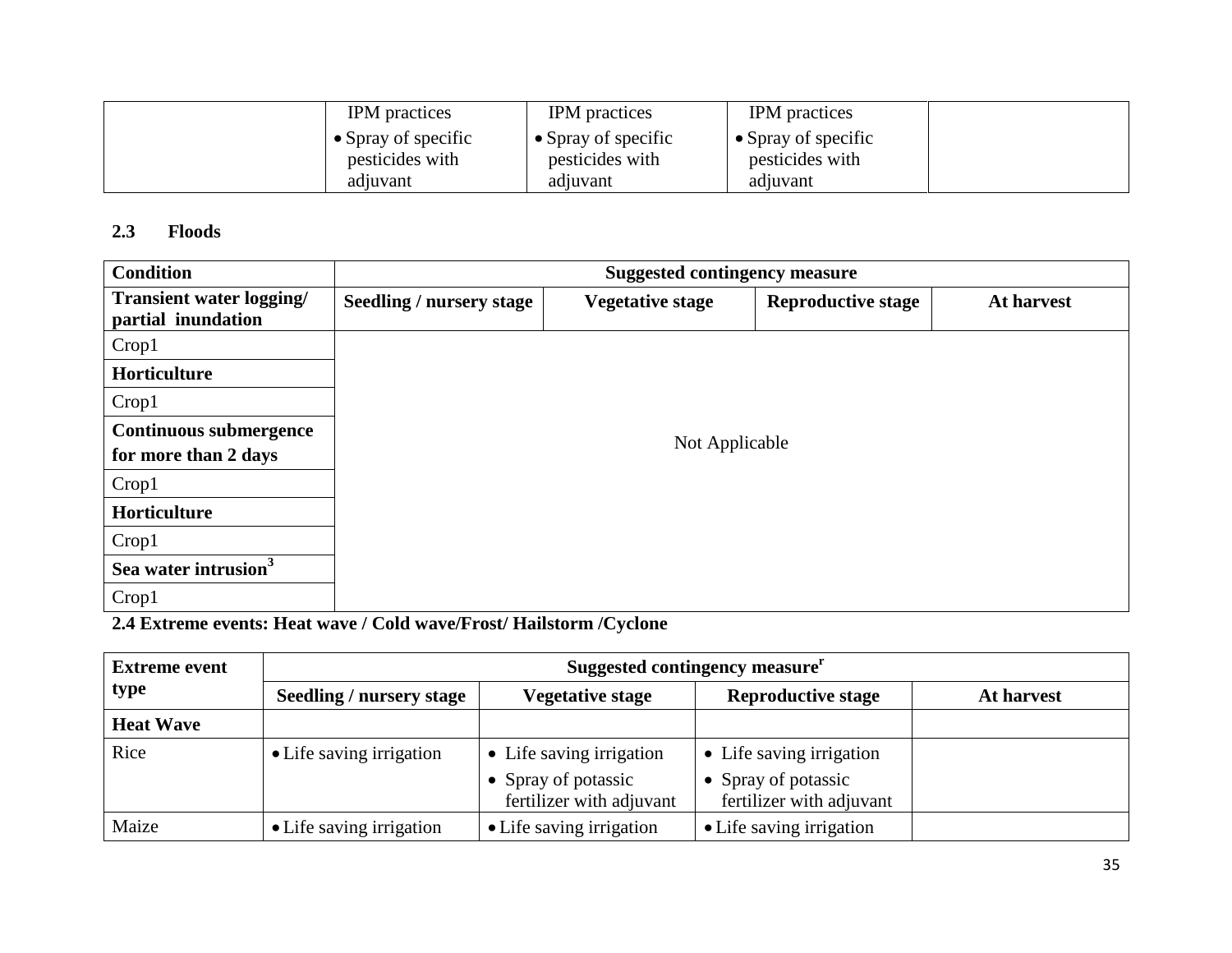| Pigeonpea        | • Life saving irrigation | • Life saving irrigation                                  | • Life saving irrigation |  |
|------------------|--------------------------|-----------------------------------------------------------|--------------------------|--|
| Wheat            | • Life saving irrigation | • Life saving irrigation                                  | • Life saving irrigation |  |
| Horticulture     |                          |                                                           |                          |  |
| Mango            | • Life saving irrigation | • Life saving irrigation                                  | • Life saving irrigation |  |
| <b>Cold wave</b> |                          |                                                           |                          |  |
| Wheat            |                          | • Light irrigation<br>•Mulching by crop<br>residue \ weed |                          |  |
| Maize            |                          | • Light irrigation<br>•Mulching by crop<br>residue \ weed |                          |  |
| Mustard          |                          | • Light irrigation<br>•Mulching by crop<br>residue \ weed |                          |  |
| Potato           |                          | • Light irrigation<br>•Mulching by crop<br>residue \ weed |                          |  |
| Pulses           |                          | • Light irrigation<br>•Mulching by crop<br>residue \ weed |                          |  |

| <b>Extreme event</b> | Suggested contingency measure <sup>r</sup> |                                                            |                           |            |
|----------------------|--------------------------------------------|------------------------------------------------------------|---------------------------|------------|
| type                 | <b>Seedling / nursery stage</b>            | <b>Vegetative stage</b>                                    | <b>Reproductive stage</b> | At harvest |
| Horticulture         |                                            |                                                            |                           |            |
| <b>Brinjal</b>       |                                            | • Light irrigation<br>• Mulching by crop<br>residue \ weed |                           |            |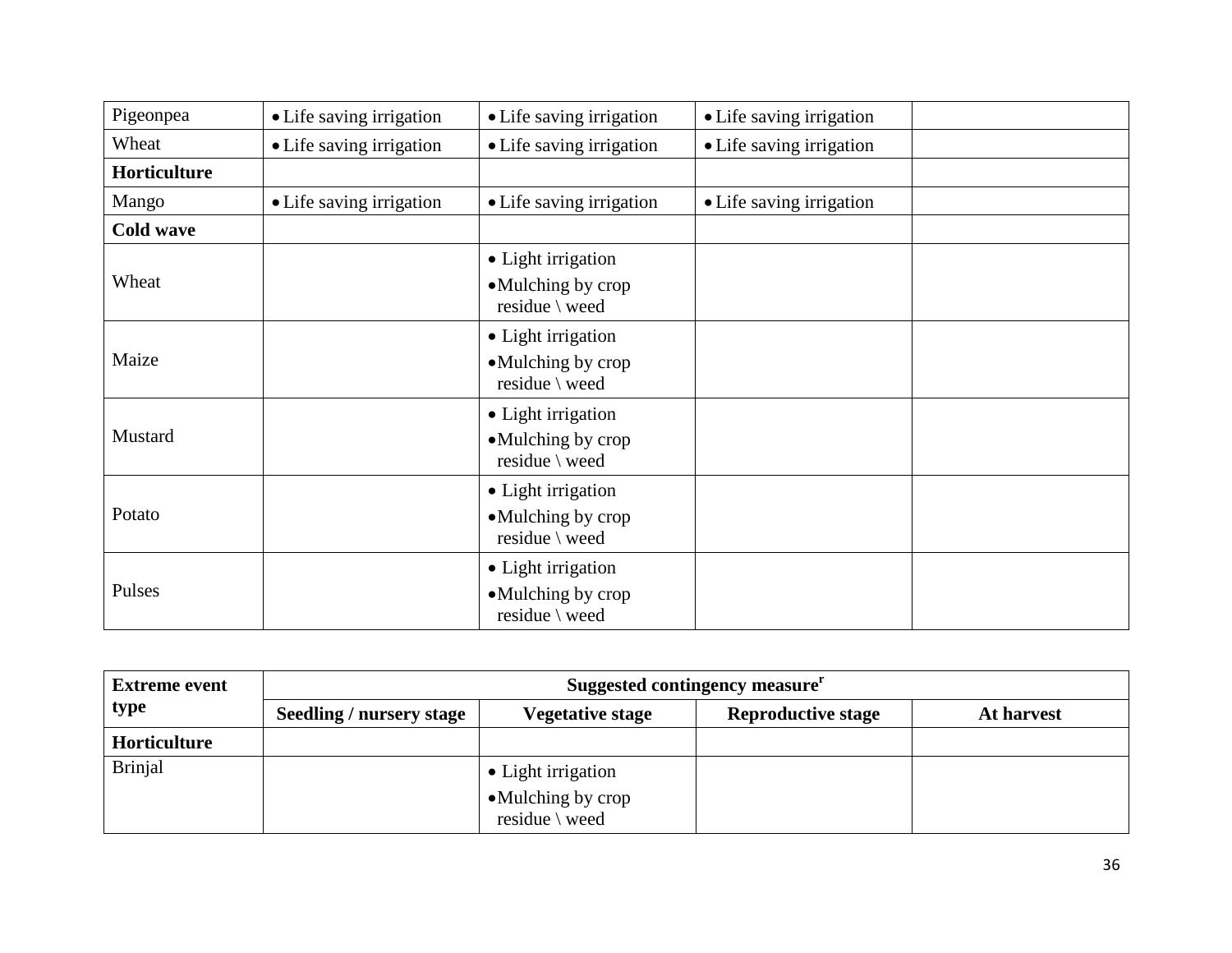| Chilli       | • Light irrigation<br>•Mulching by crop<br>residue \ weed            |  |
|--------------|----------------------------------------------------------------------|--|
| Tomato       | • Light irrigation<br>•Mulching by crop<br>residue \ weed            |  |
| Bhendi       | • Light irrigation<br>•Mulching by crop<br>residue \ weed            |  |
| <b>Frost</b> |                                                                      |  |
| Wheat        | • Light irrigation<br>•Mulching by crop<br>residue $\backslash$ weed |  |
| Maize        | • Light irrigation<br>•Mulching by crop<br>residue \ weed            |  |
| Mustard      | • Light irrigation<br>•Mulching by crop<br>residue $\backslash$ weed |  |

| <b>Extreme event</b> | Suggested contingency measure <sup>r</sup> |                                                            |                           |            |
|----------------------|--------------------------------------------|------------------------------------------------------------|---------------------------|------------|
| type                 | Seedling / nursery stage                   | <b>Vegetative stage</b>                                    | <b>Reproductive stage</b> | At harvest |
| Potato               |                                            | • Light irrigation<br>• Mulching by crop<br>residue \ weed |                           |            |
| Pulses               |                                            | • Light irrigation<br>•Mulching by crop<br>residue \ weed  |                           |            |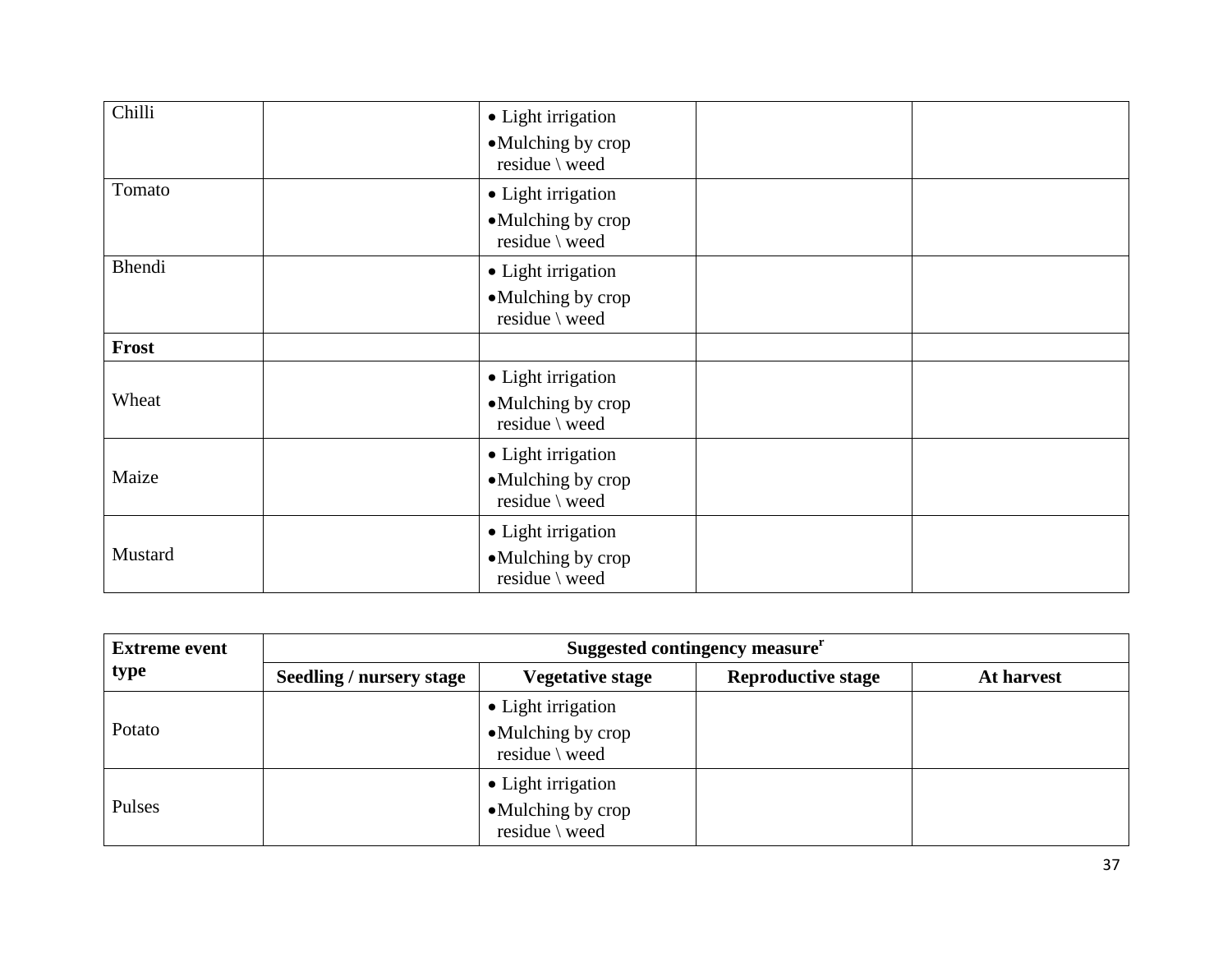| Horticulture     |                                     |
|------------------|-------------------------------------|
| <b>Brinjal</b>   | • Light irrigation                  |
|                  | •Mulching by crop<br>residue \ weed |
| Chilly           | • Light irrigation                  |
|                  | •Mulching by crop<br>residue \ weed |
| Tomato           | • Light irrigation                  |
|                  | •Mulching by crop<br>residue \ weed |
| <b>Bhindi</b>    | • Light irrigation                  |
|                  | •Mulching by crop                   |
|                  | residue \ weed                      |
| <b>Hailstorm</b> |                                     |
| Crop1            | Not Applicable                      |
| Horticulture     |                                     |
| Crop1            |                                     |

| <b>Extreme event</b> | Suggested contingency measure <sup>r</sup> |                         |                           |            |
|----------------------|--------------------------------------------|-------------------------|---------------------------|------------|
| type                 | <b>Seedling / nursery stage</b>            | <b>Vegetative stage</b> | <b>Reproductive stage</b> | At harvest |
| Cyclone              |                                            |                         |                           |            |
| Crop1                | Not Applicable                             |                         |                           |            |
| Horticulture         |                                            |                         |                           |            |
| Crop1 (specify)      |                                            |                         |                           |            |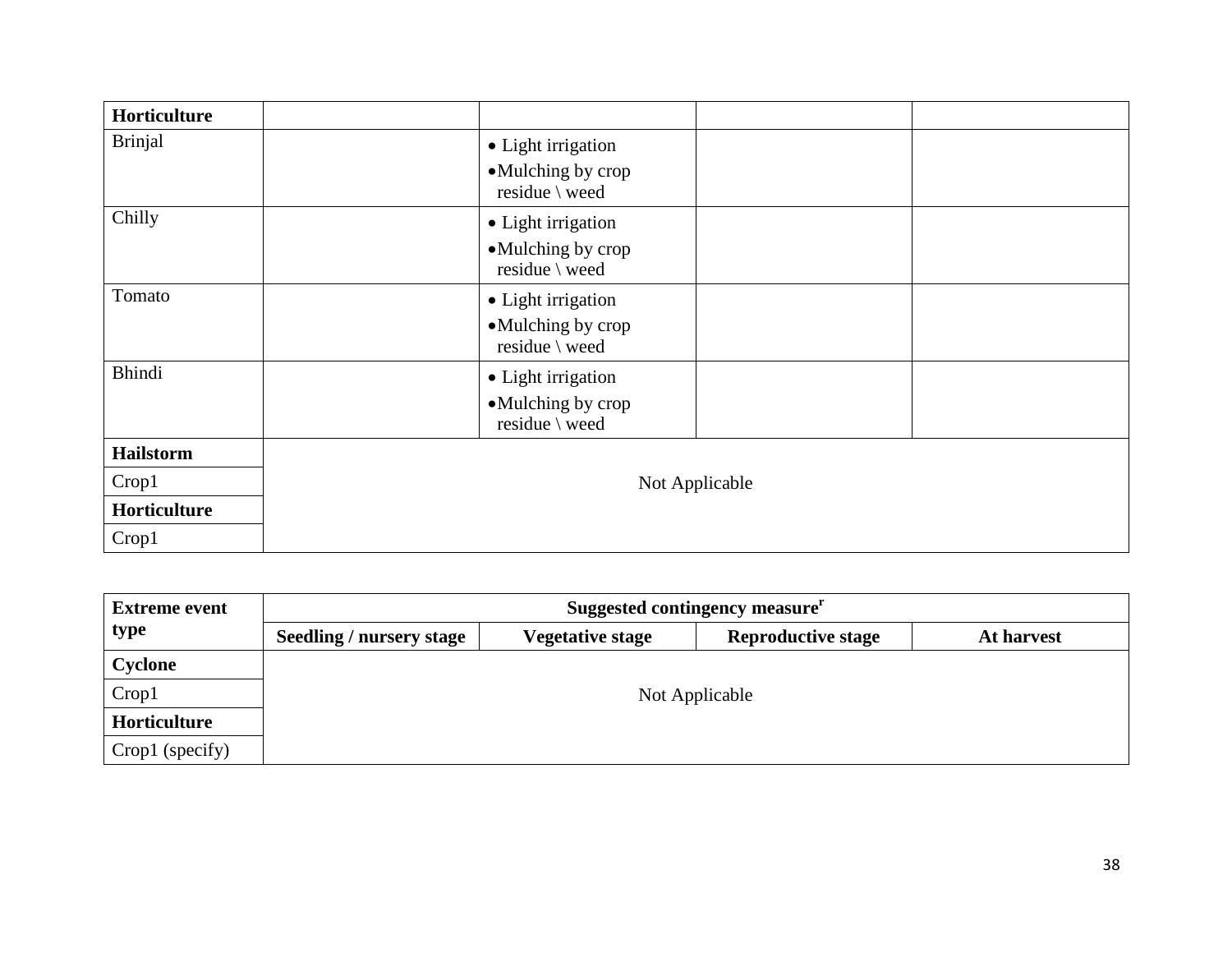# **Contingent strategies for Livestock, Poultry & Fisheries**

**2.5.1 Livestock**

|                                           | <b>Suggested contingency measures</b>                                                                                                                                                                                                                                                                                                                                                                                                                                                                                                                                                                                                 |                                                                                                                                                                                                                                                                                                                                                                                                                                                                                                                                                                                                                                                                                                                                                                                                                                          |                                                                                                                                                                                                                                                                                                                                                                                                                                                                                                                                                                                                                                           |  |
|-------------------------------------------|---------------------------------------------------------------------------------------------------------------------------------------------------------------------------------------------------------------------------------------------------------------------------------------------------------------------------------------------------------------------------------------------------------------------------------------------------------------------------------------------------------------------------------------------------------------------------------------------------------------------------------------|------------------------------------------------------------------------------------------------------------------------------------------------------------------------------------------------------------------------------------------------------------------------------------------------------------------------------------------------------------------------------------------------------------------------------------------------------------------------------------------------------------------------------------------------------------------------------------------------------------------------------------------------------------------------------------------------------------------------------------------------------------------------------------------------------------------------------------------|-------------------------------------------------------------------------------------------------------------------------------------------------------------------------------------------------------------------------------------------------------------------------------------------------------------------------------------------------------------------------------------------------------------------------------------------------------------------------------------------------------------------------------------------------------------------------------------------------------------------------------------------|--|
|                                           | <b>Before the event</b>                                                                                                                                                                                                                                                                                                                                                                                                                                                                                                                                                                                                               | During the event                                                                                                                                                                                                                                                                                                                                                                                                                                                                                                                                                                                                                                                                                                                                                                                                                         | After the event                                                                                                                                                                                                                                                                                                                                                                                                                                                                                                                                                                                                                           |  |
| <b>Drough</b>                             |                                                                                                                                                                                                                                                                                                                                                                                                                                                                                                                                                                                                                                       |                                                                                                                                                                                                                                                                                                                                                                                                                                                                                                                                                                                                                                                                                                                                                                                                                                          |                                                                                                                                                                                                                                                                                                                                                                                                                                                                                                                                                                                                                                           |  |
| Feed<br>and<br>Fodder<br>availabi<br>lity | 1. Reserve feed/ fodder bank at<br>community level<br>Each district should have reserves<br>(feeding 5000 ACU maintenance<br>ration for about 1-3 weeks period) of<br>the following at any point of the year<br>for mobilization to the needy areas.<br>Checking of feed availability may be<br>made<br>months<br>at<br>3<br>interval,<br>particularly before onset of summer.<br>Silage: $20-50$ t<br>Urea molasses mineral bricks<br>(UMMB): and complete feed<br>block (CFB) 50-100 t<br>Hay:100-250 t<br>Concentrates: 20-50 t<br>Minerals<br>vitamin<br>and<br>supplements mixture:1-5 t<br>2. Preparation and storage of silage | Harvest and use all the failed crop (Maize, Rice,<br>Wheat, Horse gram etc) material as fodder.<br>Harvest the top fodder (Neem, Subabul, Acasia,<br>Pipol, Gular, Sessame, Bamboo etc) and<br>unconventional feeds resources like banana<br>plants, babool pods etc for use as fodder for<br>livestock (LS).<br>Sugarcane tops or whole sugarcane plant may be<br>fed to livestock.<br>Aquatic plants like lotus, water hyacinth,<br>duckweed may be fed to livestock mixing with<br>straw.<br>During drought, sorghum may accumulate HCN,<br>which is toxic to livestock. Care may be taken in<br>feeding of stunted grown Sorghum fodder.<br>Available feed and fodder should be collected<br>from CPRs and stall fed in order to reduce the<br>energy requirements of the animals<br>Mild drought : hay should be transported to the | Short duration fodder crops of<br>Sorghum / Bajra / Maize (UP<br>Chari, Pusa Chari, HC-136,<br>HD-2/Rajkoo, Gaint Bajra, L-<br>74, K-6677, Ananand /<br>African<br>tall.<br>Kissan<br>composite, Moti, Manjari, BI-<br>and cowpea should be<br>7)<br>sown in unsown and crop<br>failed areas. Cultivation of<br>fodder Rabi maize if water<br>stagnated<br>Nov/<br>upto<br>Cultivation<br>of<br>December.<br>Jowar/CowpeaMaize<br>in<br>September.<br>Rapeseed, mustard, Chinese<br>cabbage etc and maize may be<br>grown as fodder where<br>feasible. These crops will be<br>harvested in November to<br>facilitate the sowing of wheat, |  |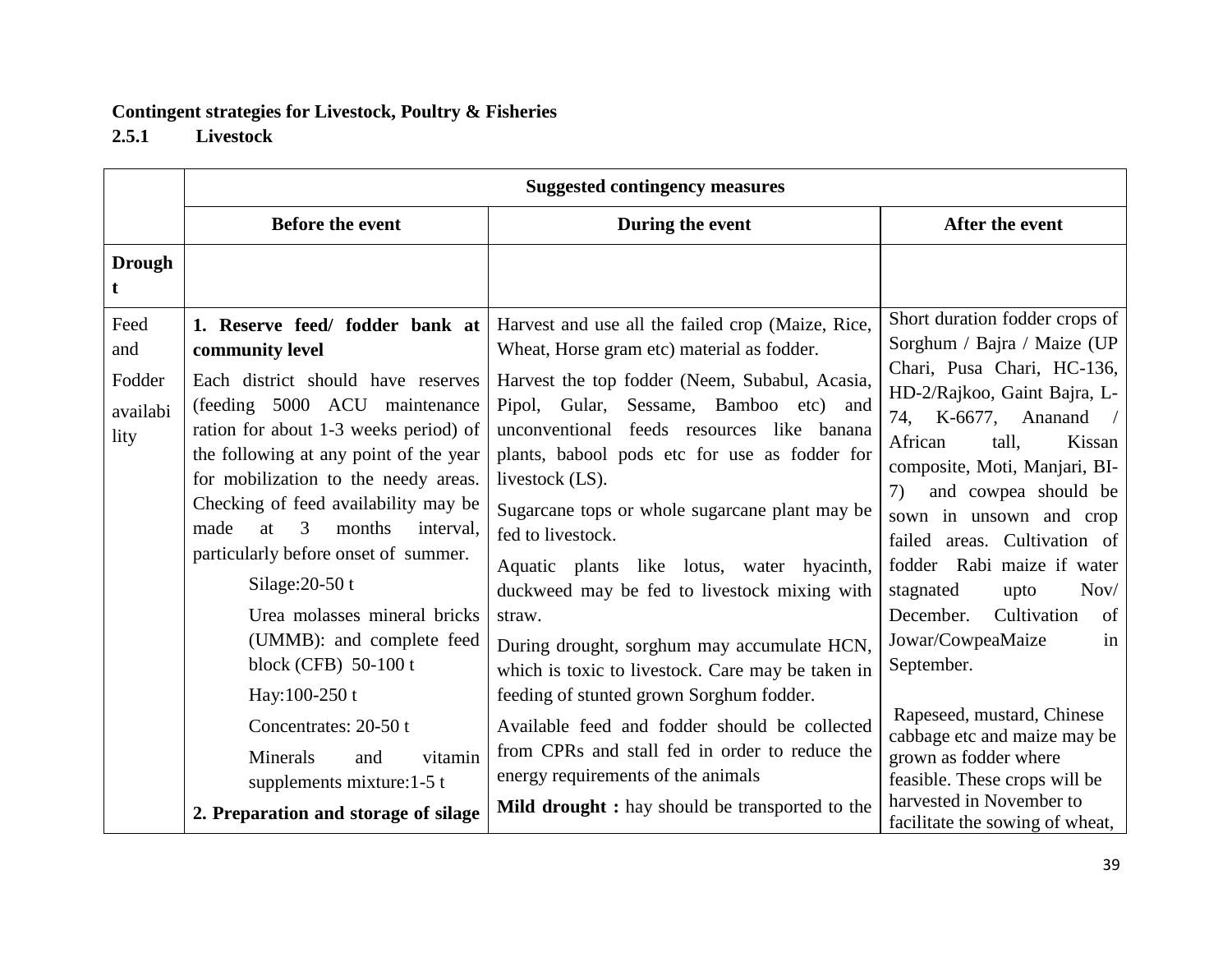| and hay at household level                                                                                                                                                                                                                                    | needy areas                                                                                                                                                                                                                                                                                                                                                                                             | pulses etc. Under irrigated                                                                                                                                                                                  |
|---------------------------------------------------------------------------------------------------------------------------------------------------------------------------------------------------------------------------------------------------------------|---------------------------------------------------------------------------------------------------------------------------------------------------------------------------------------------------------------------------------------------------------------------------------------------------------------------------------------------------------------------------------------------------------|--------------------------------------------------------------------------------------------------------------------------------------------------------------------------------------------------------------|
| Preserve the fodder in the form of hay<br>from Berseem, cowpea, oat &<br>other grasses as well as silage                                                                                                                                                      | Moderate drought: hay, silage and vitamin &<br>minerals mixture should be transported to the<br>needy areas                                                                                                                                                                                                                                                                                             | conditions sowing of barseem<br>with Chinese cabbage in last<br>week of September may be<br>taken up for early availability                                                                                  |
| from<br>(a Maize-harvesting at dough stage.<br>(b) Sorghum - at flowering stage.<br>$(c)$ Oat<br>(d) Hybrid Napier $-40-45$ day old.<br>(e) Water hycianth mixing with Paddy<br>straw in ratio of 4:1 with 70 kg<br>molasses /ton of clean water<br>hyacinth. | Severe drought: UMMB, hay, concentrates and<br>vitamin & mineral mixture should be transported<br>to the needy areas. All the hay should be enriched<br>with 2% Urea molasses solution or 1% common<br>salt solution and fed to LS. In acute drought<br>affected areas, animal camp may be organized<br>along nearby canals or water sources. Farmers<br>along with canal may be persuaded to cultivate | of green fodder. Oats may be<br>grown in October as multi cut<br>fodder to ensure the fodder<br>availability for longer period.<br>Concentrates supplementation<br>should be provided to all the<br>animals. |
| Bales of hay and other dry fodder<br>should be stored and covered with<br>asbestos sheet or polythene sheet.                                                                                                                                                  | fodder crops.                                                                                                                                                                                                                                                                                                                                                                                           |                                                                                                                                                                                                              |
| 3, Creation of permanent fodder<br>seed banks in all drought prone<br>areas.                                                                                                                                                                                  | Herd should be split and supplementation should<br>be given only to the highly productive and<br>breeding animals (pregnant animals). Due to<br>prolonged under-feeding, there is a chance of                                                                                                                                                                                                           |                                                                                                                                                                                                              |
| 2. Establishment of silvi-pastoral<br>system and cultivation of fodder<br>tress                                                                                                                                                                               | abortion in pregnant animals and lactating cows<br>may show the symptoms of hypoglycemia.<br>Comparatively good quality feed may be offered<br>to milch and pregnant animals. Dry and non-                                                                                                                                                                                                              |                                                                                                                                                                                                              |
| Establishment of silvi-pastoral system                                                                                                                                                                                                                        | productive animals may be reared on dry                                                                                                                                                                                                                                                                                                                                                                 |                                                                                                                                                                                                              |
| in CPRs with Stylosanthus hamata<br>and Cenchrus ciliaris as grass with                                                                                                                                                                                       | roughages sprayed with 10% molasses or crude<br>jaggery solution and 2% urea for maintenance of                                                                                                                                                                                                                                                                                                         |                                                                                                                                                                                                              |
| Leucaena leucocephala<br>as<br>tree<br>component. Fodder trees may be<br>planted around the house, wasteland                                                                                                                                                  | animals.                                                                                                                                                                                                                                                                                                                                                                                                |                                                                                                                                                                                                              |
|                                                                                                                                                                                                                                                               | Available kitchen waste should be mixed with dry                                                                                                                                                                                                                                                                                                                                                        |                                                                                                                                                                                                              |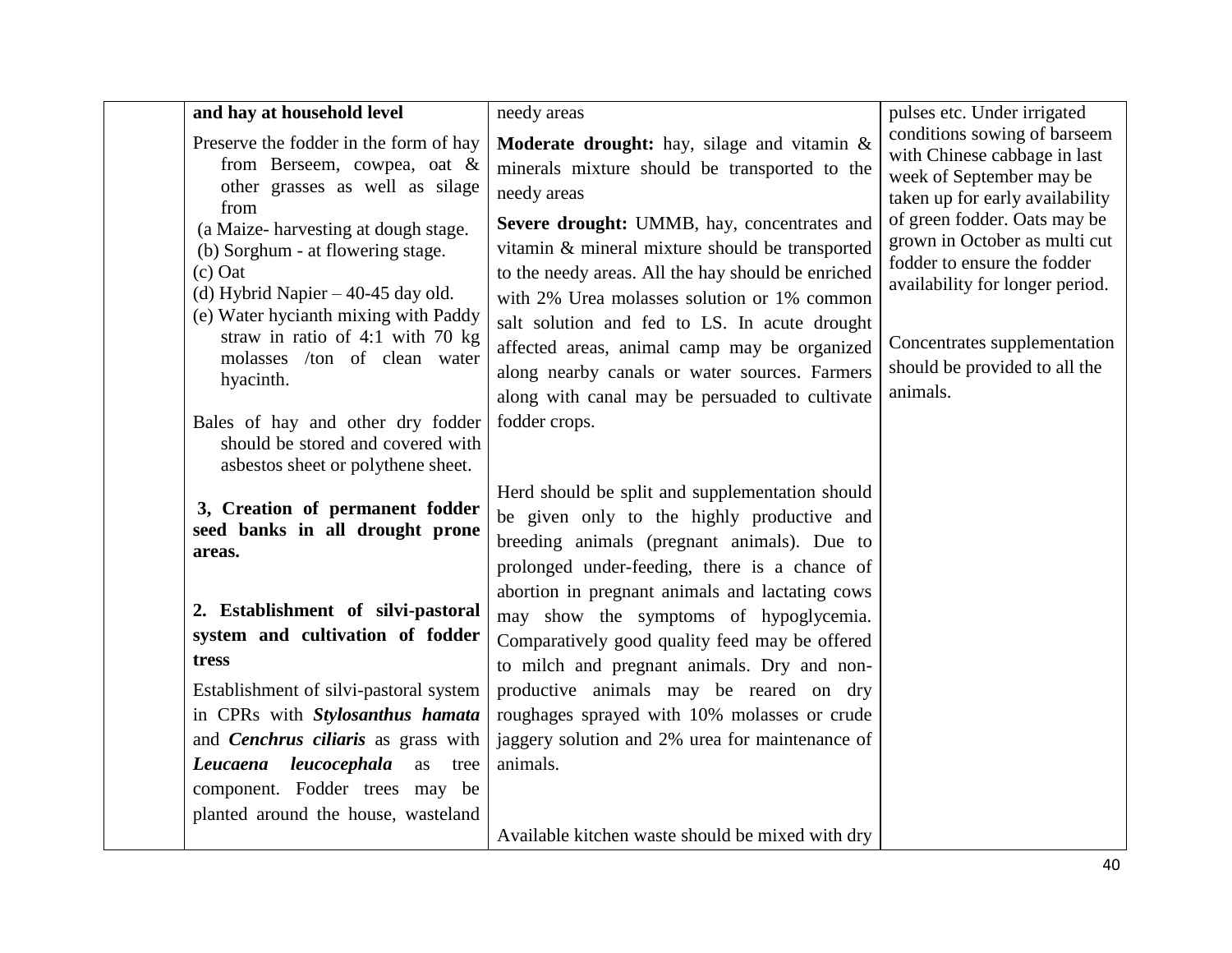| Recently,<br>etc.            | Chaya<br>tree                          | fodder while feeding.                                                                            |  |
|------------------------------|----------------------------------------|--------------------------------------------------------------------------------------------------|--|
|                              | (Cnidoacolus aconitifolius) has been   | Livestock should be kept in shelter or under shed                                                |  |
|                              | introduced in IGFRI, Jhansi which      | during daytime. In case of hot weather condition,                                                |  |
|                              | has high protein value, may be         | grazing may be done in morning and afternoon.                                                    |  |
|                              | introduced in drought prone regions.   | Livestock should not be traveled long distance for                                               |  |
| 3. Management of CPRs        |                                        | grazing to save energy and drinking water intake.                                                |  |
|                              | Top dressing of $N$ in 2-3 split doses | Animals should not be watered immediately after                                                  |  |
|                              | @ 20-25 kg N/ha in CPRs with the       | return from grazing.                                                                             |  |
|                              | monsoon pattern for higher biomass     |                                                                                                  |  |
| production                   |                                        |                                                                                                  |  |
|                              | 4. Short duration and low water        | Washing of animals may be done at least twice a                                                  |  |
| requiring fodder cultivation |                                        | day.                                                                                             |  |
|                              | Increase area under short duration     |                                                                                                  |  |
| fodder                       | of<br>crops                            | 40-50 g of salt and $30-40$ g mineral mixture per                                                |  |
|                              | sorghum/bajra/maize(UP chari,<br>MP    | adult animal and 10-20 g for small ruminants and                                                 |  |
| chari,                       | $HC-136$ , $HD-2$ ,<br><b>GAINT</b>    | calves to be provided daily through feed to reduce                                               |  |
| BAJRA,                       | $L-74,$<br>K-677,                      | the imbalances of minerals.                                                                      |  |
| Ananad/African               | Tall,<br>Kisan                         | Livestock may be provided with drinking water                                                    |  |
| composite, Moti) and cowpea. |                                        | from wells, hand pumps or from pond. In case of                                                  |  |
| 5. Feeing management         |                                        | bad water quality, bleaching powder or chlorine                                                  |  |
|                              |                                        | or lime may be applied to water.                                                                 |  |
|                              | Chopping of fodder should be made      |                                                                                                  |  |
|                              | as mandatory in every village through  | Arrangements should be made for mobilization of<br>small ruminants across the districts where no |  |
|                              | supply and establishment of good       | drought exits                                                                                    |  |
| quality crop cutters.        |                                        |                                                                                                  |  |
|                              | Establishment of backyard production   | Unproductive livestock should to be culled during                                                |  |
|                              | of Azolla for feeding dairy animals.   | severe drought                                                                                   |  |
| Establishment                | of<br>back<br>yard                     | Create transportation and marketing facilities for                                               |  |
| cultivation of para grass/   | hybrid                                 | the culled and unproductive animals (10000-                                                      |  |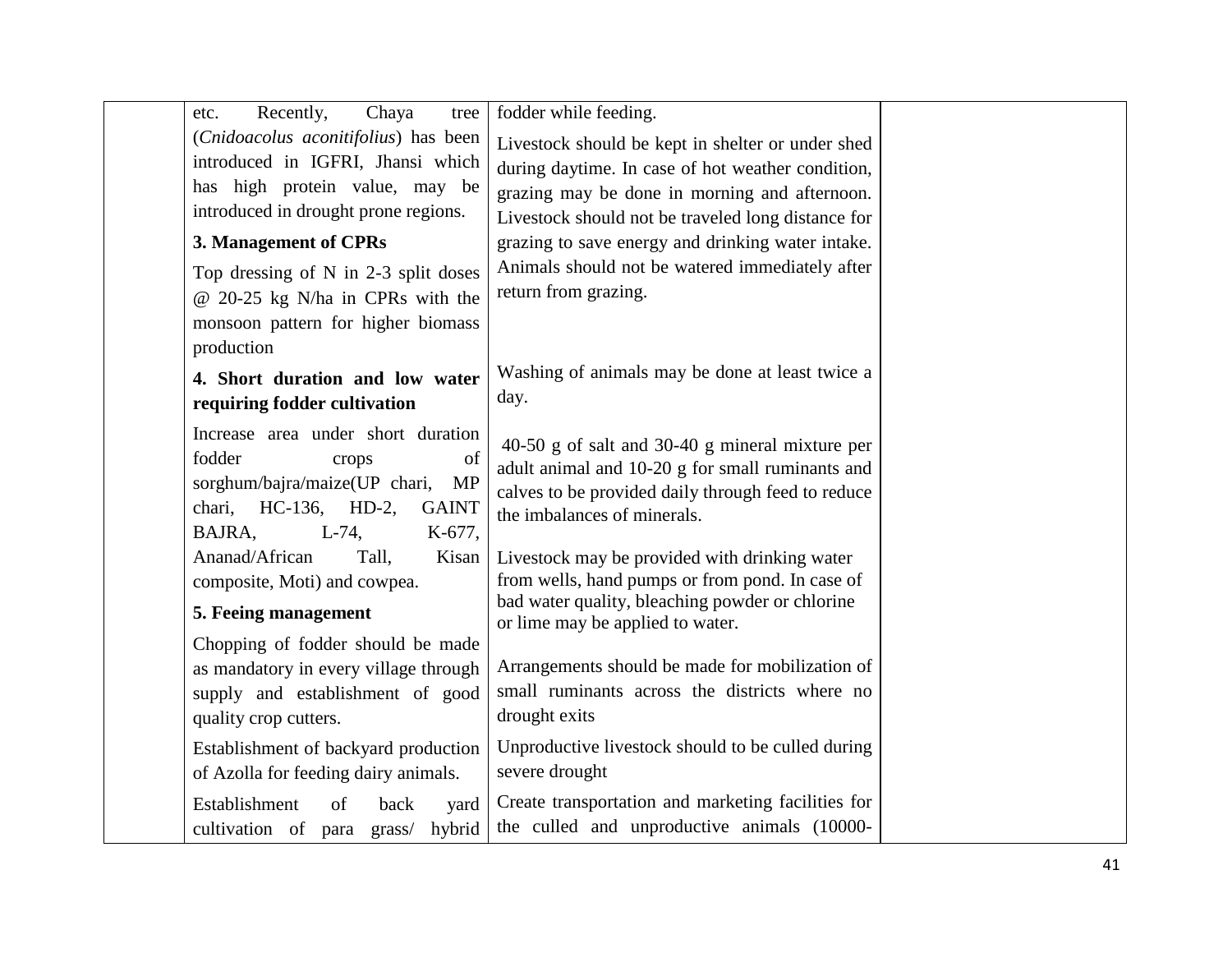|             | Napier with drain water from bath<br>room/washing area<br>Avoid feed wastage by offering<br>chaffed fodder and less quantity feed<br>for 4 times a day.<br>Avoid burning of wheat straw and<br>maize stover. The big farmers may<br>allow smallholders to collect residual<br>straw after using combine harvester.<br>Harvesting and collection of perennial<br>vegetation particularly grasses which<br>grow during monsoon. If excess<br>grasses are collected, dried grass may<br>be stored.<br>drying,<br>Proper<br>bailing<br>and | 20000 animals)<br>Subsidized loans (5-10 crores)<br>should be<br>provided to the livestock keepers.                                                                                                                                                                                                                                                                                                                                                        |                                                                                                                                                                                                                                                                                                 |
|-------------|----------------------------------------------------------------------------------------------------------------------------------------------------------------------------------------------------------------------------------------------------------------------------------------------------------------------------------------------------------------------------------------------------------------------------------------------------------------------------------------------------------------------------------------|------------------------------------------------------------------------------------------------------------------------------------------------------------------------------------------------------------------------------------------------------------------------------------------------------------------------------------------------------------------------------------------------------------------------------------------------------------|-------------------------------------------------------------------------------------------------------------------------------------------------------------------------------------------------------------------------------------------------------------------------------------------------|
| Cyclon<br>e | densification of harvested grass.<br>Harvest all the possible wetted grain<br>(rice/ wheat/maize etc) and use as<br>animal feed after drying.<br>for<br>minimum<br>storing<br>Arrange<br>required quantity of hay $(25-50 \text{ kg})$<br>and concentrates (10-25 kg) per<br>animal in farmer's / LS keepers<br>house/ shed for feeding<br>during<br>cyclone.<br>Don't allow the animals for grazing in<br>case of early fore warning (EFW)<br>Incase of EFW, shift the animals to                                                     | Treatment of the sick, injured and affected<br>arrangement<br>mobile<br>animals<br>through<br>of<br>emergency veterinary hospitals / rescue animal<br>health workers.<br>Diarrhea out break may happen, arrangement<br>should be made to mitigate the problem<br>Protect the animals from heavy rains and thunder<br>storms<br>In severe cases un-tether or let loose the animals<br>Arrange transportation of highly productive<br>animals to safer place | Repair of animal shed<br>Deworm the animals through<br>mass camps<br>Vaccinate against possible out<br>breaks<br>Proper disposable of the dead<br>animals / carcasses by burning<br>/ burying with lime/ bleaching<br>powder in pit<br>Bleach / chlorinate $(0.1\%)$<br>drinking water or water |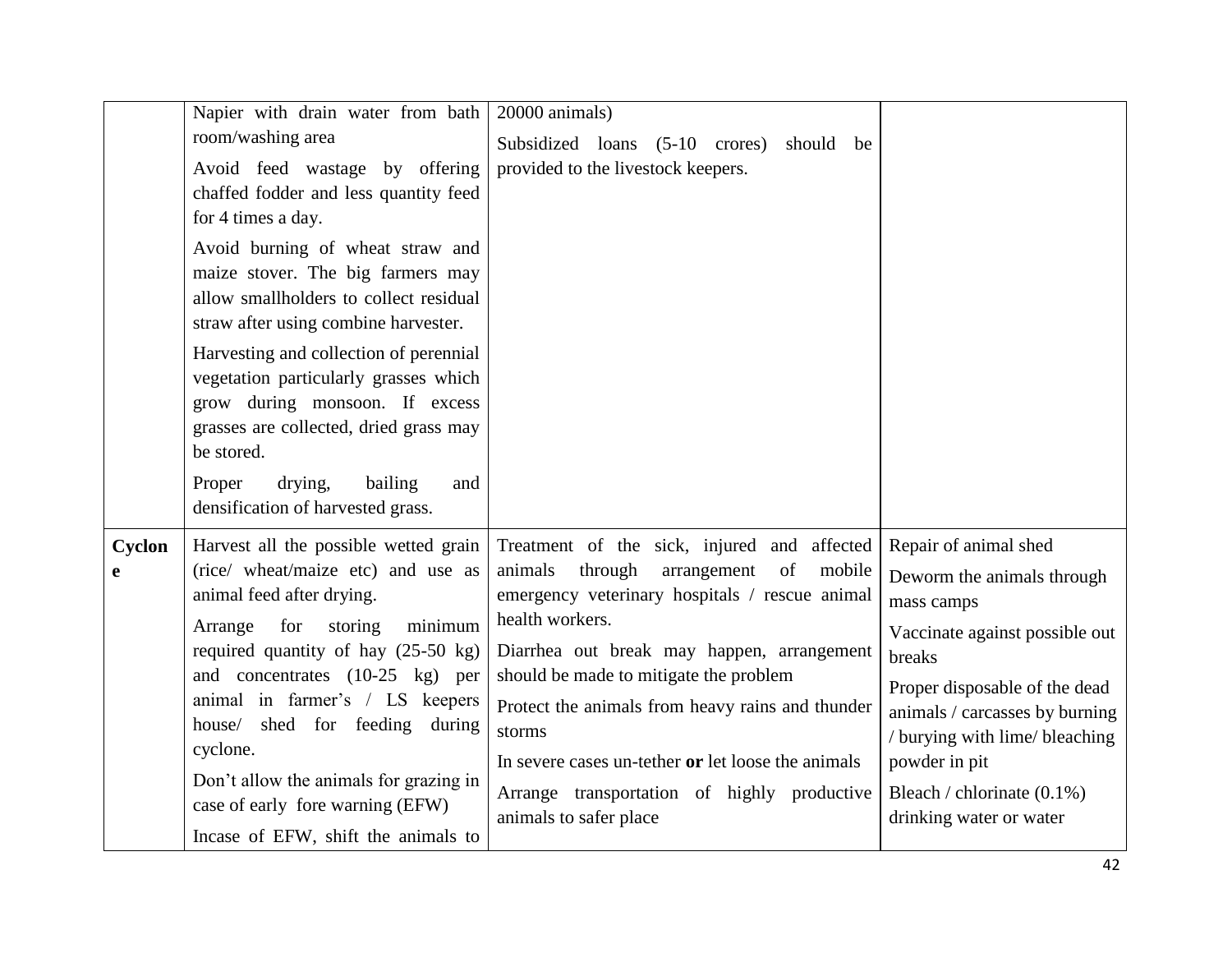|                | safer places.               |                                                                                                                                                                                                                                                                  | Spraying of fly repellants in animal sheds                                                                                                                                                                                                                                                                                                               | resources                                                                                     |
|----------------|-----------------------------|------------------------------------------------------------------------------------------------------------------------------------------------------------------------------------------------------------------------------------------------------------------|----------------------------------------------------------------------------------------------------------------------------------------------------------------------------------------------------------------------------------------------------------------------------------------------------------------------------------------------------------|-----------------------------------------------------------------------------------------------|
|                | done.                       | Identification of animals may be<br>Keep animals untied in the shed in                                                                                                                                                                                           |                                                                                                                                                                                                                                                                                                                                                          | Collect drowned crop<br>material, dry it and store for<br>future use                          |
|                | case of EFW.                |                                                                                                                                                                                                                                                                  |                                                                                                                                                                                                                                                                                                                                                          | Sowing of above mention<br>short duration fodder crops in<br>unsown and water logged<br>areas |
|                |                             |                                                                                                                                                                                                                                                                  |                                                                                                                                                                                                                                                                                                                                                          | Application of urea (20-<br>25kg/ha) in the CPR's to<br>enhance the bio mass<br>production.   |
| <b>Floods</b>  | Not Applicable              |                                                                                                                                                                                                                                                                  |                                                                                                                                                                                                                                                                                                                                                          |                                                                                               |
| Heat &<br>Cold | wave                        | Arrangement for protection from heat                                                                                                                                                                                                                             | Allow the animals early in the morning or late in<br>the evening for grazing during heat waves                                                                                                                                                                                                                                                           | Feed<br>the animals<br>as<br>per<br>routine schedule                                          |
| wave           | $\mathbf{i}$<br>ii)<br>iii) | Plantation around the shed<br>Water sprinklers / foggers<br>in the shed ot frequent<br>washing of animals.<br>of<br>Application<br>white<br>reflector paint on the roof<br>or putting rice straw on the<br>roof of the shed.<br>Cold wave: Covering all the wire | Allow for grazing between 10AM to 3PM during<br>cold waves<br>Feed green fodder/silage / concentrates during<br>day time and roughages / hay during night time in<br>case of heat waves<br>Add 25-50 ml of edible oil in concentrates and<br>fed to the animal during cold waves. Molasses<br>may be added in the concentrate feed during heat<br>waves. | Allow the animals for grazing<br>(normal timings)                                             |
|                |                             | meshed walls / open area with gunny<br>bags/ polyethylene sheets (with a<br>mechanism for lifting during the day                                                                                                                                                 | Put on the foggers / sprinkerlers and frequent<br>washing of animals<br>during heat weaves and<br>heaters during cold waves                                                                                                                                                                                                                              |                                                                                               |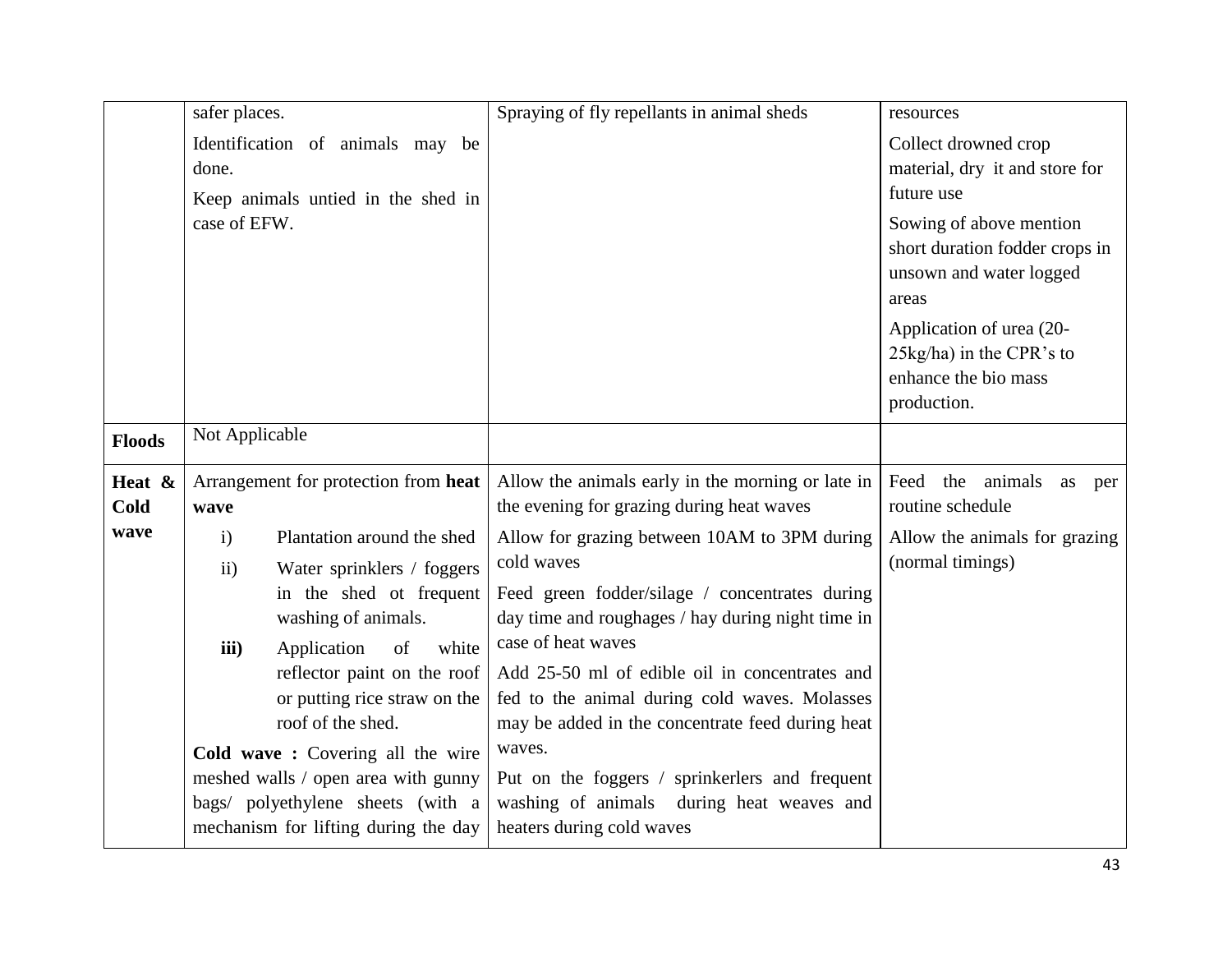|                          | time and putting down during night<br>time)                                                                                         | In severe cases, vitamin 'C' and electrolytes<br>should be added in $H_2O$ during heat waves.<br>Apply / sprinkle lime powder in the animal shed<br>during cold waves to neutralize ammonia<br>accumulation |                                                                                                                                                          |
|--------------------------|-------------------------------------------------------------------------------------------------------------------------------------|-------------------------------------------------------------------------------------------------------------------------------------------------------------------------------------------------------------|----------------------------------------------------------------------------------------------------------------------------------------------------------|
| <b>Health</b><br>and     | Specify the endemic diseases (species<br>wise) in that region.                                                                      | Rescue of sick and injured animals and their<br>treatment                                                                                                                                                   | Conducting psahu sibir, mass<br>animal health camps, fertility                                                                                           |
| <b>Disease</b><br>manage | Identification of veterinary staff and<br>animal health workers.                                                                    | Conducting mass animal health camps                                                                                                                                                                         | camps and deworming camps.<br>Conducting fertility camps.                                                                                                |
| ment                     | <b>Constitution of Rapid Action</b><br><b>Veterinary Force</b>                                                                      | Animals may be checked for any external injury<br>and illness, Pregnant animals may be checked for                                                                                                          | Disposal of carcass by above<br>means.<br>Pregnancy toxemia may occur                                                                                    |
|                          | Storage of emergency medicines and<br>medical kits                                                                                  | any discomfort and uneasiness.                                                                                                                                                                              | ue to prolonged under-feeding.<br>lypoglycemia is also observed.<br>reatment may be provided to                                                          |
|                          | Timely vaccination (as per enclosed<br>vaccination schedule) against all<br>endemic diseases<br>Surveillance and disease monitoring | Animals may be dewormed with suitable anti-<br>parasitic drug and be checked and treated for<br>ecto-parasites, if any. Deworming will improve<br>fodder and feed absorption.                               | affected animals.<br>Adequate attention is to be<br>paid to disinfect the premises                                                                       |
|                          | network establishment<br>Provision for mobile ambulatory van.                                                                       | During flood do not leave halter or headstalls on<br>animals.                                                                                                                                               | of temporary sheds with the<br>help of bleaching powder,<br>phenol, carbolic acid etc. In<br>no case the carcass/ cadaver<br>should come in contact with |
|                          |                                                                                                                                     | Do not tie animals together when releasing.<br>Report the location, identification and disposition                                                                                                          | healthy animals rehabilitated<br>in sheds.                                                                                                               |
|                          |                                                                                                                                     | of livestock and poultry to authorities handling<br>the disaster.                                                                                                                                           | During flood cases of malaria,<br>diarrhea.<br>respiratory                                                                                               |
|                          |                                                                                                                                     | During flood cases of malaria, diarrhea,                                                                                                                                                                    | infection, fever, injury, leg<br>born<br>gangrene,<br>water                                                                                              |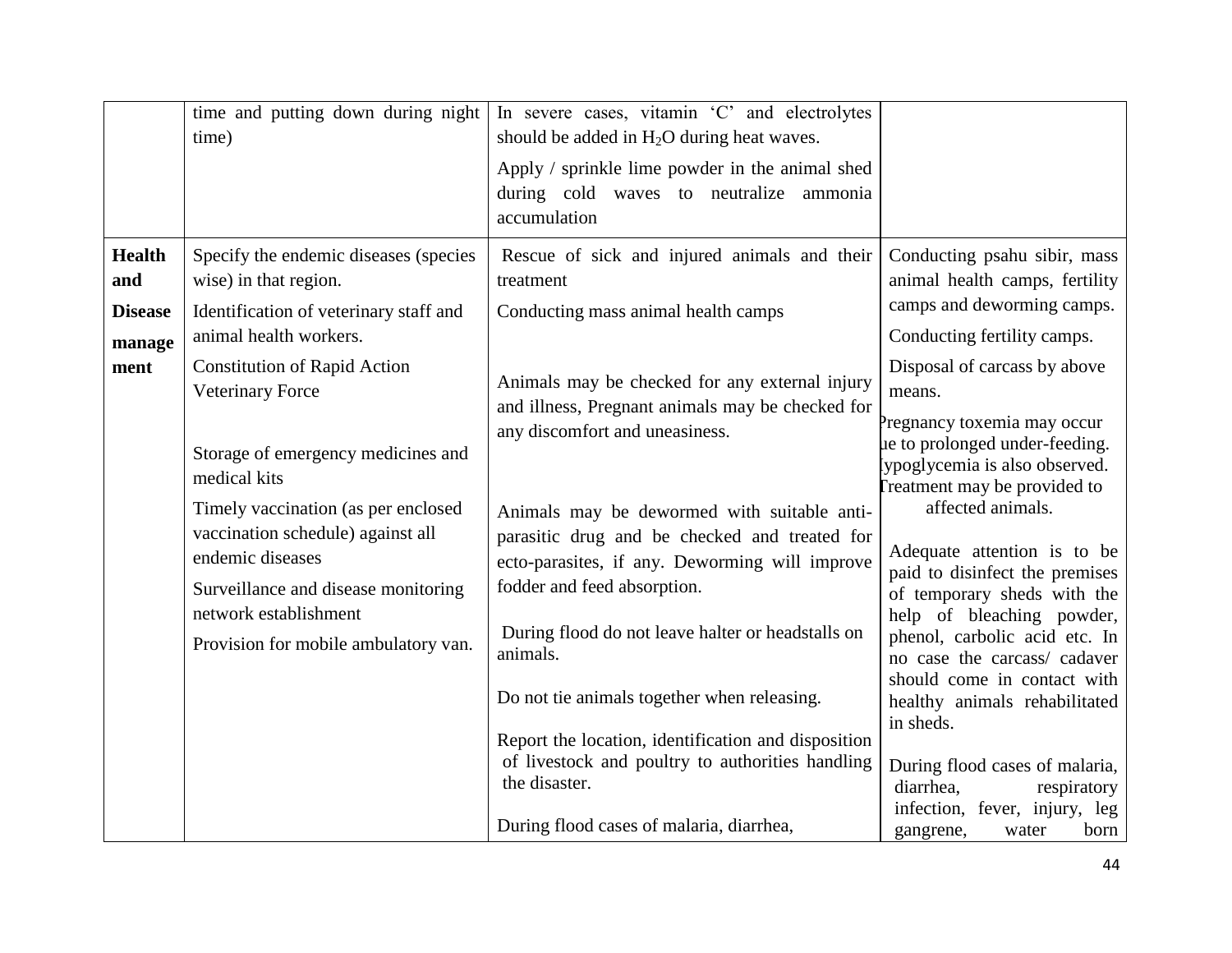| respiratory infection, fever, injury, leg gangrene<br>and snake bite may be high. Precaution may be<br>taken to treat the affected animals. | diseases and snake bite may<br>be high. Precaution may be<br>taken to treat the affected<br>animals |
|---------------------------------------------------------------------------------------------------------------------------------------------|-----------------------------------------------------------------------------------------------------|
|                                                                                                                                             | <b>Diseases</b><br>that<br>can<br>occur                                                             |
|                                                                                                                                             | during flood should be given                                                                        |
|                                                                                                                                             | attention<br>special<br>and                                                                         |
|                                                                                                                                             | accordingly medicines should                                                                        |
|                                                                                                                                             | be made available in the                                                                            |
|                                                                                                                                             | health camp for the following                                                                       |
|                                                                                                                                             | mentioned diseases.                                                                                 |
|                                                                                                                                             |                                                                                                     |
|                                                                                                                                             | Salmonella spp.                                                                                     |
|                                                                                                                                             | <b>Escherichia coli</b>                                                                             |
|                                                                                                                                             | <b>Giardiasis</b>                                                                                   |
|                                                                                                                                             | <b>Amoebiasis</b>                                                                                   |
|                                                                                                                                             | <b>Rotavirus</b>                                                                                    |
|                                                                                                                                             | Leptospirosis                                                                                       |
|                                                                                                                                             | <b>Scabies</b>                                                                                      |
|                                                                                                                                             |                                                                                                     |
|                                                                                                                                             | <b>Black leg</b>                                                                                    |
|                                                                                                                                             | <b>Malignant Edema</b><br>Foot rot                                                                  |
|                                                                                                                                             | <b>Anthrax</b>                                                                                      |
|                                                                                                                                             |                                                                                                     |
|                                                                                                                                             | <b>Botulism</b>                                                                                     |
|                                                                                                                                             | <b>Tetanus</b><br><b>Red water</b>                                                                  |
|                                                                                                                                             | <b>Black disease</b>                                                                                |
|                                                                                                                                             |                                                                                                     |
|                                                                                                                                             | <b>Entertoxemia</b>                                                                                 |
|                                                                                                                                             | <b>Liver fluke</b>                                                                                  |
|                                                                                                                                             | Amphistomiasis                                                                                      |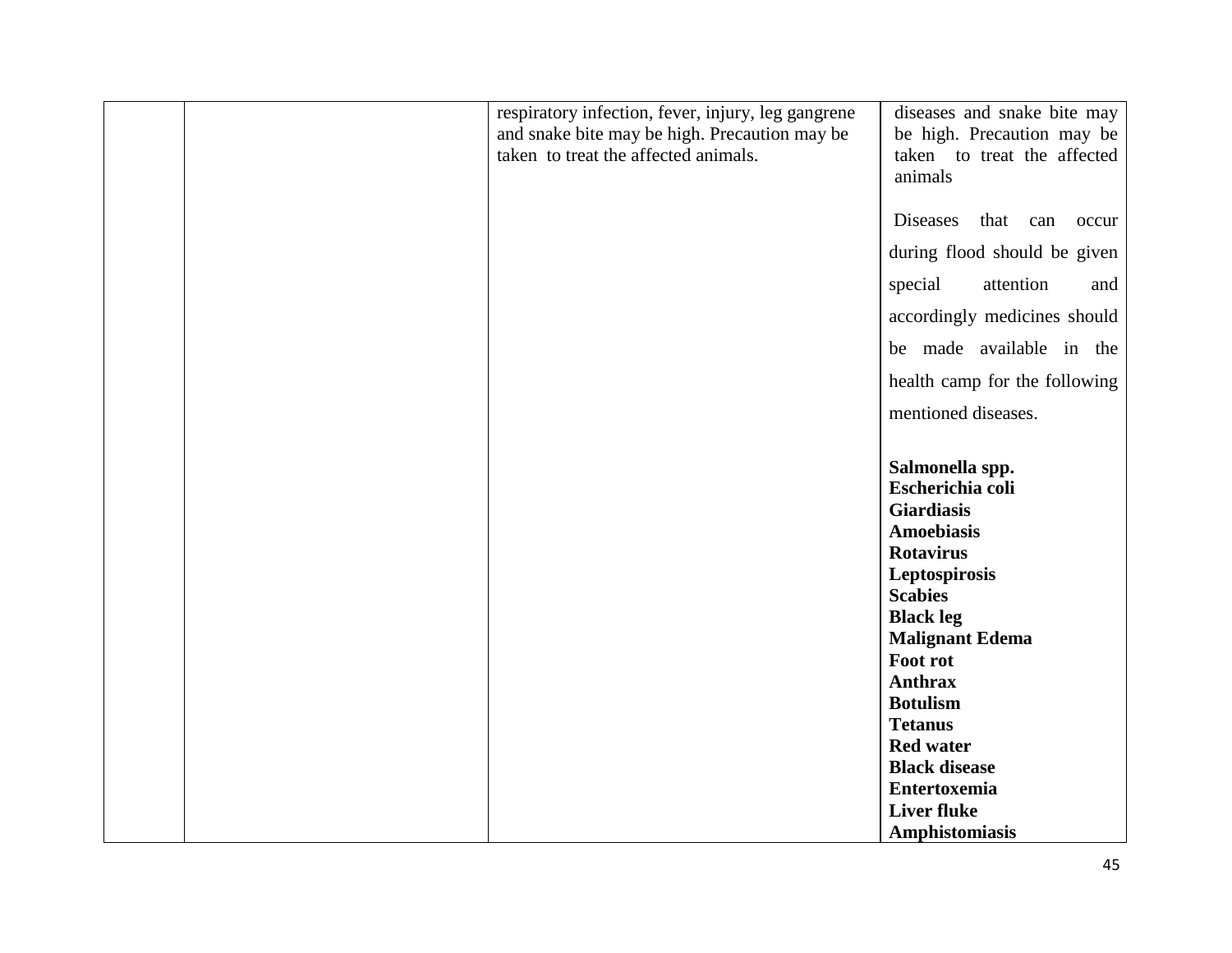|                      |                                                                                                                                                                           |                                                                  | <b>Brooders pneumonia</b><br><b>Malaria</b>                                                                        |
|----------------------|---------------------------------------------------------------------------------------------------------------------------------------------------------------------------|------------------------------------------------------------------|--------------------------------------------------------------------------------------------------------------------|
|                      |                                                                                                                                                                           |                                                                  | <b>Snake bite.</b>                                                                                                 |
| <b>Insuran</b><br>ce | Encouraging insurance of livestock                                                                                                                                        | Listing out the details of the dead animals                      | Submission<br>for<br>insurance<br>claim and availing insurance<br>benefit<br>Purchase of new productive<br>animals |
| Drinkin<br>g water   | Rain water harvesting and create<br>water bodies/watering points (when<br>water is scarce use only as drinking<br>water for animals)<br>Identification of water resources | animals in<br>Restrict wallowing of<br>water<br>bodies/resources | Specify the options (place and<br>area) for establishment of<br>drinking water reserves                            |

# **Vaccination schedule in small ruminants (Sheep & Goat)**

| <b>Disease</b>                | <b>Season</b>                              |
|-------------------------------|--------------------------------------------|
| Foot and mouth disease (FMD)  | Before rainy season and in winter / autumn |
| <b>PPR</b>                    | All seasons, preferably in June-July       |
| Black quarter (BQ)            | May / June                                 |
| Enterotoxaemia (ET)           | May                                        |
| Haemorrhagic septicaemia (HS) | March / June                               |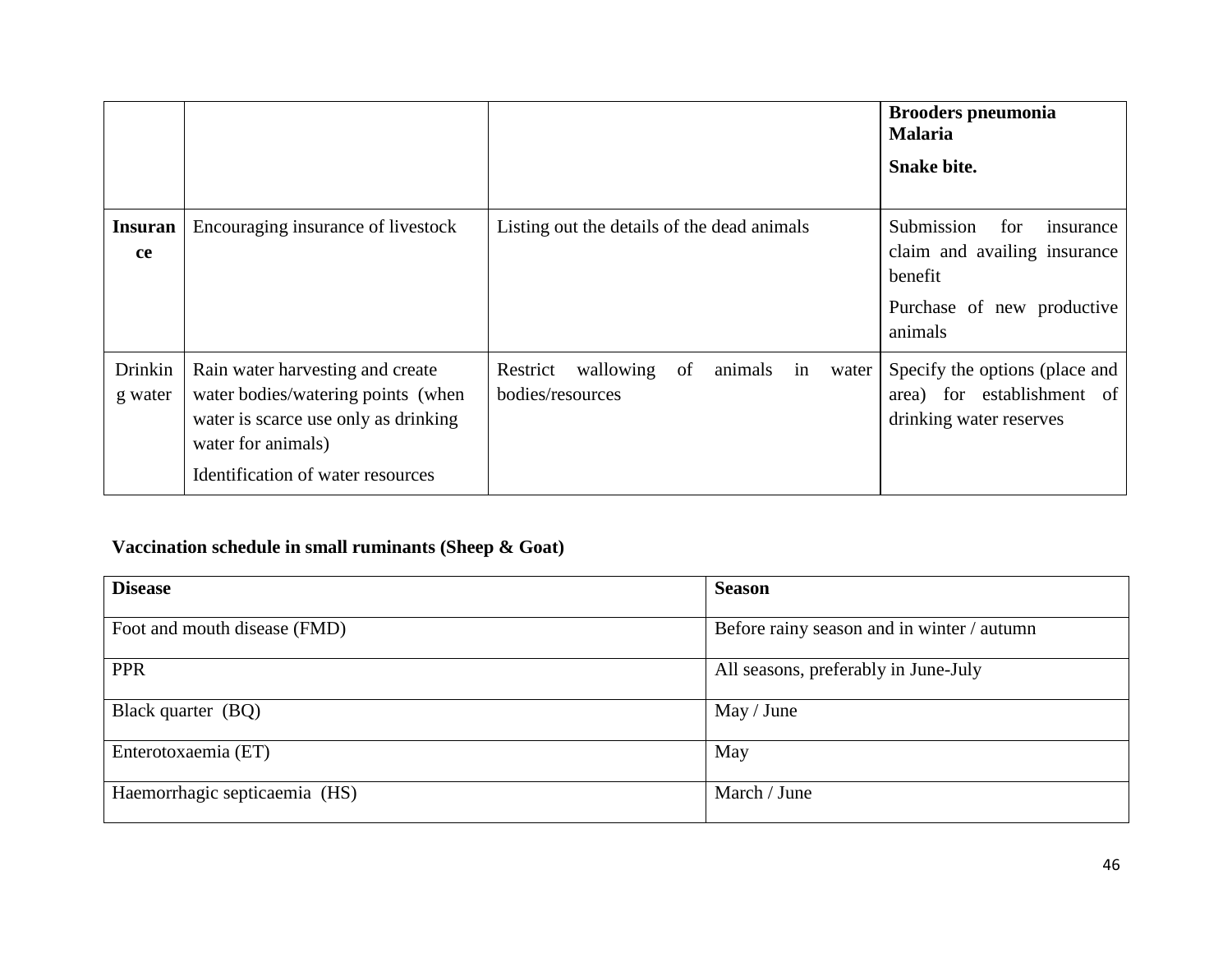| $\sim$<br>$\sim$ $\sim$<br>ык<br>; נוכו | Mar<br>.<br>$\mathbf{v}$ |
|-----------------------------------------|--------------------------|
|                                         |                          |

## **Vaccination programme for cattle and buffalo:**

| <b>Disease</b> | Age and season at vaccination     |
|----------------|-----------------------------------|
| Anthrax        | In endemic areas only, Feb to May |
| <b>HS</b>      | May to June                       |
| <b>BQ</b>      | May to June                       |
| <b>FMD</b>     | November to December              |

### **2.5.2 Poultry**

|                               | <b>Suggested contingency measures</b>                                                          |                                                                                                                                               |                                                        |
|-------------------------------|------------------------------------------------------------------------------------------------|-----------------------------------------------------------------------------------------------------------------------------------------------|--------------------------------------------------------|
|                               | Before the event <sup>a</sup>                                                                  | During the event                                                                                                                              | After the event                                        |
| <b>Drought</b>                |                                                                                                |                                                                                                                                               |                                                        |
| Shortage of feed ingredients  | Storing of house hold grain<br>like maize, broken rice,<br>wheat etc,<br>Culling of weak birds | Supplementation only<br>for productive<br>birds<br>with house hold grain<br>Supplementation<br>of<br>shell grit (calcium) for<br>laying birds | Supplementation to all                                 |
| Drinking water                | Rain water harvesting                                                                          | Sanitation of drinking<br>water                                                                                                               | Give sufficient water as per<br>the bird's requirement |
| Health and disease management | Culling of sick birds.<br>Deworming and vaccination                                            | Mixing of Vit. A, D, E,<br><b>B-complex</b><br>K<br>and<br>including<br>vit C in                                                              | Hygienic and sanitation of<br>poultry house            |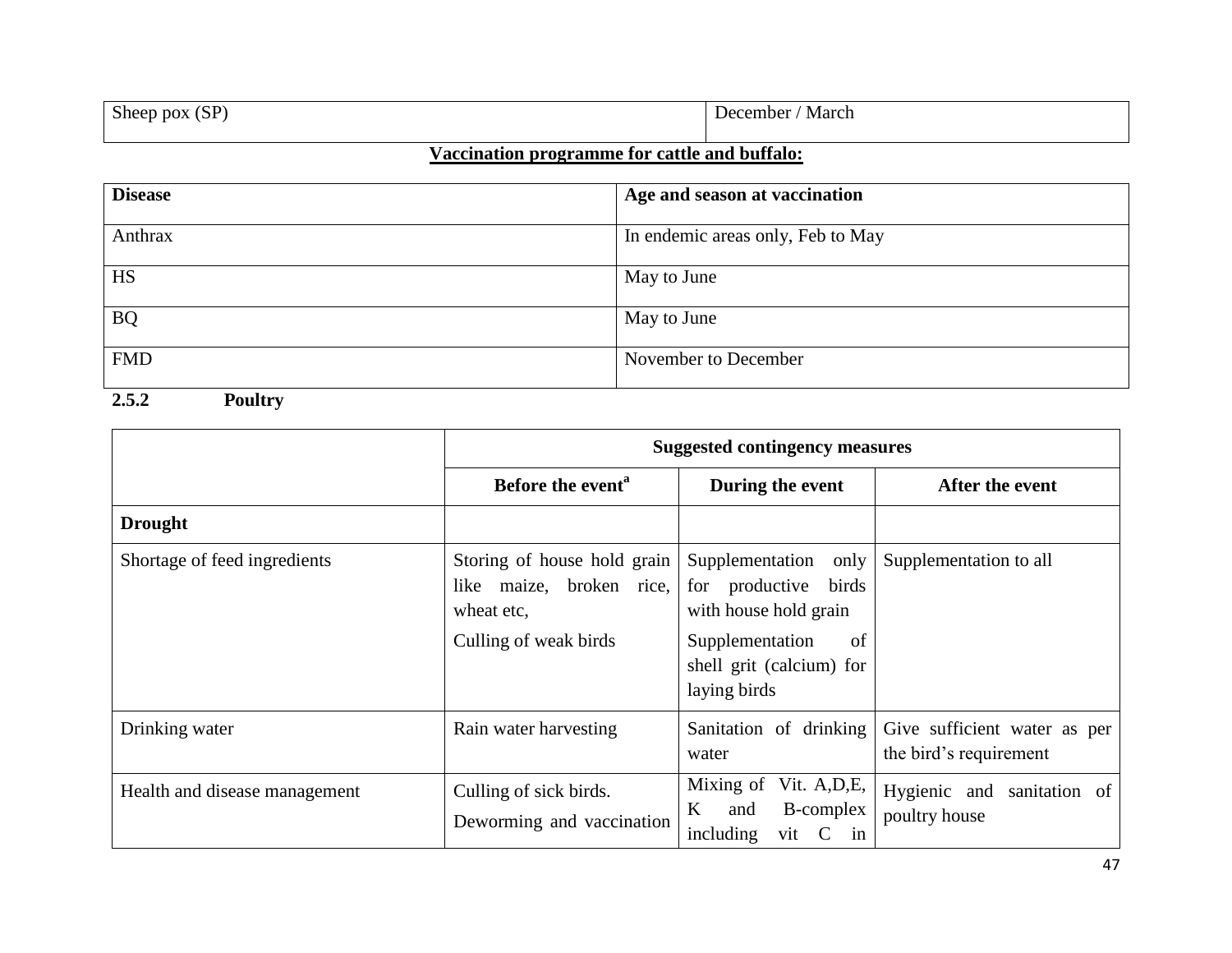|                               | against RD and fowl pox                                                                                                                             | drinking water                                                                                                                                                                                            | Disposal of dead birds by<br>burning / burying with line<br>powder in pit                                                                                                                                           |
|-------------------------------|-----------------------------------------------------------------------------------------------------------------------------------------------------|-----------------------------------------------------------------------------------------------------------------------------------------------------------------------------------------------------------|---------------------------------------------------------------------------------------------------------------------------------------------------------------------------------------------------------------------|
| <b>Floods</b>                 | Not Applicable                                                                                                                                      |                                                                                                                                                                                                           |                                                                                                                                                                                                                     |
| <b>Cyclone</b>                |                                                                                                                                                     |                                                                                                                                                                                                           |                                                                                                                                                                                                                     |
| Shortage of feed ingredients  | In case of EFW, shift the<br>birds to safer place<br>Storing of house hold grain<br>like maize, broken rice,<br>bajra etc,<br>Culling of weak birds | Use stored feed<br>as<br>supplement<br>Don't<br>allow<br>for<br>scavenging<br>Protect from thunder<br>storms                                                                                              | Routine<br>practices<br>are<br>followed                                                                                                                                                                             |
| Drinking water                | Provide clean drinking water                                                                                                                        | Sanitation of drinking<br>water                                                                                                                                                                           | Sanitation of drinking water                                                                                                                                                                                        |
| Health and disease management | of EFW,<br>add<br>In<br>case<br>antibiotic<br>powder<br>in<br>drinking water to prevent<br>any disease outbreak                                     | Sanitation of poultry<br>house<br>Treatment of affected<br>birds<br>Prevent water logging<br>surrounding the sheds<br>of<br>Assure<br>supply<br>electricity<br>Sprinkle lime powder<br>to prevent ammonia | Disposal of dead birds by<br>burning / burying with line<br>powder in pit<br>Disposal of poultry manure to<br>prevent protozoal problem<br>Supplementation<br>of<br>coccidiostats in feed<br>Vaccination against RD |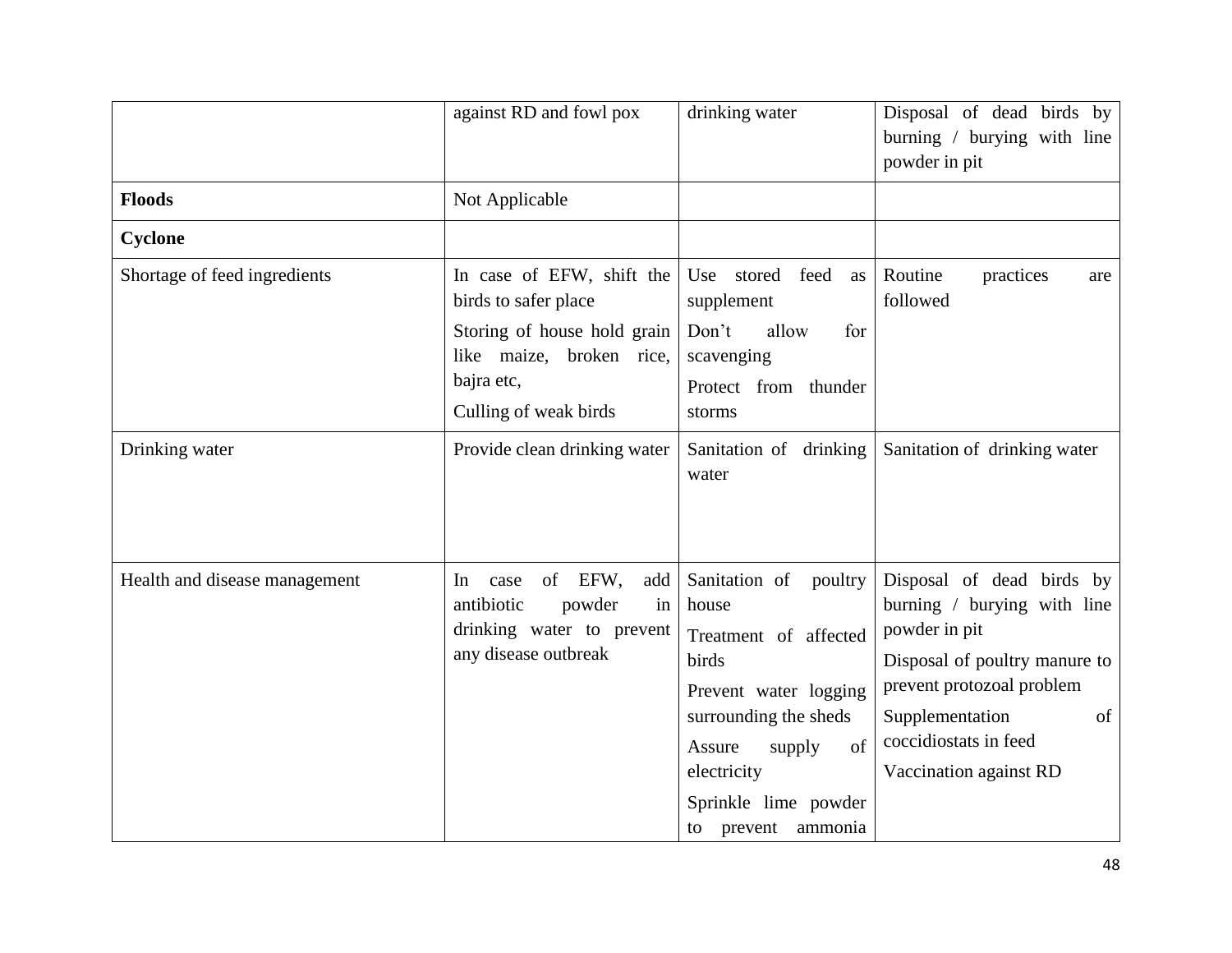|                                |                                                      | accumulation<br>due<br>to<br>dampness                                                                                                                                                                                                                                                                          |                                         |
|--------------------------------|------------------------------------------------------|----------------------------------------------------------------------------------------------------------------------------------------------------------------------------------------------------------------------------------------------------------------------------------------------------------------|-----------------------------------------|
| Heat wave and cold wave        |                                                      |                                                                                                                                                                                                                                                                                                                |                                         |
| <b>Heat wave</b>               |                                                      |                                                                                                                                                                                                                                                                                                                |                                         |
| Shelter/environment management | Provision of proper shelter<br>with good ventilation | In<br>severe<br>cases,<br>foggers/water<br>sprinklers/wetting<br>of<br>hanged gunny<br>bags<br>should be arranged<br>allow<br>Don't<br>for<br>scavenging during mid<br>day                                                                                                                                     | Routine<br>practices<br>are<br>followed |
| Health and disease management  | Deworming and vaccination<br>against RD and fowl pox | Supplementation<br>of<br>house hold grain<br>Provide cool and clean<br>drinking water with<br>electrolytes and vit. C<br>In hot summer, add<br>anti-stress probiotics in<br>drinking water or feed.<br>Increase<br>energy<br>and<br>vitamin<br>concentration<br>feed<br>in<br>(supplementation with<br>grain). | Routine<br>practices<br>are<br>followed |
| <b>Cold wave</b>               |                                                      |                                                                                                                                                                                                                                                                                                                |                                         |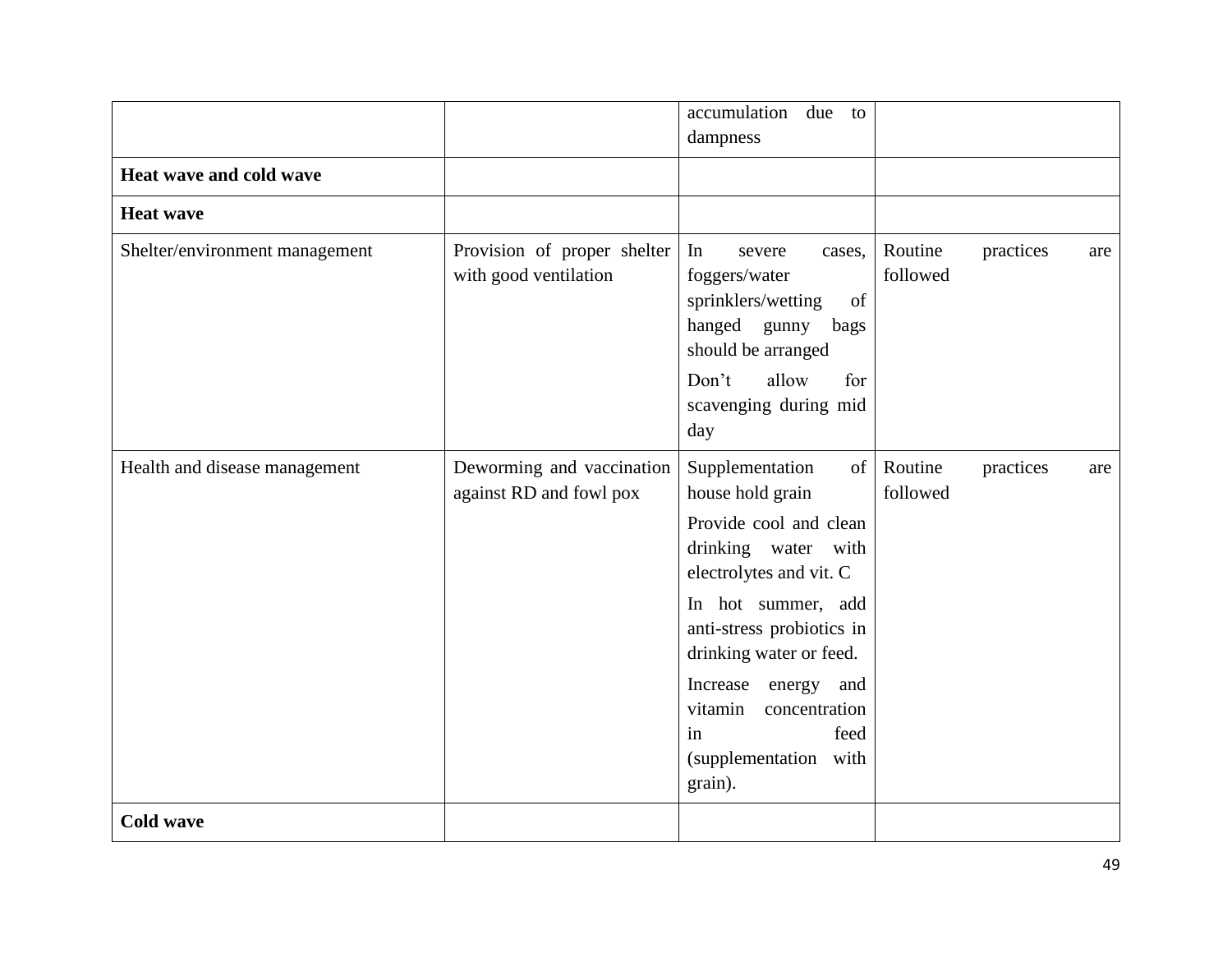| Shelter/environment management | Provision of proper shelter<br>Arrangement for brooding<br>Assure supply of continuous<br>electricity | Close all openings with<br>polythene sheets<br>In severe cases, arrange<br>heaters<br>for<br>Don't<br>allow<br>during<br>scavenging<br>early morning and late<br>evening | Routine<br>followed | practices | are |
|--------------------------------|-------------------------------------------------------------------------------------------------------|--------------------------------------------------------------------------------------------------------------------------------------------------------------------------|---------------------|-----------|-----|
| Health and disease management  | Arrangement for protection<br>from chilled air                                                        | Supplementation<br>of<br>grains<br>Antibiotics in drinking<br>water to protect birds<br>from pneumonia                                                                   | Routine<br>followed | practices | are |

<sup>a</sup> based on forewarning wherever available

# **2.5.2 Fisheries/ Aquaculture**

|            | <b>Suggested contingency measures</b> |                 |                                                                 | <b>Convergence/linkages with</b><br>ongoing programs,<br>if any |  |
|------------|---------------------------------------|-----------------|-----------------------------------------------------------------|-----------------------------------------------------------------|--|
|            | Before the event <sup>a</sup>         | After the event |                                                                 |                                                                 |  |
| 1) Drought | <b>Not Applicable</b>                 |                 |                                                                 |                                                                 |  |
|            | <b>Suggested contingency measures</b> |                 | <b>Convergence/linkages with</b><br>ongoing programs,<br>if any |                                                                 |  |